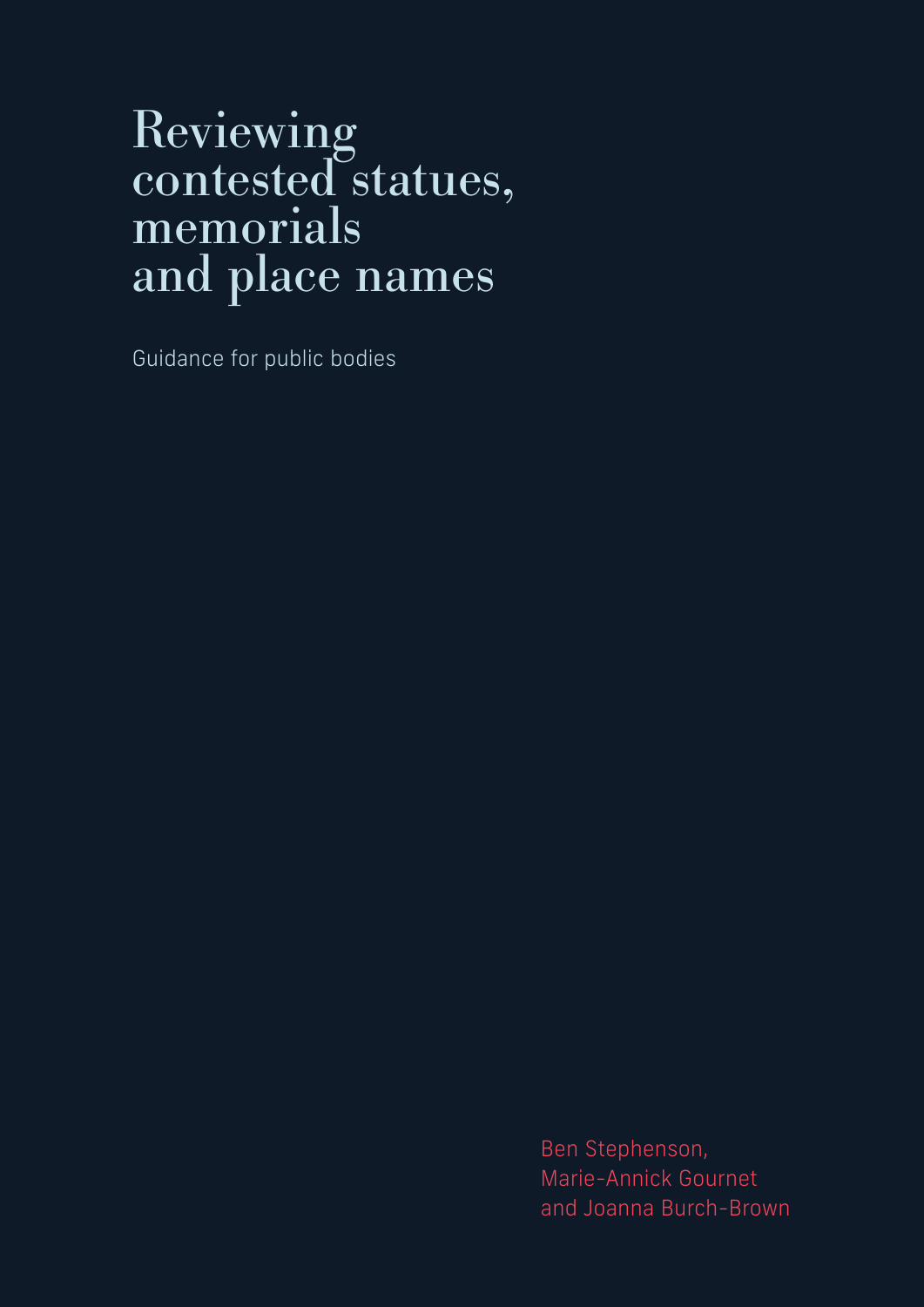# **Contents**

# Executive summary

- 1/ Introduction
- 2/ Definitions
- 3 / Models
- 4 / Factors relevant to a review
- 5 / Principles to underpin reviews
- 6 / Process design and implementation
- 7 / Community engagement
- 8 / Some possible courses of action
- 9/ What to expect
- 10 / Conclusion and general recommendations Appendices

 Appendix 1 : Using Citizen Panels + street-level voting : A model for democratic decision-making

 Appendix 2 : Structured dialogue. Mediating community conversations about contested monuments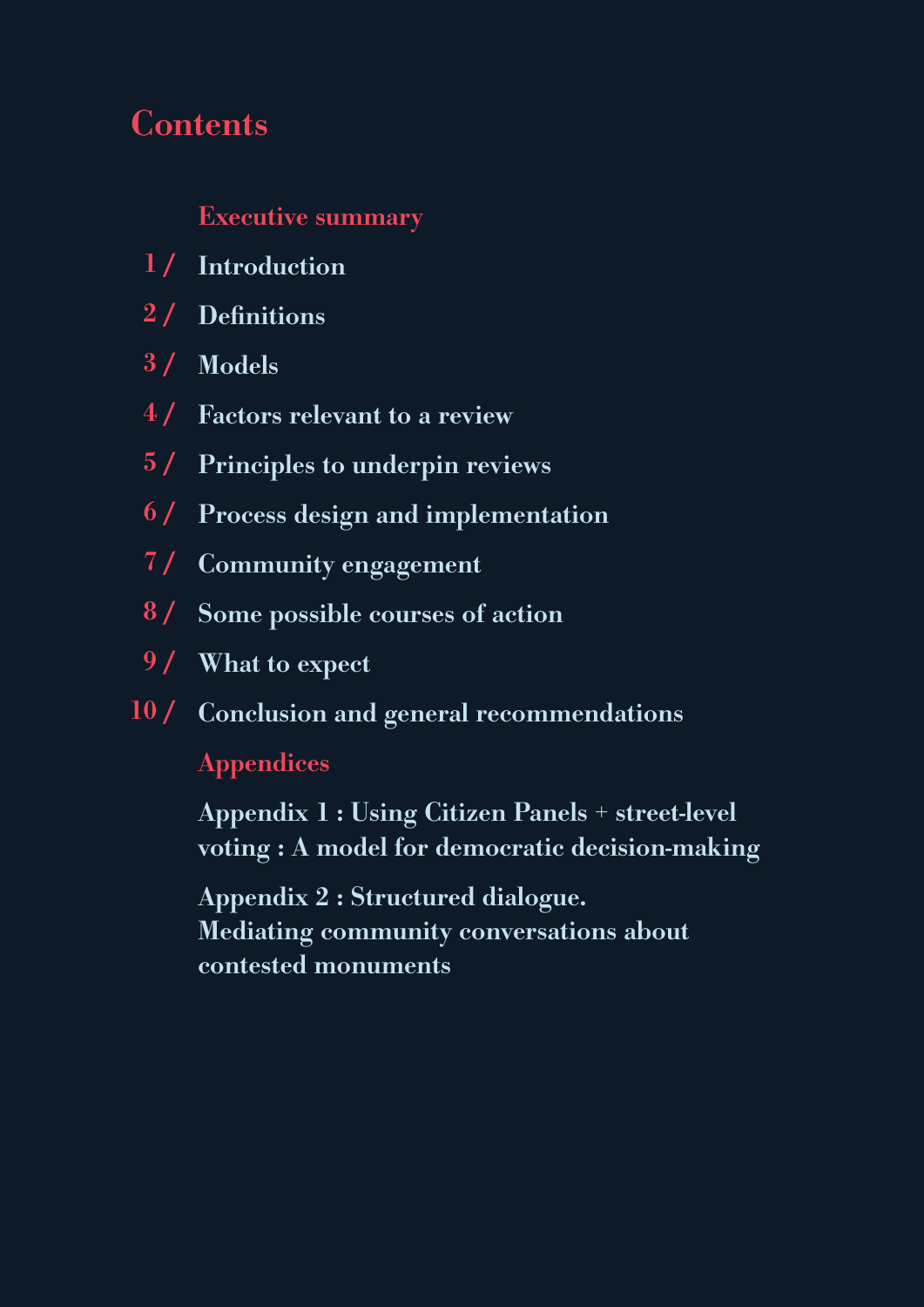# Executive Summary

This guidance will help public bodies take responsibility for their memorial landscapes in a way that is transparent, inclusive, accountable, fair and democratic. Given the diversity of public opinion, the treatment of monuments linked to historic injustices like slavery raises unique democratic challenges. Decisionmakers must meet needs for belonging and inclusion from different sides of their communities, and must meet duties of justice while navigating reputational risks. A fair, transparent process for reviewing and acting in relation to contested heritage can help decision-makers achieve positive outcomes.

The following report is a practical handbook for public bodies considering or undertaking reviews of local heritage. Reviewing existing memorials can be a valuable step towards public understanding of history. Key recommendations are as follows.

#### Choose an appropriate model for your community

Public bodies have used different models for analysing the memorial landscape. You should choose a tool and scope that is right for your context.

- A descriptive audit answers questions like: What memorials are present in a given community? Are any of the figures in local memorials linked to problematic histories that may be important for people to understand?
- An evaluative review goes beyond an audit, providing a values-based assessment of the findings and recommends a course of action such as adding new memorials linked to hidden histories ; taking steps to formally acknowledge problematic histories linked to a statue; developing educational or artistic programming, etc.
- An holistic approach involves nesting any work around monuments and memorials within wider strategic programming, such as projects to promote civic learning or address structural inequalities.

#### Examine key factors relevant to your review

The following factors are relevant when designing a review. a) Public opinion, b) A figure's life history and context of commemoration, including principal legacies, moral attitudes in society at the time, reasons for commemoration, local significance of the figure, and new information that has come to light through voices of previously unheard communities c) view over timescales, such as evolution of cultural attitudes d) immediate context prompting the review, e) mission and values of the body responsible for the object, f) duties of non-erasure, meaning taking steps to ensure that the strategy adopted does not have the effect of obscuring history, g) artistic value and art-historical context, h) ongoing relevance of the figure, i) appropriateness of location for either new or existing memorials, j) timing of the review in relation to wider current events, k) practicality and cost to tax-payer.

There are also number of legal factors to consider, including a) planning consent, b) planning policies and guidance, c) criminal offence of unauthorized removals, d) consistency with the Public Order Act, which amongst other things prohibits actions likely to stir up racial hatred, e) whether the public body clearly owns the statue or has legal authority to act, f) appropriate engagement with privately owned monuments or buildings.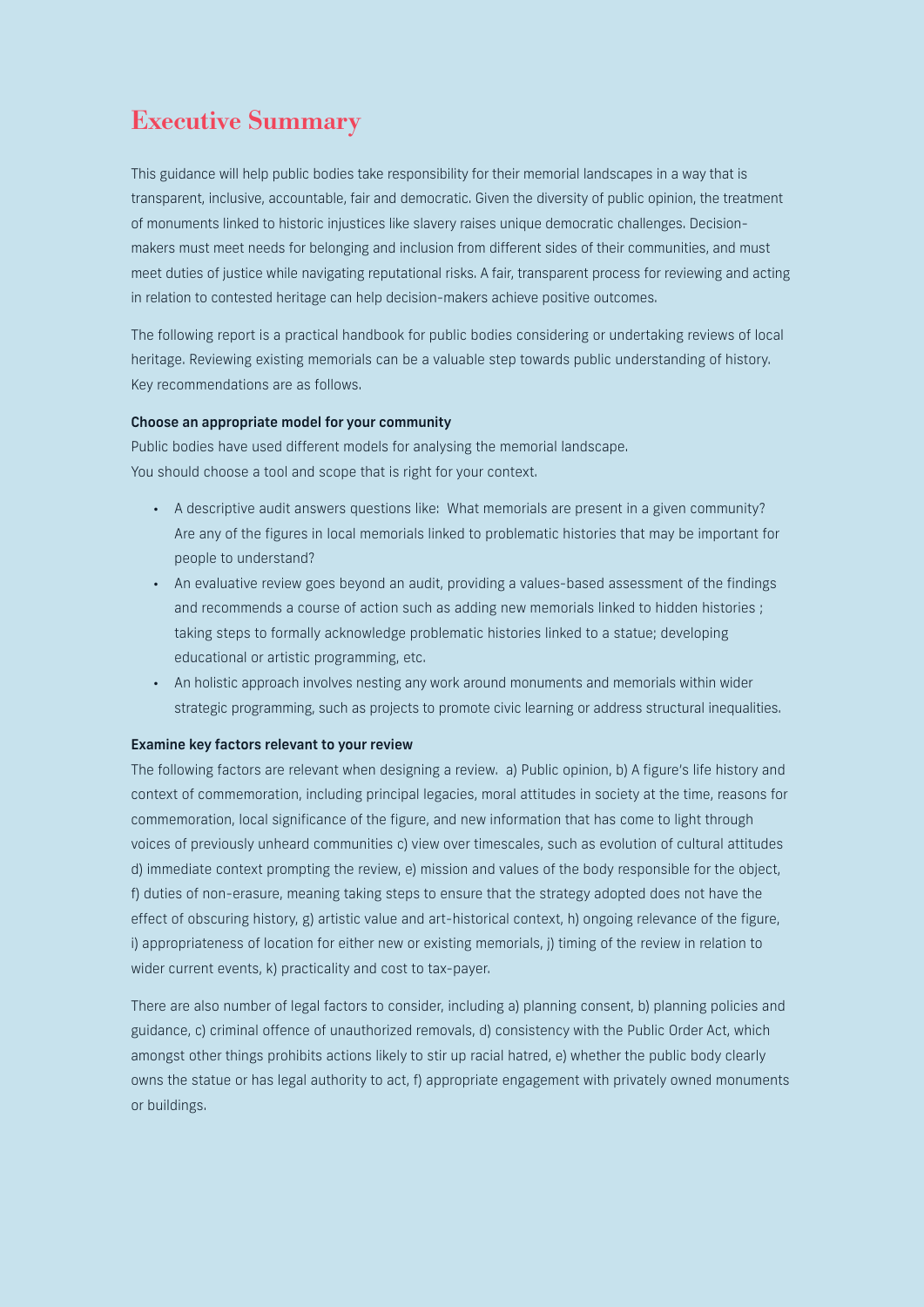The legal context around memorials has been changing, so it may be wise to get legal guidance before beginning a review. In 2021, Communities Secretary Robert Jenrick introduced new laws to 'protect England's cultural and historic heritage', which introduced the principle that historic statues should be 'retained and explained.' This legislation makes removal more difficult than it was previously, but also highlights a responsibility for public bodies to help people learn about the local and global history linked to memorials. Tools like audits and reviews of memorial landscapes can help communities to educate themselves about the past.

#### Commit to a principled process

Reviews should be guided by a set of underlying principles which published and clear to all. The following principles provide a starting point :

- 1. Transparency and fairness
- 2. Participation
- 3. Inclusivity
- 4. Commitment to justice<sup>1</sup>
- 5 Evidence-based

Further guidance on underpinning principles can be found in the International Bar Association's publication 'Contested Histories in Public Spaces'.

### Design and implement your review

There are four steps to designing and implementing the review :

- 1. Design Deciding on the scope and methodology of the review
- 2. Data collection Gathering evidence
- 3. Deliberation Analysing evidence
- 4. Determination, communication and follow-through acting on decisions

The design stage includes deciding on the review's geographical and topical scope. It also includes plans for accountability to representatives such as cabinet members, engagement teams, culture teams, street teams, planning and conservation officers and diversity and inclusion officers.

The data collection stage can draw on petitions, consultations, and expert testimony. Consideration should be given to the data form and technique, such as qualitative v. quantitative analysis.

The deliberation stage must provide a clear rationale leading from the data to a decision. Deliberation might be carried out by an internal panel (for instance a council audit of street names), a specialist expert panel, or a participatory method like Citizen Panels. A Citizen Panel is composed of a random but representative group of members of the public, who hear evidence and then deliberate on decisions or recommendations. A Citizen Panel reflects the diversity of social meanings across communities, and can lend legitimacy to outcomes. We map a process for using a Citizen Panel to decide on street renaming in Appendix 1. It is advisable to use well-structured ice breakers to help the panel get to know each other, such as the model dialogue in Appendix 2.

<sup>1</sup> See Joanna Burch-Brown 2020 'Should slavery's statues be preserved? On transitional justice and contested heritage' in Journal of Applied Philosophy.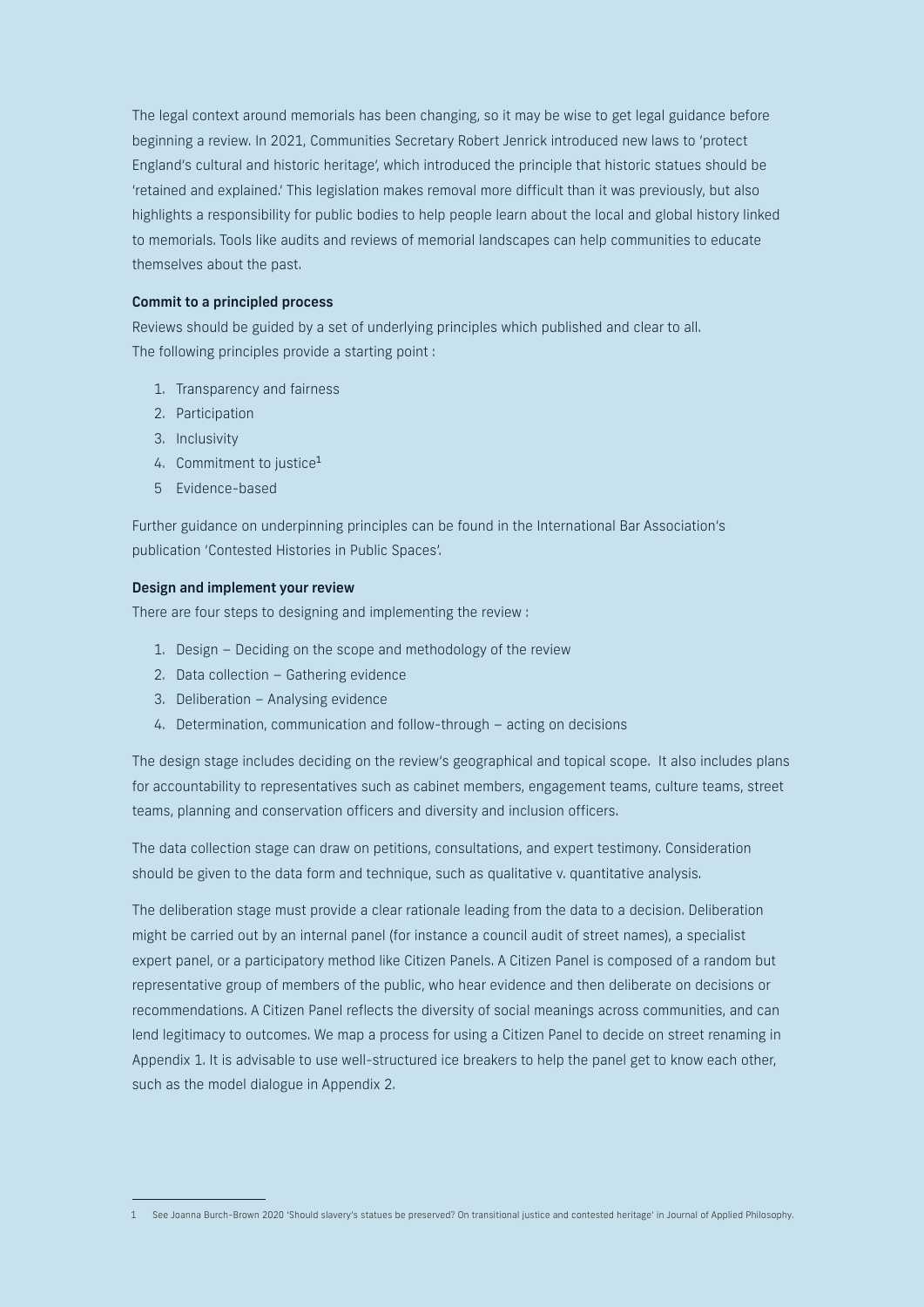Whatever form the deliberating body takes, it should meet the MosaicLab 6 principles of deliberative engagement: 1) clear remit, 2) access to neutral, balanced information, 3) representative process of selection, 4) adequate time to deliberate, 5) high level of influence over outcome, and 6) start from a 'blank page' report, detailing their thinking and recommendations from scratch.

The final stage is to communicate decisions to the public, and follow through with action. A public report is important for transparency, and this should include information such as an overview of findings / recommendations, explanation of process and principles, legal implications and next steps.

#### Commit to inclusive community engagement

Methods for inclusive engagement include community groups and network mapping, focus groups and Citizen Panels. Online surveys are valuable but in order to reach key audiences it is key to avoid 'passive' distribution and instead actively use network mapping and cascade through e.g. faith groups and special interest groups. Surveys should avoid leading questions and should be written in clear and accessible language. Attention should be paid to gaps in participation, and effort made to do targeted consultation with groups that haven't yet participated. Any consultation process should have the core principle that there are no 'hard to reach groups', just groups that have not yet been reached.

#### Be positive and clear

The messaging around a review should be positive and conciliatory, rather than partisan and political, since one of the aims of a review is social cohesion. Be prepared for negative news reports, and protect against these by preparing simple positive messages and broadcasting these early and widely. Ensure that staff or volunteers involved in the review are well-resourced emotionally and have training or other support around any potential negative attention from the media or public. A range of further general recommendations can be found at the end of this report.

This project was funded by the Research England Quality-related Research Strategic Priorities Fund (QR SPF), which aims to develop research projects into deliverable public policy. For further information and copyright requests, please contact Ben Stephenson at ben@basconsultancyhome.co.uk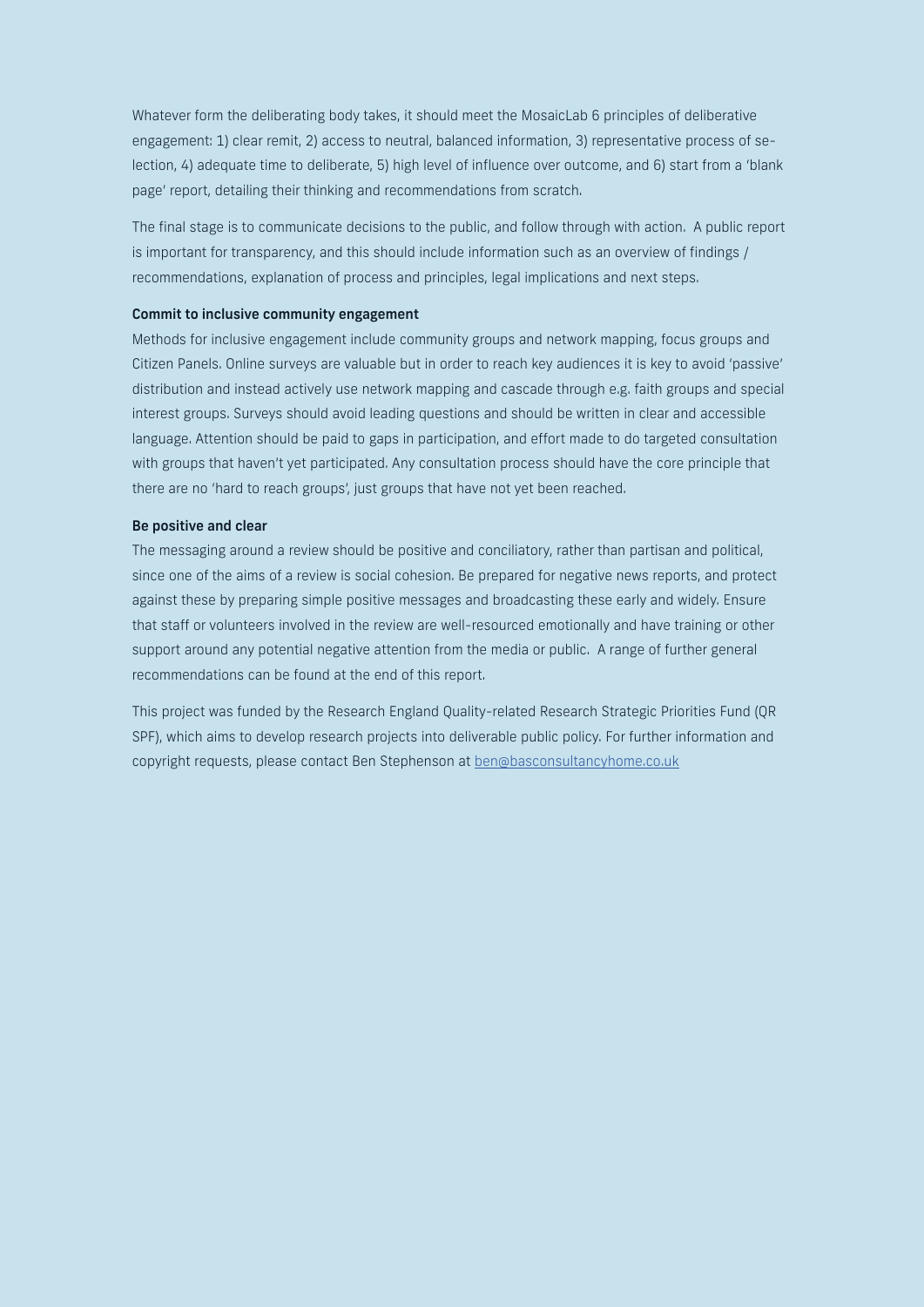# 1 / Introduction

On 7 June 2020, during a Black Lives Matter protest, a statue of Edward Colston was toppled from its plinth in central Bristol and rolled by demonstrators into the city's harbour, an act which attracted counter-protest, public debate and international media attention.

It also set in motion reviews in towns and cities across the UK focusing on local connections to slavery and colonialism and the ways these connections are memorialised in place names, statues and monuments.

This guidance learns from the effective reviews carried out to date, both in the UK and internationally. It is written by a team of professionals and academics working in the field of placemaking, engagement and inclusion. It is intended for policy professionals, review panels and commissions responsible for carrying out reviews and is available to all to inform those processes.

Although aimed primarily at public authorities, it can also guide private landowners and defined communities such as universities and schools.

The guidance considers the following questions :

- i/ What can we learn from reviews processes that have already taken place and how can we apply these learnings for future processes?
- ii / How should we design the reviews process? What principles should underpin it? Who should be involved and at what stage? What elements should be subject to public scrutiny?
- iii / How should evidence be gathered and using what techniques? How can an inclusive and equitable process be ensured?
- iv / How should feedback be analysed to make a determination on what action to take? Who should make the decision? How do we assess the impact any particular action would have on the community?
- v/ How should decisions be carried out and communicated?

The guidance recognises the challenges and sensitivities inherent in the process of leading reviews of this nature. It does not prescribe a single process but suggests instead a typology of strategies which place managers can use to develop their own processes, informed by previous reviews from the UK and internationally.

It also reflects a positive and aspirational intention – such processes are an opportunity for placemaking and community cohesion. They affirm the importance of the public realm as a shared community space and look to reassert collective values we hold about the places we live and the people and events that shape them.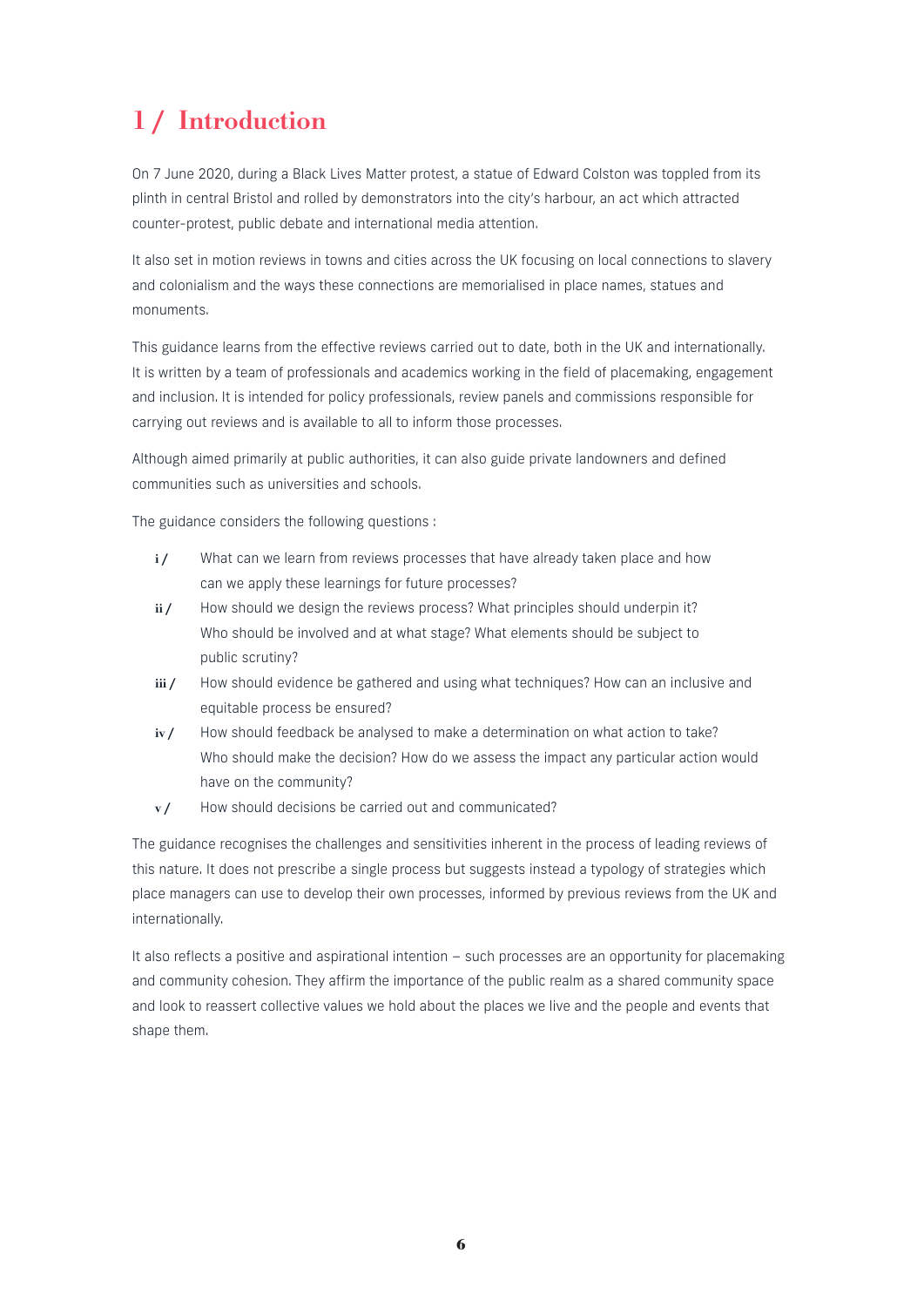# 2 / Definitions

# a / Monument / memorial

A monument is a type of memorial which has a physical form. Local authorities and other placefocused organisations have defined the scope of reviews in various ways, with some reviews including place names and building names and others focused only on statues. In some cases organisations such as universities and museums have reviewed art collections, crests, coats of arms, mottos, and commemorative liturgy and ritual. Although these may be important subjects for scrutiny, they fall out side the scope of this guidance, which is directed at place managers and focused primarily on commemorative objects within the public realm.

Objects within the scope of this guidance include :

- Statues and monuments commemorating individuals
- Street names commemorating individuals
- Place names commemorating individuals
- Building names commemorating individuals
- Plaques commemorating individuals
- Architectural elements (such as friezes on buildings) commemorating individuals
- Murals and street art commemorating individuals
- Abstract or figurative monuments commemorating events or groups of people

The term 'commemoration' denotes objects that were originally created to honour, memorialize and express respect for a given figure. Note that there is often public disagreement about the extent to which a given commemoration continues to confer honour on the figure in question, or merely keeps them in historical memory.

# b / Inclusion and participation

Inclusion and participation are two key principles which underpin public reviews of controversial memorials. There is no single accepted definition of either of these terms, in the context of democratic urban governance. Inclusion, according to Webster's Dictionary, is :

*" the practice or policy of providing equal access to opportunities and resources for people who might otherwise be excluded or marginalized, such as those who have physical or mental disabilities and members of other minority groups."*

Participation is conceptualised in many different ways, but can be misinterpreted where there is a failure to recognise the distinction between participation and consultation: *'Community participation indicates an active role for the community, leading to significant control over decision' while consultation is taken to mean 'sharing of information but not necessarily power.'* <sup>2</sup>

Both inclusion and participation are ideologically contested terms and in practice, difficult to achieve to the satisfaction of stakeholders. However, processes must be fair and be seen to be fair, with all views encouraged and taken into account. Inclusive and participatory processes are explored further in Section 8.

<sup>2</sup> https://www.socialcapitalresearch.com/designing-social-capital-sensitive-participation-methodologies/definition-participation/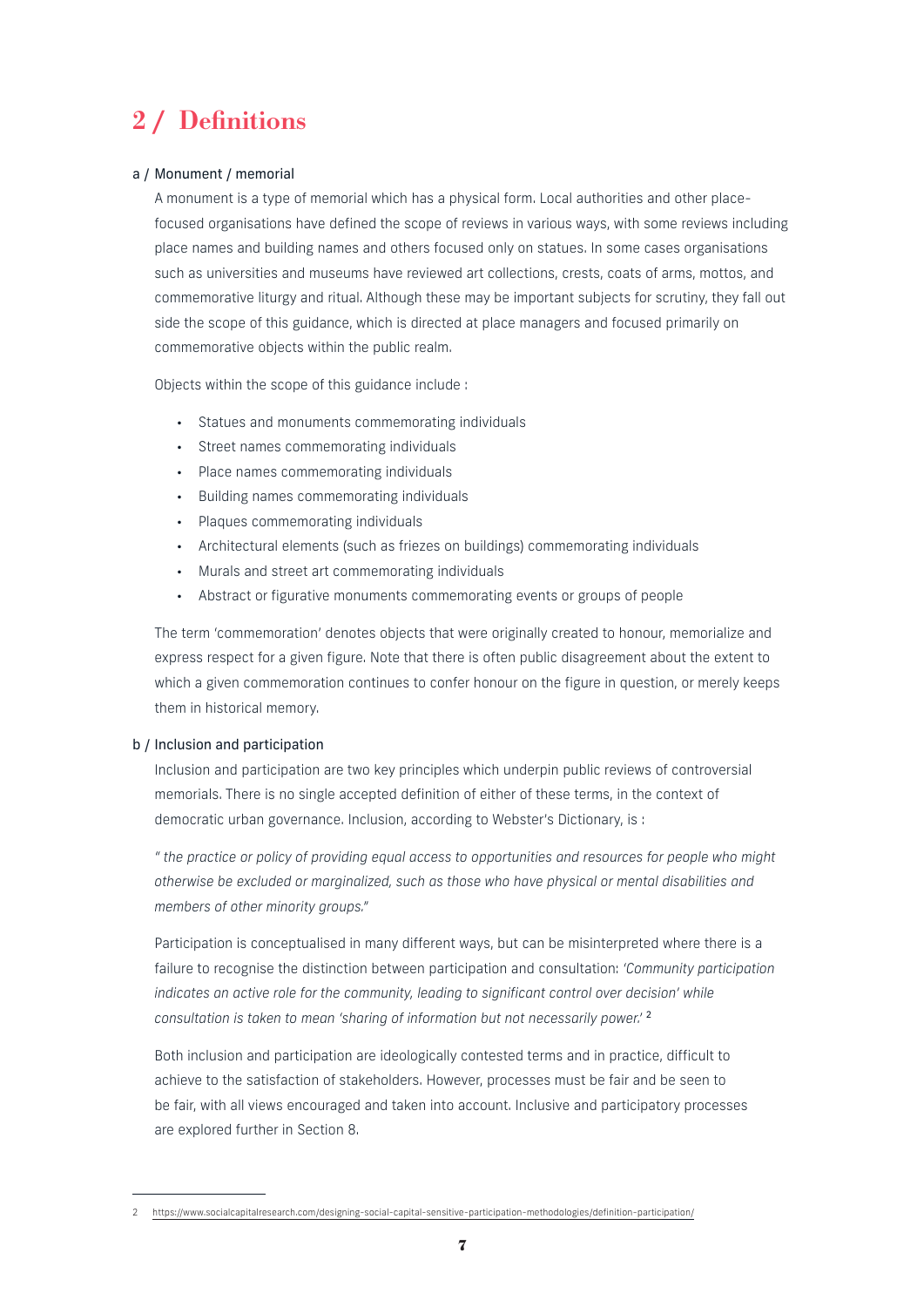# c / Contested space / Contested heritage

Contested space deals with the sometimes opposing ways people interact with objects and buildings in public places, identify with their meanings and messages, and derive a sense of belonging from them. Debates around statues and other monuments are a good example of contested heritage: in many cases the positive identity that some people derive from commemorative heritage in the public realm can conflict with negative or exclusive connotations that others draw from the same object.

# d / Public body

This guidance is written for organisations that deliver public services up to, but not including the level of central Government departments. Such bodies would typically be responsible for the maintenance of the public realm, public cultural strategy or have ownership over public realm assets.

Organisations that could benefit from this guidance include :

- Parish, Town, District, County Councils
- Metropolitan Boroughs and City Councils
- City Mayors and devolved regional authorities
- Housing associations and other public landowners
- Heritage bodies such as Historic England and the National Trust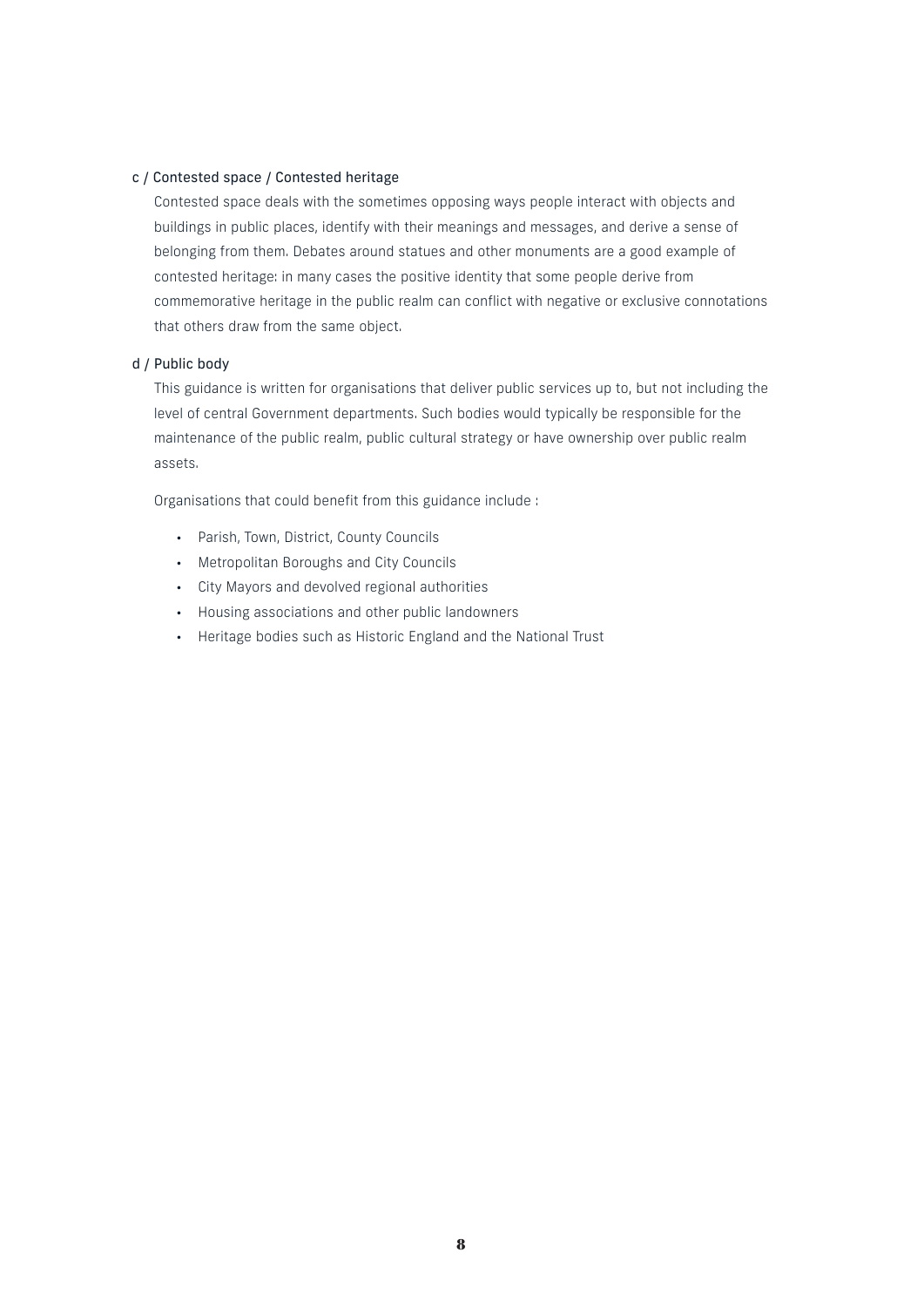# 3 / Models

This section introduces three main models : a/ the descriptive audit, b/ the review, and c/ holistic programmes designed to support wider cultural goals such as social cohesion.

# a/ Descriptive Audit

The simplest step towards addressing contested heritage is a descriptive audit, such as the Welsh Government's 2020 report entitled 'The Slave Trade and the British Empire: An Audit of Commemoration in Wales,<sup>3</sup> This report developed a comprehensive list of commemorated people who:

- Took part in the 'African slave trade'
- Owned or benefited from plantations or mines worked by the enslaved
- Opposed abolition
- Were accused of crimes against Black people in colonial Africa
- Were highlighted by campaigners as requiring examination, and
- Were significant historical figures of Black heritage linked to Wales.

The audit also included discussion of the meanings of commemorations, most commemorated persons, and the question of culpability, followed by an outline of possible next steps. The report specified that it was purely a descriptive audit, that a second report might or might not follow, recommending steps for rebalancing. The National Trust carried out a similar audit in 2020.<sup>4</sup>

There are significant advantages to starting with a descriptive audit :

- It focus on raising historical awareness, a widely endorsed value
- It is informative and gives the public a chance to absorb new perspectives
- It is straightforward and forthright
- It conveys commitment to transparency and openness
- It leaves options on next steps open
- It supports transitional justice rights to truth / acknowledgement

There are also some risks and common responses associated with a descriptive audit :

- Some may distrust the purely descriptive intention of the audit and may believe that an underlying purpose of the audit is to remove the commemorations listed
- It may prompt a defensive reaction by diving straight into a negative topic. (See discussion of the Six Elements of Social Justice Education, Appendix 2)
- It may be perceived as attacking or aggressive
- It may be perceived as imbalanced because it focuses solely on a community's negative history rather than situating this in a story of 'history in the round'
- It may prompt calls for removal or change which a community or public body may not be ready to handle constructively

<sup>3</sup> https://gov.wales/slave-trade-and-british-empire-audit-commemoration-wales

<sup>4</sup> https://www.nationaltrust.org.uk/features/addressing-the-histories-of-slavery-and-colonialism-at-the-national-trust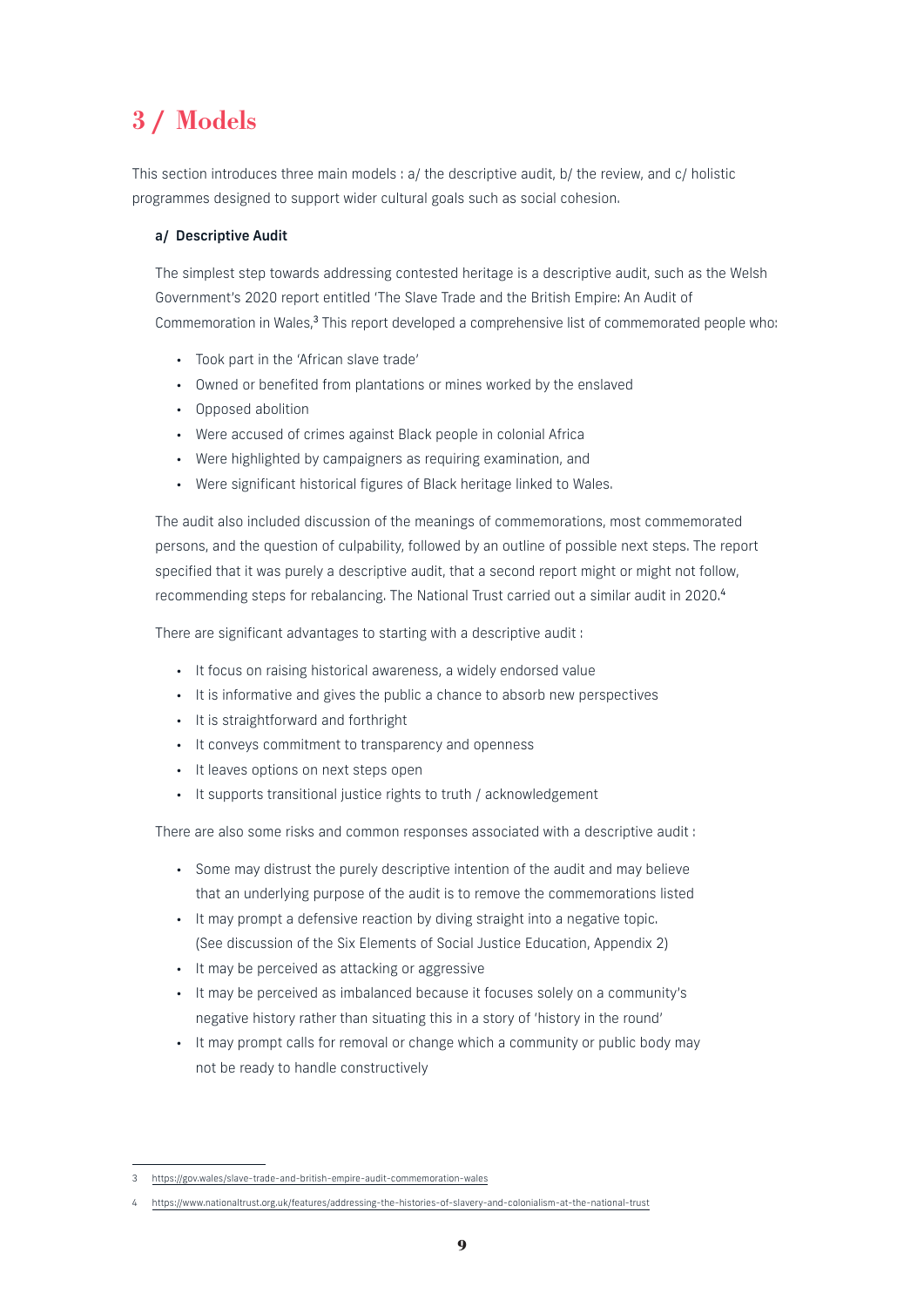# b/ Evaluative Review

By contrast with an audit, a review is an open and public assessment carried out with the expectation that changes may be recommended in light of findings.

Two types of evaluative review are the 'contestation' model and the 'hidden histories' model.

A 'contestation' model review focuses on one or more objects / figures linked to morally complicated history, and recommends a way of acknowledging this history (be that through educational programming, plaques, placement in a museum etc).

A 'hidden histories' model review focuses on adding new commemorations, identifying hidden stories that should be celebrated, which in many cases may include stories of women's history, stories from diverse ethnic communities, differently abled histories, LGBTQ+ histories, and working class histories.

Many reviews combine the contestation and hidden histories models, recommending strategies for addressing morally complicated memorials, and suggesting additions to the landscape and/or a process for developing such additions.

Models of this kind have many advantages :

- Values of equality, inclusion, belonging and welcome can be front and centre.
- Positivity is easy to convey
- Creativity is encouraged
- There is a less punitive tenor, because there is less focus on wrongdoing and culpability
- Conveys breadth of vision
- Has the potential for a healing focus on telling stories 'from the ground up'
- Changes by addition are likely to be better received than changes by removal (with some exceptions).

However, there are also potential problems with focusing solely on hidden histories :

- Developing new commemoriations can be at least as controversial as addressing existing ones.
- Controversies may arise around matters of artistic taste and not just politics
- Choices of which hidden histories to celebrate will themselves often highlight one community but not others, and may be perceived as ideological
- New commemorations may become sites of controversy or 'counter-monumentality'
- There may be moral responsibilities to formally acknowledge and address complicated histories linked to existing memorials, as part of healing and repair
- Process may be more in-depth (though not necessarily)
- May require more expertise
- Achieving landscape-level changes may be resource-intensive and time-consuming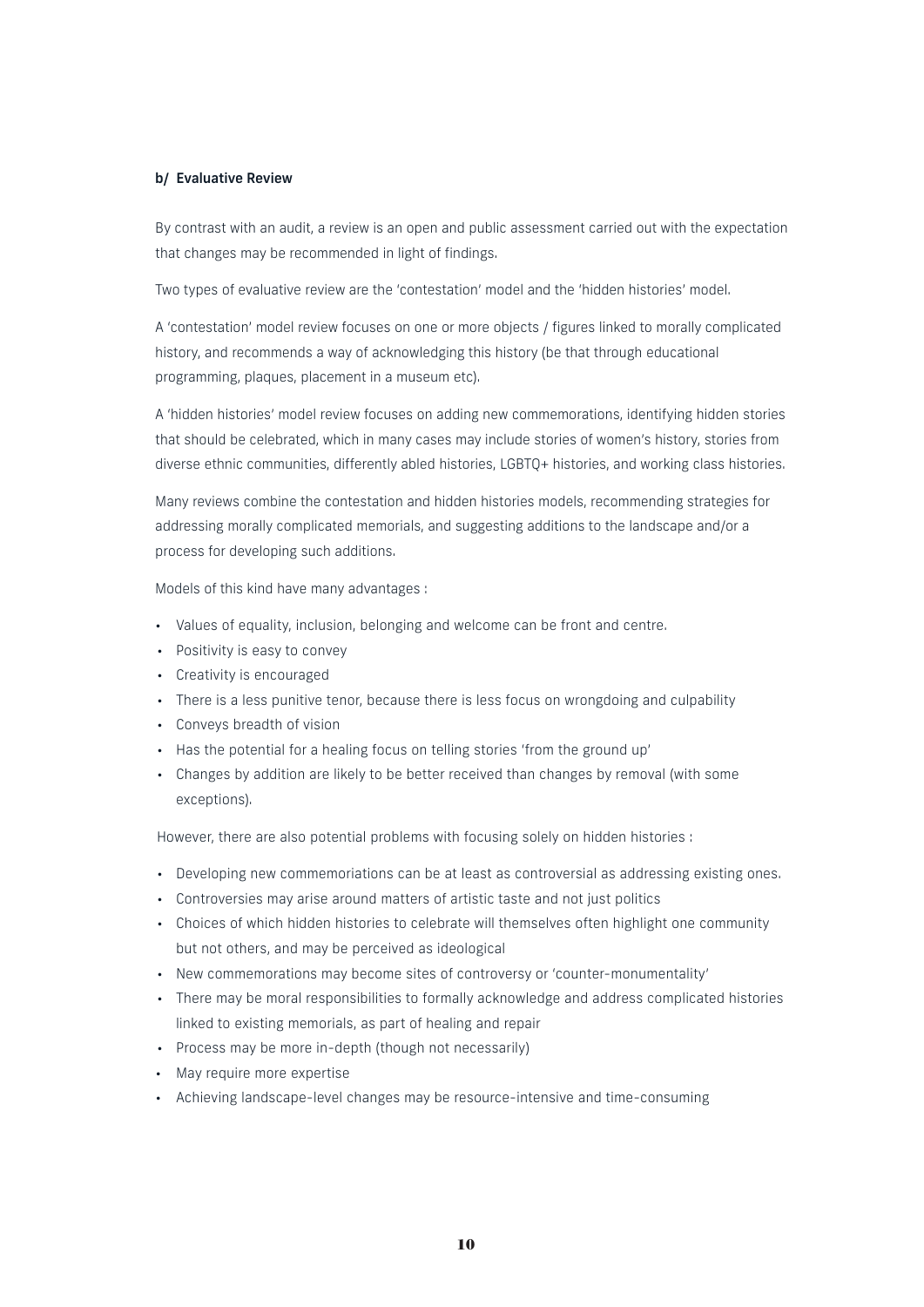# c/ Holistic approaches

A final family of approaches are those that strategically situate any audits or reviews within a wider programme of work. The We Are Bristol History Commission is adopting a holistic approach. The Commission was formed after Colston's statue was toppled, and was tasked, according to its Terms of Reference, with "helping the city to understand our history, and how this led us to becoming who we are, so we are better equipped to decide who we want to become".

The Commission has been given a participatory educational remit, alongside its role in advising the council and Mayor on matters of contested heritage. For instance, alongside curation of the Colston statue in a temporary exhibit, the Bridging Histories project (www.bridginghistories.com) is an early output of the Commission. It is an online resource to help communities collectively explore their history and heritage through six activities. The topic of monuments is nested within wider activties that celebrate positive distinct identities and encourage each person to create positive change in themsleves and the community.

The holistic, 'civic learning' approach has potential advantages.

- Values of equality, inclusion, belonging and welcome are front and centre
- Potential to help citizens develop empathy, complex thinking, sense of cooperating on shared task
- Encourages moving beyond simplistic narratives
- Difficult histories and contentious issues are addressed, but only once people are emotionally well-resourced and have affirmed each other's positive distinct identities
- Potentially generates an open, curious, enquiring attitude

It also has disadvantages:

- Risks seeming indirect and evasive
- May be difficult to communicate the idea and method to wider public
- Long planning stage may build distrust and speculation
- Depends on buy-in from wider public

As a closing comment relevant to all of these approaches, it is often observed that contestations emerge as a result of structural injustices and these do not go away when statues fall or are recontextualized.<sup>5</sup> There may be reason to situate any reviews strategically within wider attempts to address these underlying conditions. It can be worth asking how to approach a review so as to most effectively support progress on wider efforts towards social inclusion, cohesion, equality and fairness.

<sup>5</sup> See 'Conclusion' of *Contested Histories in Public Spaces : Principles, processes, best practices*, an International Bar Association Task Force Report, 2021.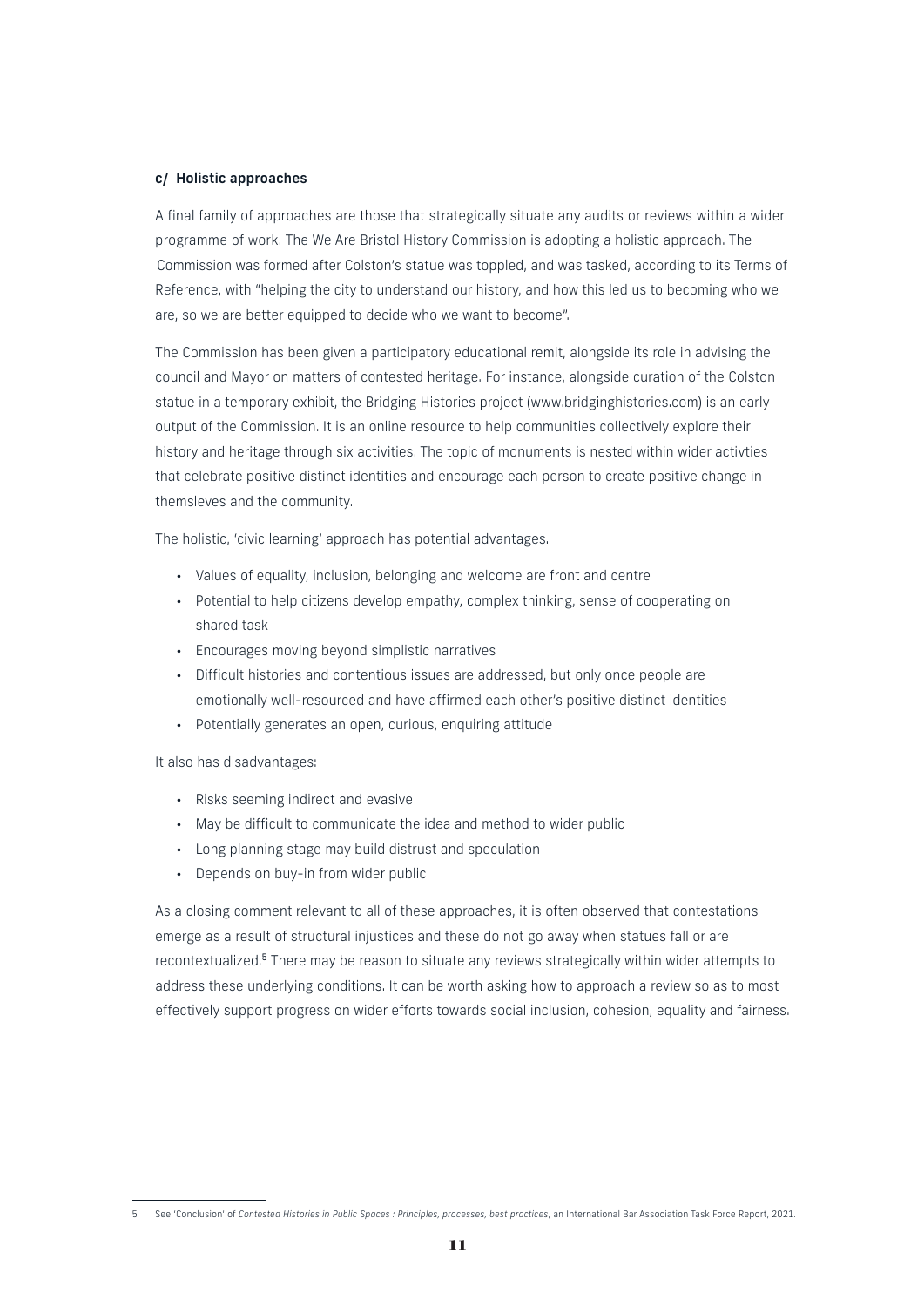# CASE STUDY | MAYORAL ADVISORY COMMISSION ON CITY ART, MONUMENTS, AND MARKERS, CITY OF NEW YORK

The City of New York appointed the Mayoral Advisory Commission on City Art, Monuments and Markers in September 2017. At this time, reviews had recently taken place in other municipalities, including those that considered contested confederate statues. One monument in particular provided a local impetus to the formation of the New York Commission. Located in Central Park, close to the predominantly black and Latinx communities of East Harlem and El Barrio - a monument to Dr. J. Marion Sims was the subject of a campaign calling for its removal stretching across many decades. The commission considered four monuments in total, however.

# *Process and outcome*

Mayor de Blasio appointed 18 members to the commission, drawn from a diverse range of the city's academic, artistic, political, community and professional sectors. The Commission was given the role of making non-binding recommendations to the Mayor. The review process lasted a prescribed 90 days.

An audit provided the scope and context of objects to be included in the Commission's review, and only those monuments and markers that met one or more of the following criteria were included:

- 1. Sustained adverse public reaction (two years or more)
- 2. Large-scale community opposition (as part of larger cultural/political concerns)
- 3. Recommendation from the local community board (considerations within the community board's jurisdiction only)
- 4. Egregious historical oversight, and/or revelation of new, significant information about the monument and what or whom it represents.

In developing the review's principles, the commission recognised a number of important issues.

Firstly, that the need for dialogue on the legacy of the past and its effect on the future of the city was pressing and timely, in the context of the events of Charlottesville. Secondly, in contending with this legacy, the commission would consider the missing elements of the city's narrative and take steps to redress the imbalance in the name of 'truth telling towards the eventual goal of reconciliation' (p.9). The objective of the approach would be to develop a more complete reflection of the history of the city, a collective narrative, through a process of dialogue.

Thirdly, the commission accepted the value of knowledge in developing the fullest understanding of the histories that surrounded the memorialisation of particular figures and events, with the recognition that history is reinterpreted in the light of new testimony, particularly from previously disenfranchised communities. Finally, the commission determined that the principle of transparency would provide legitimacy to their recommendations and citizen testimony would be placed in the public domain so the people could understand how the commission used it to form its conclusions.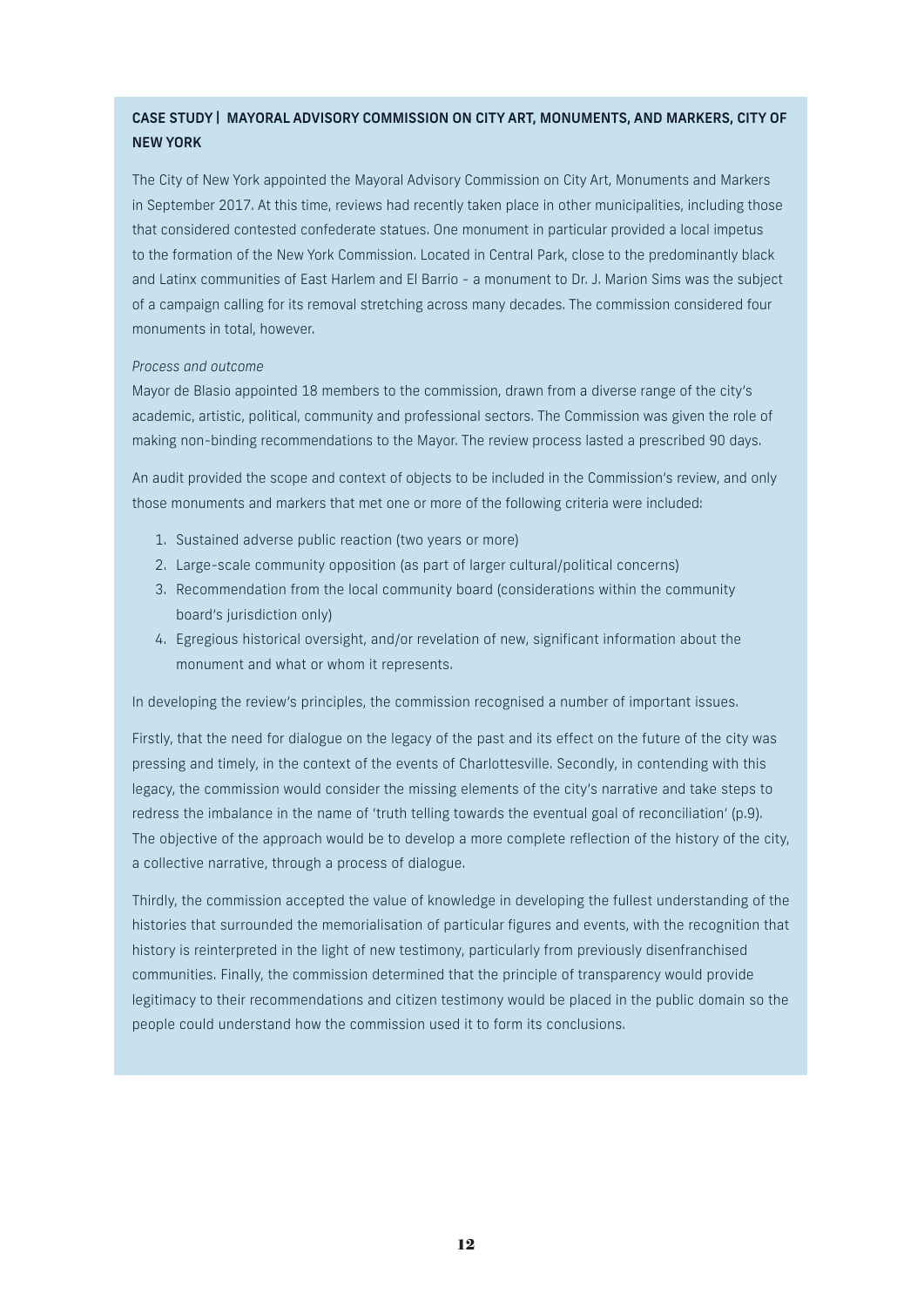In addition to the above contexts, the review was guided by five key principles:

# • Reckoning with power to represent history in public

 Recognising that the ability to represent histories in public is powerful; reckoning with inequity and injustice while looking to a just future.

#### • Historical understanding

 Respect for and commitment to in-depth and nuanced histories, acknowledging multiple perspectives, including histories that previously have not been privileged.

#### • Inclusion

 Creating conditions for all New Yorkers to feel welcome in New York City's public spaces and to have a voice in the public processes by which monuments and markers are included in such spaces.

# • Complexity

 Acknowledging layered and evolving narratives represented in New York City's public spaces, with preference for additive, relational, and intersectional approaches over subtractive ones. Monuments and markers have multiple meanings that are difficult to unravel, and it is often impossible to agree on a single meaning.

### • Justice

 Recognizing the erasure embedded in the City's collection of monuments and markers; addressing histories of dispossession, enslavement, and discrimination not adequately represented in the current public landscape; and actualizing equity.

The Commission concluded that a case-by-case analysis of objects was an important principle, with the recognition that a determination was unlikely to be made by unanimous agreement. It also recognised that the principles set out above are prioritised in different contexts by different members of the commission - where some members of the Commission believed that removal of contested objects was often supportable, others asserted that their retention provided an important focus for discussion, and these positions were subject to change according to the object under discussion.

The commission held five public hearings, one in each of New York's boroughs, which invited testimony from members of the public. Speakers were allotted a three-minute slot and every member of the public that applied to do so was allowed to speak. 200 gave evidence, with a further 300 attending the hearings. A well-publicised public survey elicited 3000 responses. The scope of both the hearings and the surveys allowed respondents to propose subjects for new artworks as well as comment on existing. The commission ultimately made recommendations on four contested objects, with further recommendations for the ongoing consideration of the public estate and the memorials within it. Discussion was informed by a range of contexts, from legal and other practical issues to art-historical and societal matters.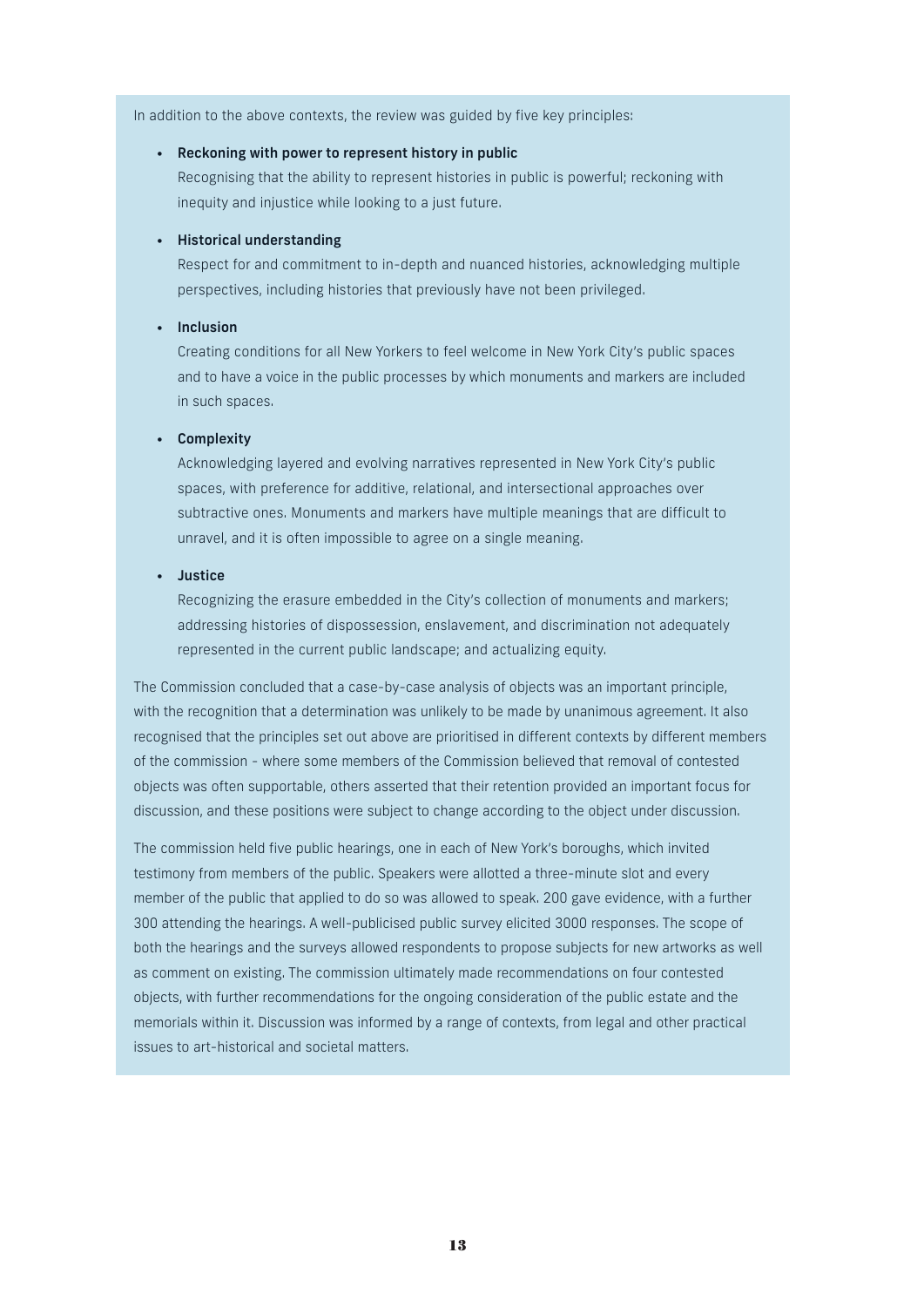# 4 / Factors relevant to a review

This section outlines key factors that may be relevant in designing an audit or review.

#### a/ Public Opinion

 Local authorities are compelled to consult local communities, taking steps to encourage participation from as many voices as possible. Place-based organisiations usually have a consultative body – membership, constituency or community – that they are constitutionally bound to engage with in such situations.

 It may also be appropriate to take into account the debate across a wider geography if the issues under review are of national significance. It is not likely that public opinion alone will provide a clear outcome in a review unless there is overwhelming support in favour of a particular course of action.

### b/ A figure's life history and historical context of commemoration

 Reviews should include the facts of the contested individual's personal life history, the historical and political context that surrounded them, their culpability, and the moral attitudes present in the societies and global communities at the time. The emergence of new information and the testimonies of communities that had previously gone unheard are important when considering whether the context of the commemoration has changed.

 Many past reviews have taken into account the original reasons for the commemoration of a particular figure in determining a future course of action. The Yale Principles make the 'principal legacy' of the commemorated figure a central part of deliberations.

 Figures may have a particular local connection or may be central to the identity of a particular local community which affects how their legacy is viewed locally and potentially in contrast to wider society. The initial reason for the commemoration may be based on a legacy that has subsequently been discredited, devalued or contested.

 Equally, it may be that the reasons for the celebration of a particular figure are no longer widely supported. Statues can be installed to rehabilitate a reputation, in an act of self-aggrandisement, or to send signals of power that may mean little in a contemporary context. The Welsh Government's audit of statues and monuments connected with slavery included an assessment of the reasons for the original commemoration, categorised as follows:

- Communal pride in the achievements of local individuals
- Gifts of land or money
- Ownership or development of land
- Political assertion of power, solidarity or approval
- Public response to untimely deaths, particularly in times of war
- The desire to find subjects for new public art works or new street names

#### c/ View over different timescales

A New York review in 2017 considered statues and markers in the context of four time periods:

- The lifetime of the person being memorialised
- Public perception of the person at the time they were memorialised which in some cases could be decades or even hundreds of years later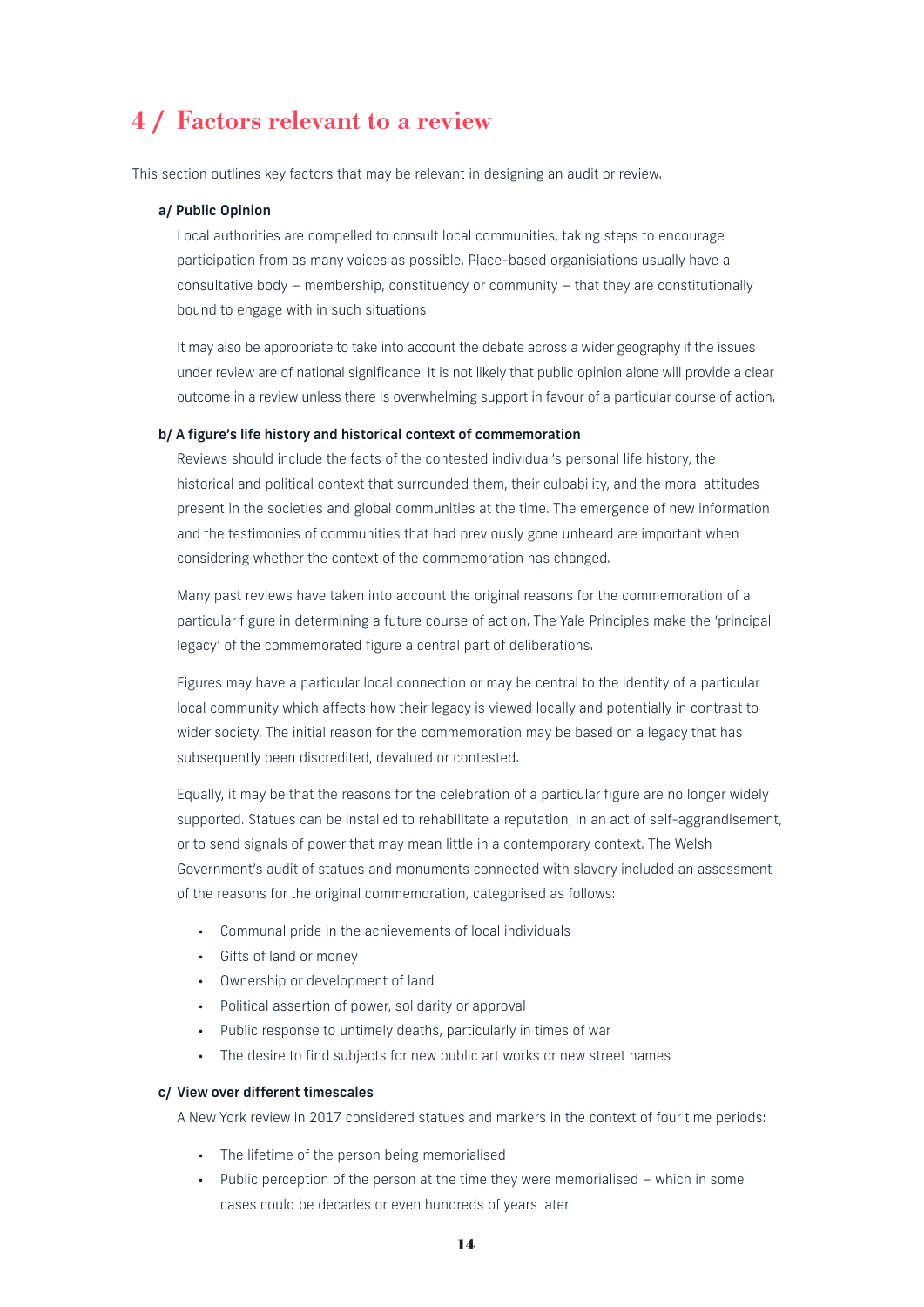- The perception of the public at the time of the review, and
- The future legacy of the memorial

 This approach provided a broader temporal context by which to consider the person and commemoration. Reviews should consider the relationships between these periods, particularly in the context of changing moral values, and there is ongoing debate over whether commemoration should continue based on the adherence of the figure in their historical period to contemporary moral values.

#### d/ The immediate context prompting the review

 A key contextual marker for a review is why it is taking place. In some cases, reviews are sparked by a protest event, which may have taken place elsewhere, but which reignites historical debates, debates with particular local meaning, or debates around a locally commemorated figure with a connection to the original protest.

 For instance, the Black Lives Matter protests across the US in the early summer of 2020 provided the context for a demonstration which took place in Bristol on 7 June of that year. This event, among other factors, led to the toppling of the statue of Colston and the reviews into monuments elsewhere in the UK that followed. Reviews in the UK were articularly focused on the legacy of colonialism, the British involvement with the slave trade, and racial inequality. Thus, the original event can have been said to shape the scope of reviews that followed. Other events may provide a different context around which reviews will take place, and it is therefore important to note this context and take it into account when delivering the review.

#### e/ The contemporary mission and values of the body responsible for the object

 Some reviews, notably Rhodes University in South Africa, focus on how to achieve consistency with institutional values on inclusion and diversity. The Rhodes University review was necessarily wide in scope, covering building names and memorials to scholarships and mottos. As described in Section 3, the 'landscape' approach begins with modern day values rather than the legacy or lifetime of any particular commemorated individual.

 It might be recognised that the mission and values of the public body responsible for the memorialisation can change over time, in accordance with the general moral landscape. In many cases these values are reflected in how that body commissions new works.

 An institution may also look at what responsibilities it has in light of its own historic role in problematic social practices. For instance, an institution that played a significant role in promoting, justifying and benefiting from slavery, may now judge that its historic role gives it contemporary duties of acknowledgement and redress.

# f/ Duties of non-erasure

 Many people believe that contested statues should provide an opportunity to learn history 'in the round' and that removing such opportunities may be morally problematic. This is termed the duty of non-erasure. Naming principles adopted by Yale University speak of a duty to ensure that the opportunity for learning through and about heritage is respected:

 *"Decisions to retain a name or to rename come with obligations of non-erasure, contextualization, and process:*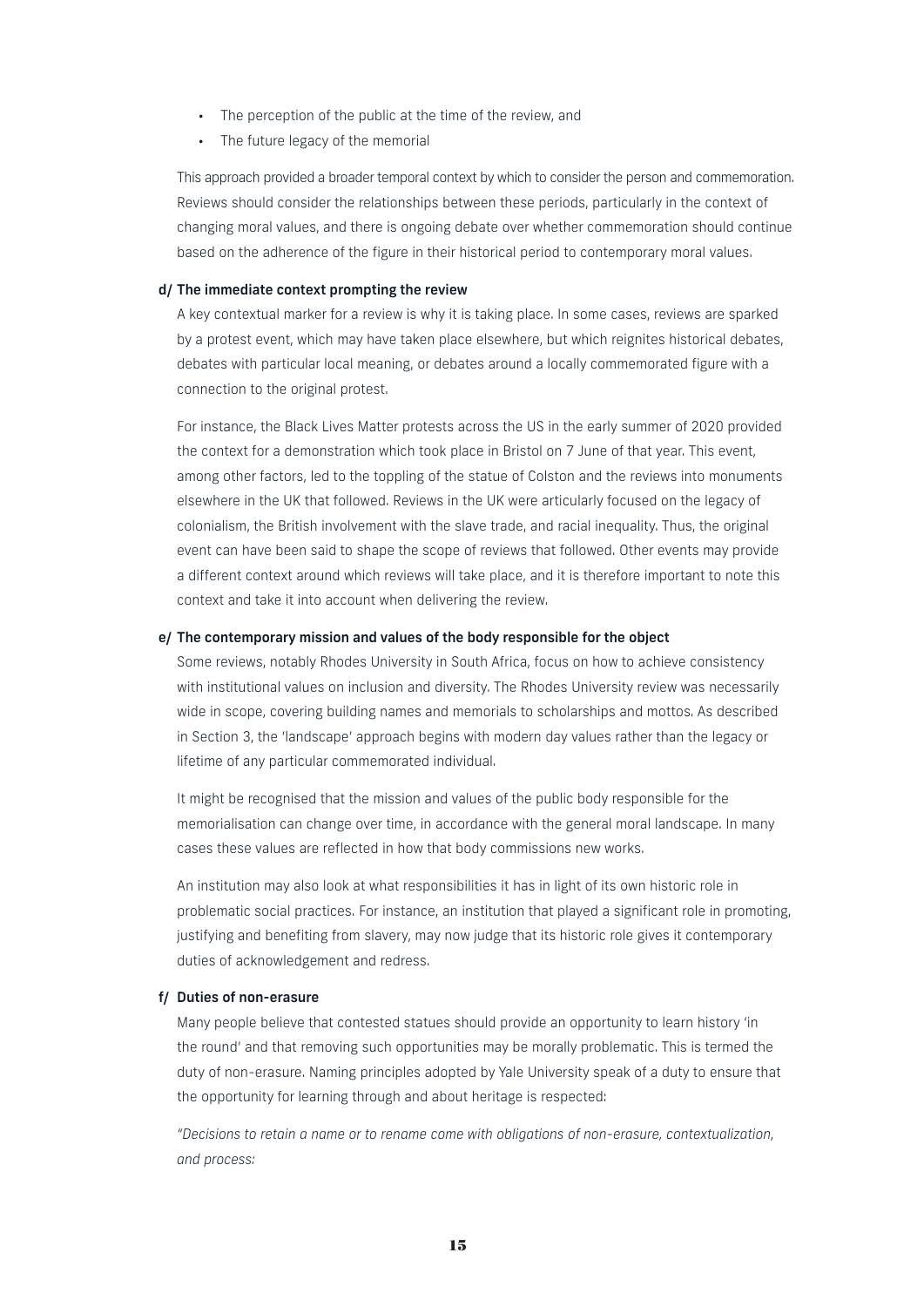- $i /$  When a name is altered, there are obligations on the University to ensure that the removal does not have the effect of erasing history.
- ii / When a name is retained, there may be obligations on the University to ensure that preservation does not have the effect of distorting history.
- iii / The University ought to adopt a formal process for considering whether to alter a building name on account of the values associated with its namesake; such a process should incorporate community input and scholarly expertise."

 With statues as with building names, debate continues around the definition of erasure. For some, relocating a contested statue into a museum provides a more conducive context for learning. For others, the removal of the object from the public realm constitutes an act of erasure, and reduces the number of people that will come into contact with the object.

#### g/ Artistic value

 The Victorians frequently commissioned figurative memorials celebrating people that reflected the values of the day. Today, many are considered to be of high artistic value, and others less so. Public monuments were often commissioned featuring allegorical elements referring to colonial achievements, successes in battle or classical mythology.

 The 20th Century saw new approaches to the commissioning of public art, often favouring abstract works representing ideas rather than individuals. Today we adopt a more mixed approach to public commemoration, which is shaped by the commissioning body, the artist, the location and the brief.

 An understanding of art-historical value is a relevant factor and experts in this field may be consulted to provide understanding of the subject, messaging, artistic intent and relevance of the siting. These issues were central to the consideration of an equestrian statue of Theodore Roosevelt at the American Museum of Natural History in New York in 2017.<sup>6</sup>

#### h/ Relevance

 Sometimes the legacy of a person who was commemorated, or indeed the identity of the individual, has been permanently lost to public record. In such cases, public bodies might decide to recommend the removal of the memorial or street name and use the opportunity to celebrate an individual of particular importance to the locality or community.

#### i/ Appropriateness of location

 There may be specific concerns about a monument or street name that would otherwise be less significant were the monument or name located elsewhere. It is often the case that memorials are placed so as to reference a local connection, but the broader implications are either not always appreciated at the time, or the place context can change.

 An example of this is the Dr J. Marion Sims monument in New York's Central Park, until recently sited next to the New York Academy of Medicine, in honour of Sims' work in gynaecology. Sims' medical advances were achieved through experiments on black women without consent or anaesthetic and as these historical facts became more widely understood, the monument became a source of negative sentiment for the Academy, and caused increasing offence within the surrounding, predominantly Black and Latin, community, prompting a relocation of the monument to the grave of Sims and a programme of commissioned public art, learning and dialogue.<sup>7</sup>

<sup>6</sup> https://www1.nyc.gov/assets/monuments/downloads/pdf/mac-monuments-report.pdf

https://time.com/5243443/nyc-statue-marion-sims/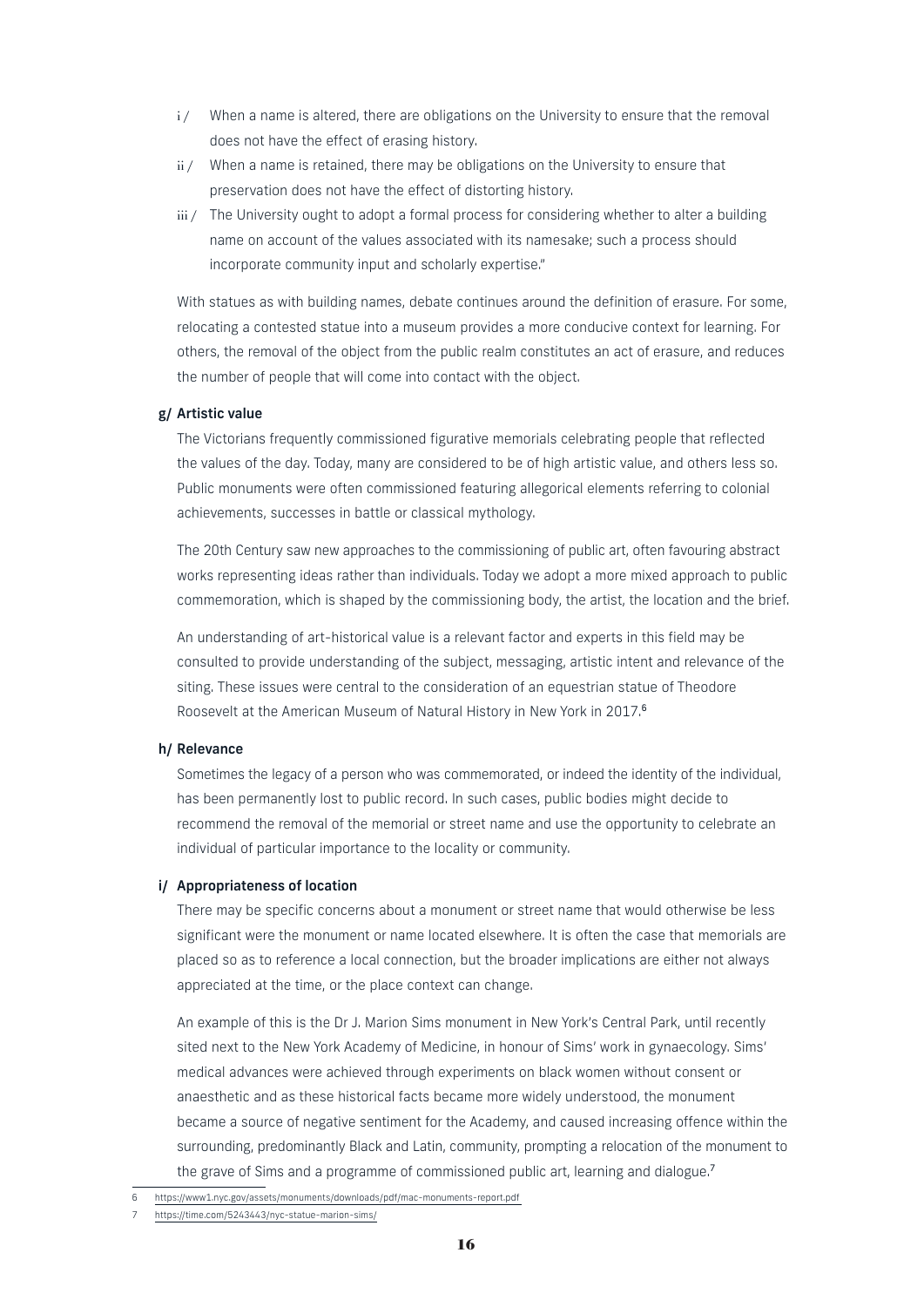Other issues might include a monument's perceived prominence, perhaps in relation to other artworks, or a 'pride of place' location in a central or ceremonial square, which may denote a significance to the figure that is no longer deemed necessary or appropriate.

#### j/ Timing of the review in relation to wider current events

 The timing of the review is important but may not be dictated by the public body undertaking the review. Many of those undertaking reviews in the Summer of 2020 found responses to community consultation were low due to Covid-19 lockdown. Other factors may also affect response rates, including whether other reviews are being undertaken elsewhere, affecting the national appetite for debate on the subject, the perceived politicisation of the review, e.g. if reviews are being promoted by one political party during an election period, or if reviews are unduly delayed.

### k/ Practicality / cost to the taxpayer

 Statues and monuments are oftened maintained (or removed) at the expense of the taxpayer and in this respect, the local authority should ensure that funds are spent according to the interests of the community through inclusive local engagement. Reviews of heritage objects, whatever the motivation, may also be included in political manifestos to provide a confirmation of local support.

 The cost to the taxpayer (if applicable) of the different stages of the review and any actions that lead from it should be factored into process design. For instance, it may not be affordable to relocate existing monuments and recommission new works within a given time period, although the political imperative or local views may demand this. Public expectation should be managed in this respect. Developer contributions have been used to carry out recommendations at no cost to the taxpayer, but decisions should be financially justifiable.

 Equally, public responses to reviews have regularly questioned the cost/benefit ratio of reviews, with some responses suggesting the public body fund programmes which address ongoing inequality as opposed to those that focus on contested heritage.

 There may be additional costs falling to households or businesses as a result of a street or building name change with implications for land registry, stationery costs, branding and legal documents. In these cases, extensive consultation with the affected parties would be necessary.

 It may be possible to find creative solutions to the problem of cost to residents, for instance by crowd-funding or by putting out a call for solicitors willing to offer services pro bono. If the Council absorbs the cost of solicitors fees and land registry fees for changing a street name, these costs would be funded by taxpayers, including those who are unhappy with the change. Therefore, it will be imperative that the process followed have a high level of perceived democratic legitimacy. The use of citizens panels and street-level voting outlined in Appendix 1 might be one way to achieve this legitimacy.

#### I/ Legal issues, including :  $8$

#### a. Planning consent requirements

 There are a number of ways in which the removal or recontextualising of an outdoor statue, memorial or monument ('monument') might be restricted by English planning law and require an application for express consent to be made to the local planning authority.

This section summarises the legal position in England only. It is intended as informal guidance only and is not for formal reliance by any person.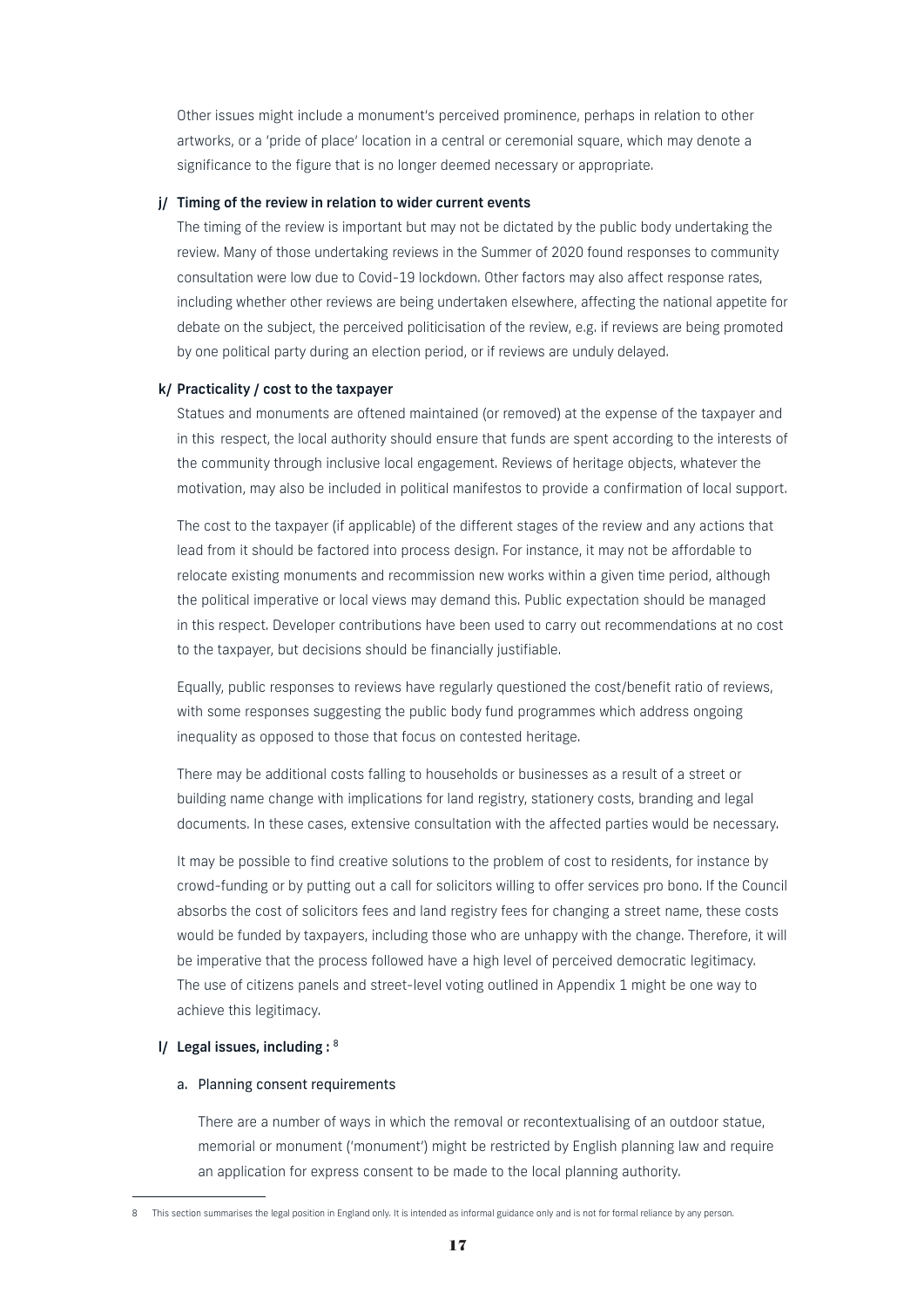Many monuments are designated as listed buildings or scheduled ancient monuments. The removal of such a monument will require listed building consent or scheduled monument consent.

 There may also be a requirement for planning permission for other monuments (that are not listed buildings or scheduled ancient monuments). This requirement was notably broadened by the government in April 2021 to include a number of monuments that could have previously been removed without planning permission.<sup>9</sup>

 The general requirement now is that planning permission is required for the removal of a monument that has been in place for at least 10 years on the proposed date of demolition.

 There are various exclusions from this requirement including if the monument is within a cemetery, consecrated land, the curtilage of a public place of worship, the grounds of a museum or art gallery or the curtilage of a dwelling house.

 Additional requirements for planning permission may apply if the monument is located within a conservation area.

 For further guidance on whether planning permission is required for removing a monument, please refer to the 'When is permission required?' section of the government's Planning Practice Guidance.<sup>10</sup>

 Furthermore, the Secretary of State for Communities may exercise 'call-in' powers and overturn a local decision to remove a heritage object or momument.

#### b. Planning policies and guidance

 The government may make planning policies governing the treatment of monuments. These would be set out in the National Planning Policy Framework, supported by guidance in the Planning Practice Guidance, and should be followed in planning decisions.

 Relevant planning policies may also be contained within a local planning authority's local plan, in relation to monuments within its administrative area.

 In addition, guidance from various statutory and non-statutory bodies may assist with planning decisions regarding monuments. Some of these are listed below, in a generally descending order of the likely weight that will be given to them by the decision maker.

- Any supplementary planning guidance prepared by the local planning authority.
- Historic England for example its checklist on "Contested Heritage Listed Building Decisions" (December 2020).
- Other heritage groups including the national amenity societies: The Ancient Monuments Society, The Council for British Archaeology, The Society for the Protection of Ancient Buildings, The Georgian Group, The Victorian Society, The Twentieth Century Society, and The Gardens Trust.
- International bodies such as ICOMOS, which offers advice to UNESCO on monuments within World Heritage Sites.

<sup>9</sup> The Town and Country Planning (General Permitted Development etc.) (England) (Amendment) Order 2021

<sup>10</sup> https://www.gov.uk/guidance/when-is-permission-required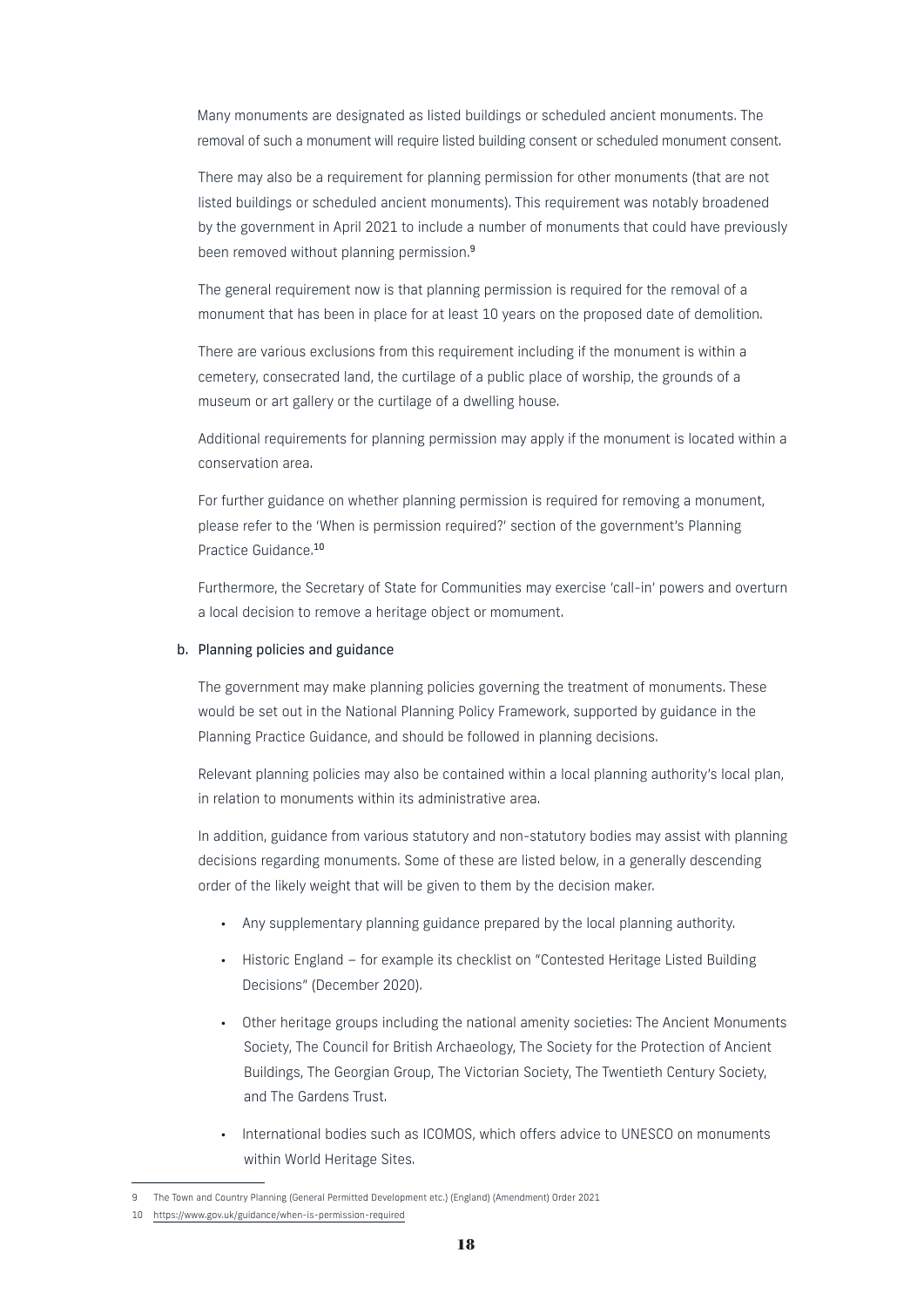Historic England's useful checklist for Local Authorities addressing locally contested heritage sites promotes the 'retain and explain' approach to statues and monuments :

 *"Our stance on historic statues and sites which have become contested is to retain and explain them; to provide thoughtful, long lasting and powerful reinterpretation that responds to their contested history and tells the full story."* <sup>11</sup>

 Local authorities should ensure an internal working group is established early in the process which involves all departments with an interest. Planning and conservation teams can be overlooked in the process, but the formal procedures they oversee are of critical importance to achieving the promised outcome. The planning process includes additional duties to consult and determine, and the outcome of the planning consultation may conflict with the review, so it is imperative that any review is aligned with these.

#### c. Criminal offences

 Where a monument is a listed building, scheduled ancient monument, or within a conservation area, public bodies should be mindful of the potential for removal of or (unauthorised or authorised) damage to that monument to constitute a criminal offence. This depends on the designation but, for example, removal of a listed building or scheduled ancient monument without consent will always be a criminal offence.

 Additionally, unauthorised damage to any monument would be criminal damage. Past cases in which public bodies have received credible evidence that statues could be at risk of vandalism have led to immediate removal or protection and these actions are often publicly controversial.

# d. Legality of retaining the commemoration: The Public Order Act

The Public Order Act <sup>12</sup> 1986 (c. 64) states:

 *A person who uses threatening, abusive or insulting words or behaviour, or displays any written material which is threatening, abusive or insulting, is guilty of an offence if -* 

*a / He intends thereby to stir up racial hatred, or*

 *b / having regard to all the circumstances racial hatred is likely to be stirred up thereby.*

 It has been argued that in Bristol, the city's choice to keep the statue on public display despite decades of protest was itself illegal, because it constituted 'insulting behaviour' likely to 'stir up racial hatred'. At time of publication this argument has not yet been tested in court. However, it does suggest that councils may have reason to consider whether any of their statues or commemorations are likely to stir up racial hatred, and thus whether they may be in violation of the Public Order Act.

 A key objective for the public body, not least to ensure community safety, is to reduce the likelihood of public disorder or criminal damage. This underpins the imperative to launch consultations where tension is building over a contested heritage object or objects. The Public Order Act is applied in the regulation of public protest and may be of future

<sup>11</sup> https://historicengland.org.uk/advice/planning/planning-system/contested-heritage-listed-building-decisions/

<sup>12</sup> https://www.app.college.police.uk/app-content/public-order/core-principles-and-legislation/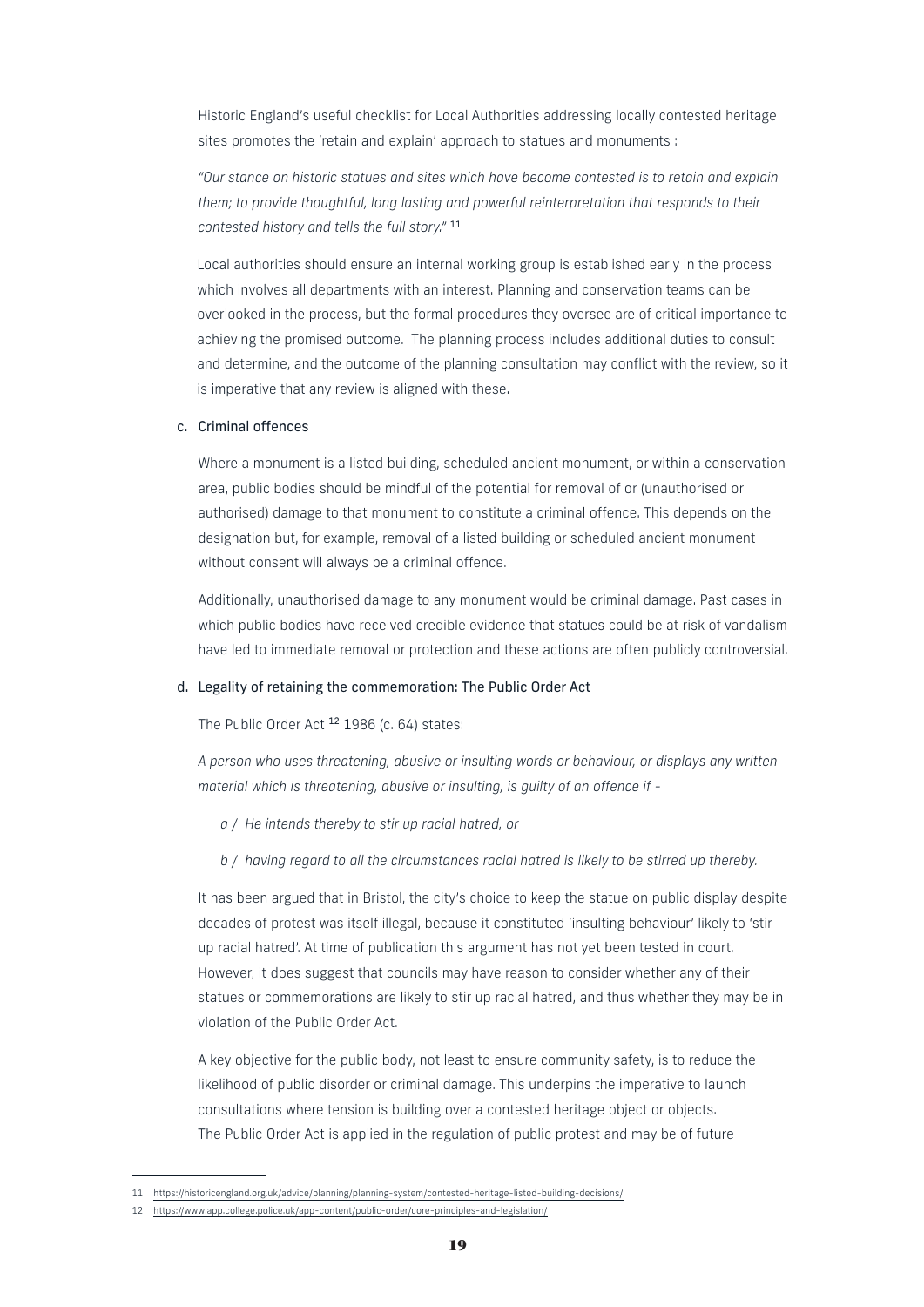relevance in understanding appropriate policing of demonstrations around monuments. In the Colston case, the duty under the Act to provide a proportionate response reportedly formed one of the bases for the policing decision not to intervene in the toppling of the statue, with Commanding Officer Supt Andy Bennett stating: *"We made a very tactical decision that to stop people from doing that act may have caused further disorder and we decided the safest thing to do in terms of our policing tactics was to allow it to take place.*<sup>13</sup>

#### e. Legal authority to act

 The ownership of statues and monuments in the public realm is not always clear, and ownership is defined in law in different ways. In such cases, gaining legal advice is necessary. Some guidance from Historic England on the acquisition of scheduled monuments and heritage assets can be found on the Historic England website.<sup>14</sup>

 Contracts, covenants and naming agreements may restrict the legal authority to act, even where landownership is established. Previous examples, particularly in connection with building names, show that institutions have been open to legal challenges from the estates of benefactors where proposals have been made to change the name. Extensive research of records and early consultation with the relevant estate (which should be undertaken in any case) should determine whether such agreements exist.

#### f. Landownership constraint

 Where a memorial is not on public land, the local authority or relevant public body has limited recourse to make alterations. This can cause confusion with the public if not made clear at the outset, particularly in cases where contested heritage is visible from the public realm, such as friezes or plaques on privately owned buildings. Local Authorities should involve the owner of the building in dialogue in such cases.

 In relation to privately-owned buildings, English Heritage is committing to greater diversity in its blue plaque scheme <sup>15</sup> and can receive nominations from public bodies regarding private addresses with connections to renowned individuals with diverse backgrounds.

<sup>13</sup> https://www.bristolpost.co.uk/news/bristol-news/police-explain-didnt-stop-protesters-4203130

<sup>14</sup> https://historicengland.org.uk/advice/hpg/har/ownership-guardianship/

<sup>15</sup> https://www.english-heritage.org.uk/about-us/search-news/blue-plaque-laurie-cunningham-diversity/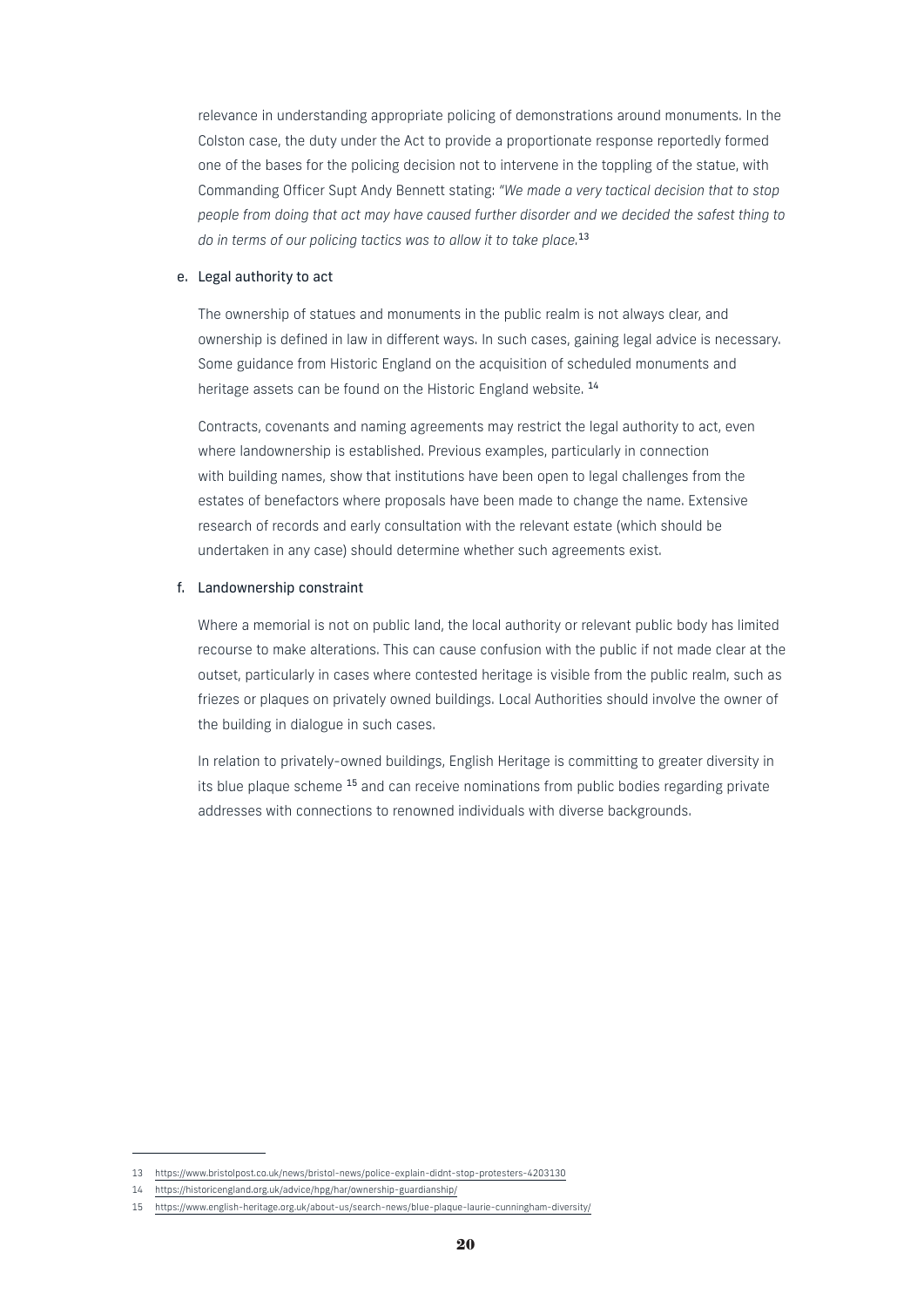# 5 / Principles to underpin reviews

All reviews should be guided by a set of underlying principles which are published and clear to all. Reviews in the past have been supported by various principles and these in many cases reflect the institutional principles of the body undertaking the review. However, where no such principles exist, or where they are not appropriately applied to the review of contested heritage, we can draw on past reviews to suggest the following principles as a starting point:

#### a/ Transparency and fairness

 Processes should be understood equally by all, from those running them to those participating in them. The reviews process should be published and invite public scrutiny to ensure any inbuilt bias or discrimination, whether intentional or inadvertent, is identifiable and can be rectified. Processes must be fair and be seen to be fair.

# b/ Participation

 Processes must invite participation at all stages, from the design of the review to the collection and analysis of data, to deliberation and decision making. The design of a participatory methodology must take into account the need to ensure the protection of individuals that participate from hate speech or personal censure.

#### c/ Inclusivity

 The design of reviews processes should control for any disparities that may reduce the likelihood of participation among particular groups. Disparities may include time availability, language or communication barriers, confidence, poverty, infirmity, ethnicity or faith. Processes should build in a range of ways to participate.

 Local and regional authority reviews in 2020's Britain regularly incorporated the principle of inclusion into the terms of reference for their reviews. For instance, the Greater London Authority's Commission for Diversity in the Public Realm states that inclusion is a guiding principle in reviews of existing statuary and the commitment for diverse new representation in civic spaces.

#### d/ Commitment to justice

 Strategies for handling contested monuments should meet the international responsibility of all countries with a history of large-scale abuses to engage in processes which work towards ensuring accountability, serving justice and achieving reconciliation. For discussion of how statues can be handled in keeping with UN Guidelines on Transitional Justice, see Burch-Brown 2020.<sup>16</sup>

#### e/ Evidence-based

 Deliberations and decision-making should be informed as much as is possible by fact and data, with outcomes focused on remembering historical facts as opportunities for learning as opposed to forgetting or obscuring past abuses.

In the absence of an objective measure of 'success' for reviews of contested heritage, these principles, supported by rigorous research and best practice, provide a normative framework against which public bodies can assess their reviews. Further discussion on underpinning principles is contained in the International Bar Association's publication 'Contested Histories in Public Spaces'<sup>17</sup> which studied ten cases of contested heritage in the urban landscape.

<sup>16</sup> Joanna Burch-Brown, 2020, 'Should slavery's statues be preserved? On contested heritage and transitional justice' in Journal of Applied Philosophy. https://onlinelibrary.wiley.com/doi/full/10.1111/japp.12485

<sup>17</sup> https://www.ibanet.org/Contested-histories.aspx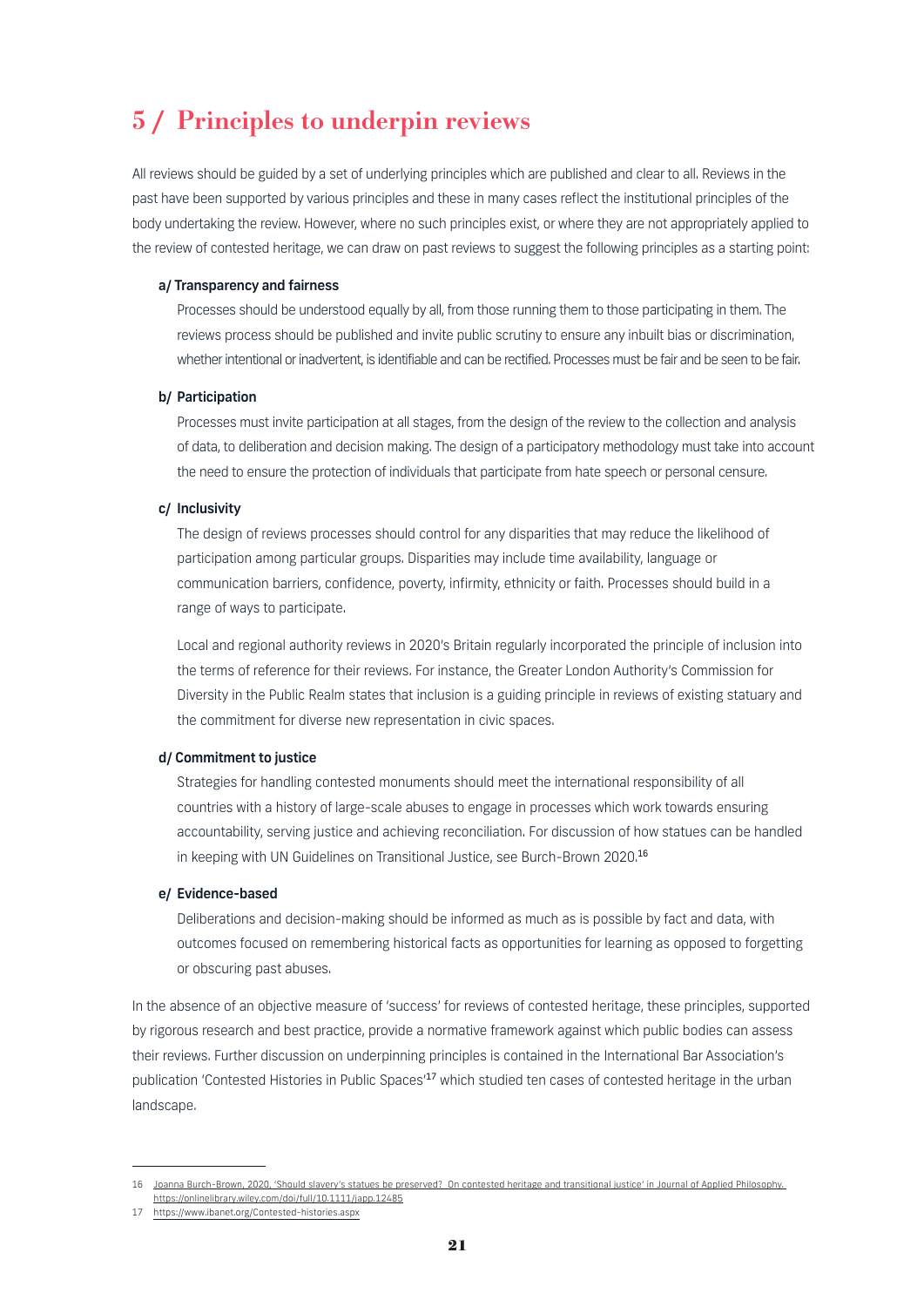# 6 / Process design and implementation

Local authorities, museums and public bodies have approached reviews of monuments, memorials and place names in a variety of ways. This section takes examples of these different approaches from past processes and describes them to enable place managers to consider some of the available options for process design. This is separated into subsections:

- Design Deciding on the scope of the review
- Data collection Gathering evidence
- Deliberation Analysing evidence
- Determination, communication and follow-through acting on decisions

# Design

A review scope should set out the objectives of the review and the processes that underpin it. This should be complete before the review is implemented. Although this appears to be an obvious point, it is common for decisions to be made at a political level and even publicly announced before officers have considered the implications or logistics.

In developing the design, there are important initial decisions to make:

# *1. Specific versus generalised approaches*

 An important distinction is made between specific and generalised approaches to reviewing memorials and place names. For instance, some reviews such as the City of New Orleans review 18 of four Confederate statues in 2015 were focused on pre-identified public monuments around which specific debate takes place.

 Others approach the issue with a broader agenda. The Bristol History Commission is taking the removal of the Colston Statue as a starting point for wider debate about the city's history and the impact of it on the citizens of today, the nature of commemoration and how we shape our collective legacy, as well as advising the city council on specific matters as they arise, such as curatorial questions about how to display the Colston statue.

# *2. Determining the review's scope*

 Care must be taken in identifying the objects for review in relation to the contestation or controversy that surrounds them. Where the decision has been made to hold a review, as much as possible a proportional and considered approach is desirable to reduce the likelihood of community tension. Reviews have adopted various strategies for determining what should be considered. New York's Mayoral Advisory Commission on City Art, Monuments and Markers set preconditions on what objects could be included in the review, based on four trigger points:

- 1. Sustained adverse public reaction (two years or more);
- 2. Instantaneous large-scale community opposition;
- 3. Egregious historical oversight;
- 4. Revelation of new, significant information about memorialized figures.

 The benefit of this approach is that it sets clear, rolling parameters - a review can be triggered every time one of the conditions is met.

<sup>18</sup> https://nola.gov/mayor/news/archive/2017/042417-pr-city-of-new-orleans-begins-removal-of-di/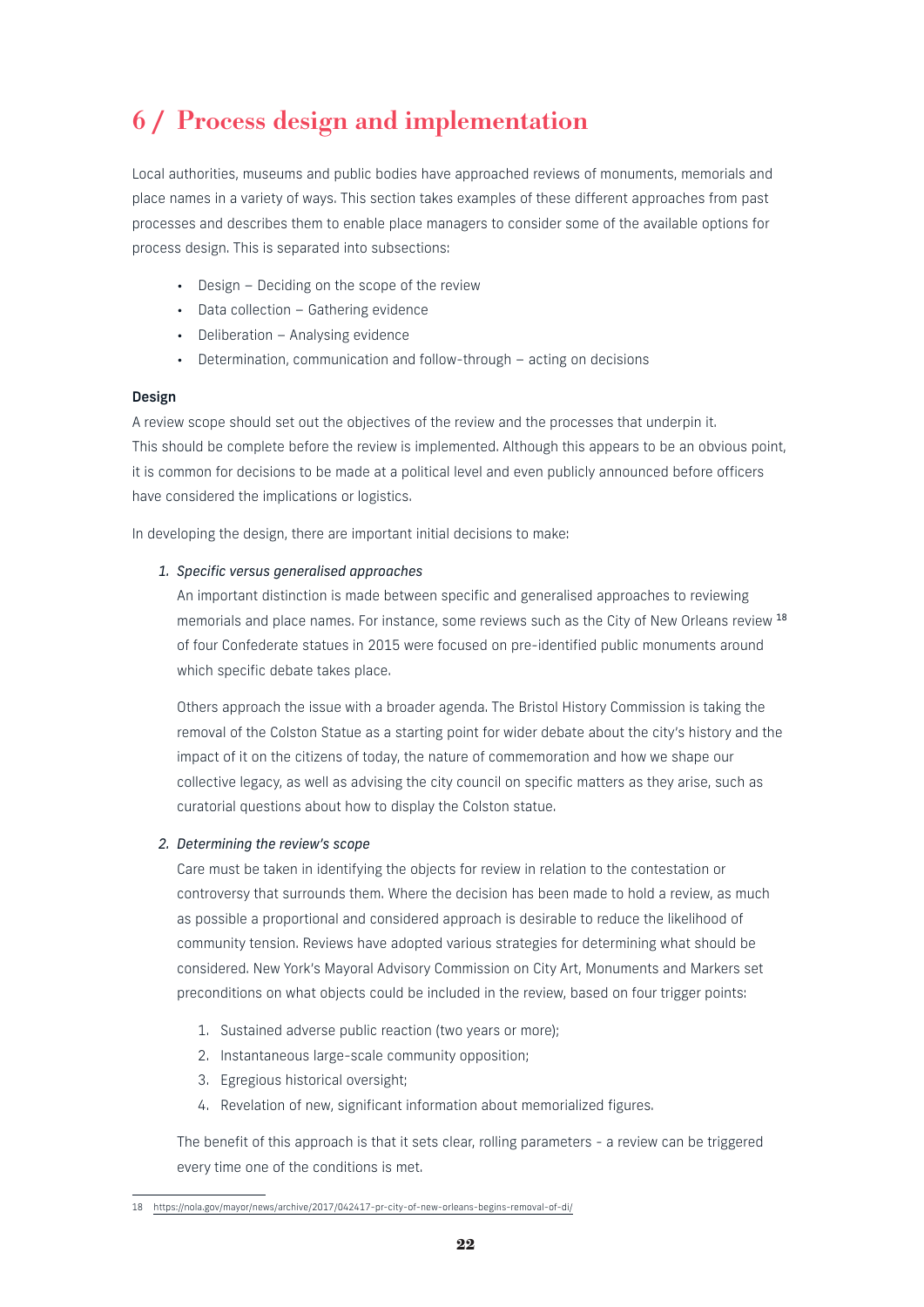Where reviews seek 'nominations' from the public of monuments for consideration, these can be included in the review, but if no pre-existing opposition to the monument had been noted, this might be taken into account in decision making.

 Reviewing bodies may also wish to define additional parameters to make clear the scope. This might include a definition of:

- a. Typology of public assets under review e.g. street names, memorials, murals, plaques, statues etc.
- b. Practical criteria e.g. 'objects under public ownership only'
- c. Focal criteria e.g. 'representation of women' or 'public assets memorialising figures with a connection to slavery'.
- d. Categorising memorialised 'persons of interest'
- e. Response criteria e.g. 'your response should focus on the impact any object or action to remove has on you personally.'

 Other reviews have adopted open approaches to consultation, inviting comments on objects in the public realm without predetermination. Case studies have suggested that this method invites a much wider range or responses on a variety of objects and issues than one which offers guidance on what the review will consider. This can lead to a widening of the expected scope and required resource.

 Many reviews have also asked respondents to 'nominate' figures that are not currently commemorated but could be in the future. This approach serves to generate positive conversations that reinforce notions of local identity in a modern context. The GLA's Commission for Diversity in the Public Realm is one example of this approach, with a stated aim of 'improving representation'.

 It is important however to manage expectations on the ability to commission and maintain new memorials. Although cost is not the only consideration, developer contributions may provide a route to new public artworks, and murals may be a less costly option.

#### *3. Geographical scope*

 Many reviews in the recent past have been carried out by public bodies with pre-defined geographical boundaries, and these boundaries have determined the physical scope of both the review area and the consultees. However, there is no automatic requirement to take this approach and it has been argued that significant decisions on who should be commemorated or otherwise in the public realm is a matter for national rather than local debate.

 In any case, public bodies should be prepared to receive responses from outside their boundaries and consider how to weigh them in the analysis. A number of national and international campaigning groups with a range of strongly held positions monitor the press for announcements of reviews and make representations to them as a matter of course. Thought must be given to how such representations will be considered.

 Within the boundaries, some consideration should be given to who the stakeholders are and why. Some reviews carried out by local authorities consulted only residents for instance, whereas others consulted businesses and other stakeholders. However, if businesspeople living outside the city are invited to comment as stakeholders, a case might be made for inviting visitors to comment, and therefore opening the consultation to all. Equally, where contested heritage objects are perceived to be of national importance, it may be appropriate to open the debate to a national audience.

 $9.3$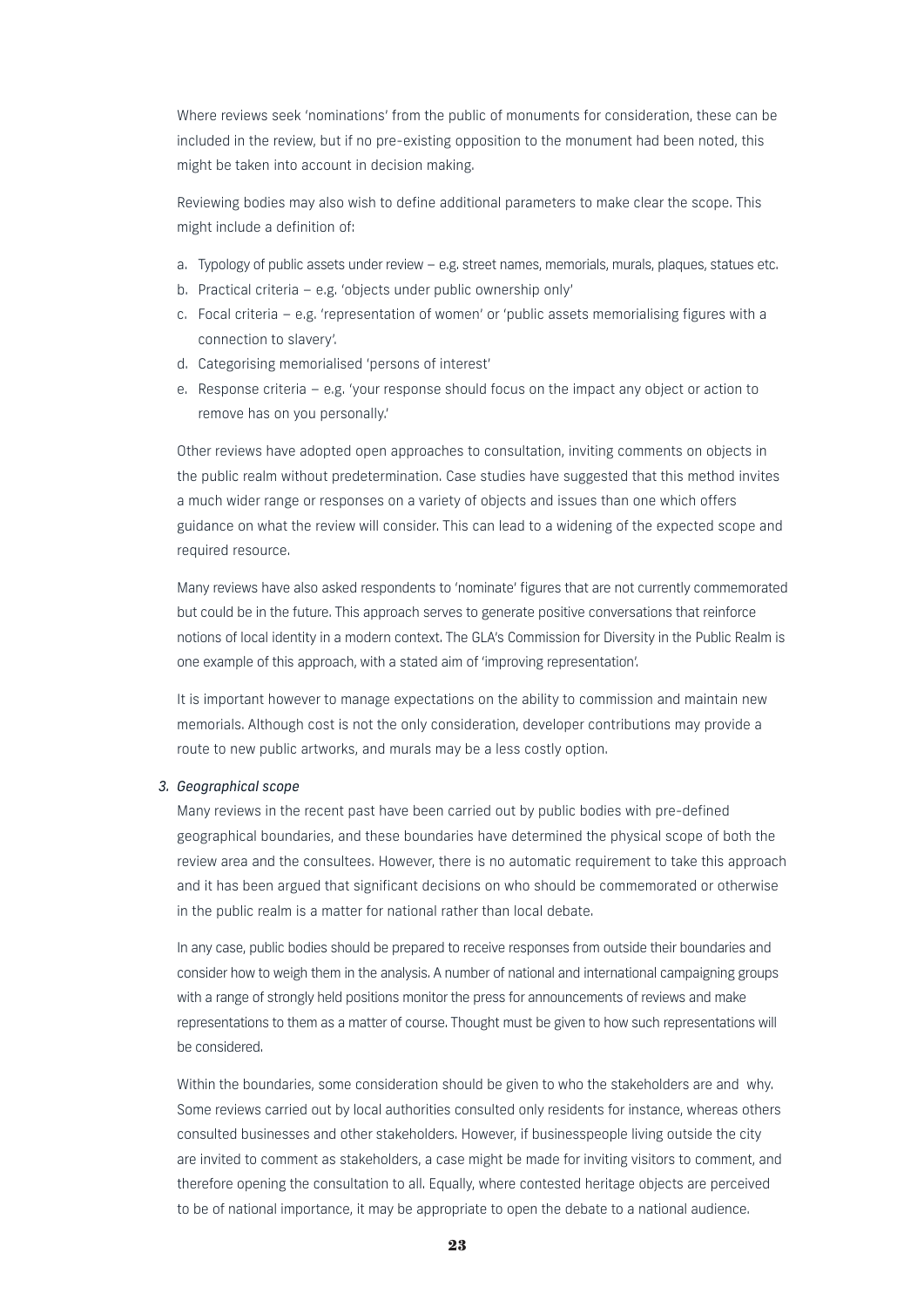# *4. Audit*

 Some public bodies have prefaced public consultations with an audit of assets under their ownership. This can provide the organisation with information on particular objects that may be useful during the consultation if, for instance, incorrect or misleading information about a commemorated figure can be corrected before it pulls focus from other objects.

 For instance, the Leeds audit was undertaken by a specialist team of academics and historians that identified memorials that they considered were likely to be raised in the public debate and provided historical summaries of their achievements and controversies. This approach lengthens and adds to the cost of the process.

# *5. Oversight*

 Many bodies undertaking reviews established an internal working group to oversee logistics and communications for the review. Local Authority groups typically include:

- Relevant cabinet members (e.g. public realm / culture / communities)
- Representative from democracy and engagement team (to run consultation)
- Representative from culture and community teams
- Representative from streets / public realm team
- Planning and conservation officers
- Diversity and inclusion officer

 The group meets and minutes are provided to develop and agree the decision, design the review and write communications plan. Any minutes are subject to Freedom of Information requests. This group should have a clear purpose, set out in a Terms of Reference.

# Data Collection

Local authorities and other public bodies often have a team of professionals dedicated to running public engagement exercises, and they should be involved in designing the process from the outset. The approach to engagement and data collection should be inclusive, transparent and equitable. Section 6 covers community engagement techniques in detail. Data is collected in a range of ways, with the reviewing body taking both active and passive roles in the process.

# *1. Petition*

 Many reviews have been launched following the submission of a petition focusing on a specific object. Other reviews have attracted petitions during the process. In Bristol, two petitions were circulated in opposition of the proposal to change the name of Colston Hall, one attracting 7,000 signatures, and the other 5,000, both with a prefaced statement with a slightly different justification for the demand to retain the name.

 Petitions provide an indication of strength of feeling among sections of the community opposing or supporting a particular action. For many bodies, reviews are not focused simply on the weight of numbers and petitions fail to provide rich data that aids an understanding of the arguments. Deliberations should nevertheless acknowledge petitions as important evidence and where possible, signatories may be encouraged to provide additional personal comments where these are being collected (e.g. to an online consultation process).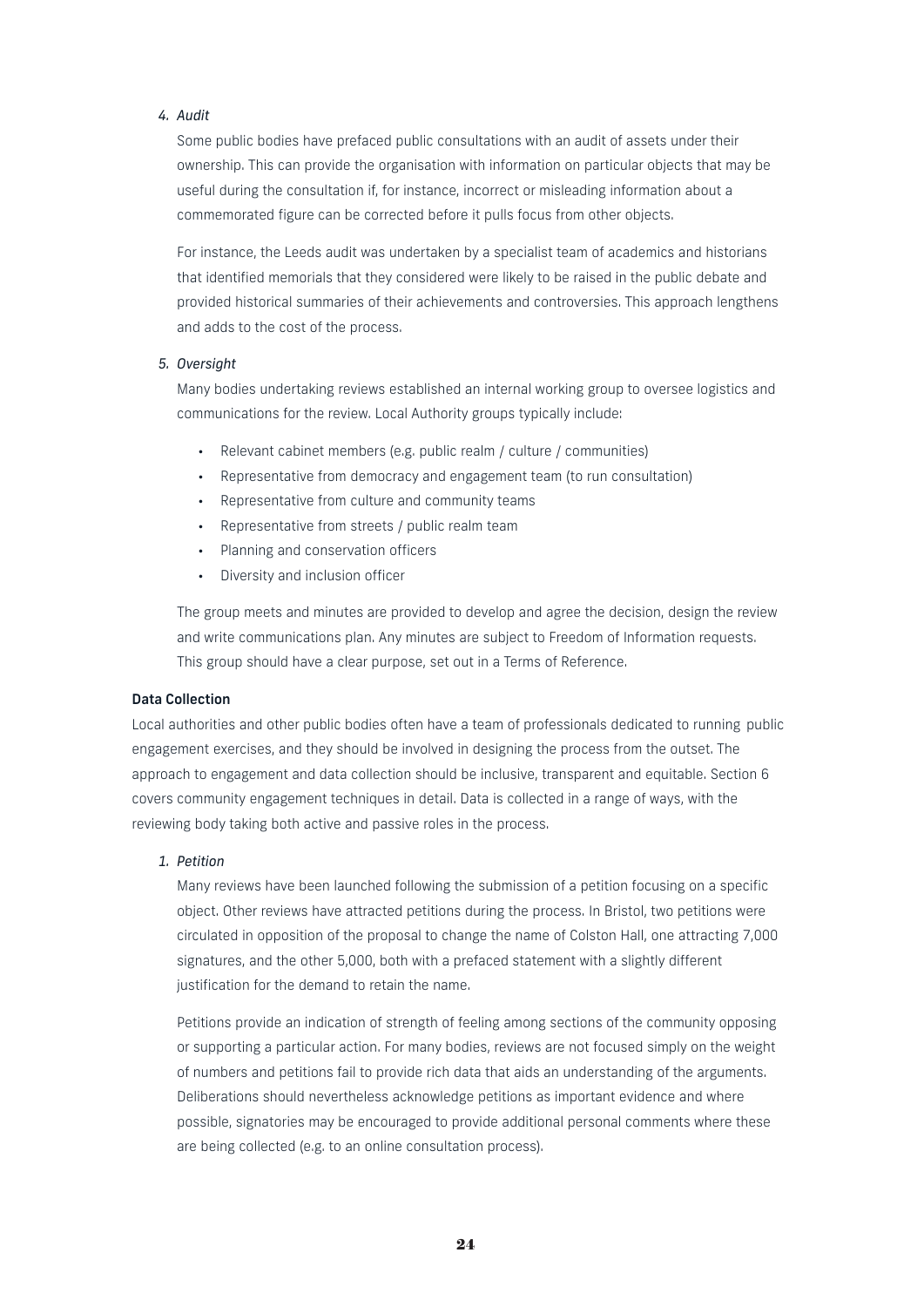# *2. Consultation*

 There are many consultation techniques and the objectives of the review will help determine the most favourable approach to ensuring all that wish to comment are able to do so. The New York consultation exercise involved a public meeting in each of the five boroughs, during which anyone who wished to speak was given three minutes to do so, and anyone that did not wish to give a verbal statement could submit written evidence. This elicited over 3,000 written and 200 verbal testimonies. Section 6 includes further advice on inclusive engagement.

# *3. Expert testimony*

 Reviews have included efforts to gather evidence from specific sources, either at initial audit stage or later, in public consultation. Academics, historians and art-historians, civic groups and faith groups can be important sources of information in understanding the fullest possible context surrounding an object and its impact. The GLAs Commission for Diversity in the Public Realm is supported and guided by a partners board which acts as a reference group of experts, representatives and statutory bodies. Other reviews embed these functions into the main reviewing panel or commission.

#### *4. Data form and technique*

 Consideration must be given to the form in which data are collected, to ensure that responses can be analysed according to the project design. However, each technique has advantages and disadvantages - emailed questionnaires containing multiple choice questions can be easily uploaded and analysed, but do not provide the respondent with an opportunity to give long form answers. A simple questionnaire may provide insufficiently detailed data however. Conversely, open events can be recorded if permission is given from attendees, but content must be transcribed and thought given to how responses are analysed.

 This element of process design is complex and should be carefully planned with the engagement team if there is one to ensure the objectives of the review are met and the process is seen to be inclusive, transparent and fair.

#### *5. Data Analysis*

 Reviews in which the views of the public were sought in a structured consultation process interrogate data in different ways. One methodology employed by the Leeds Review categorised responses to provide empirical data that indicated the proportion of responses sent in favour of a particular action, and further split the data into sub themes representing the reason for their view: Many reviews adopt a version of this approach but include additional interpretive methods to consider the issue in more detail.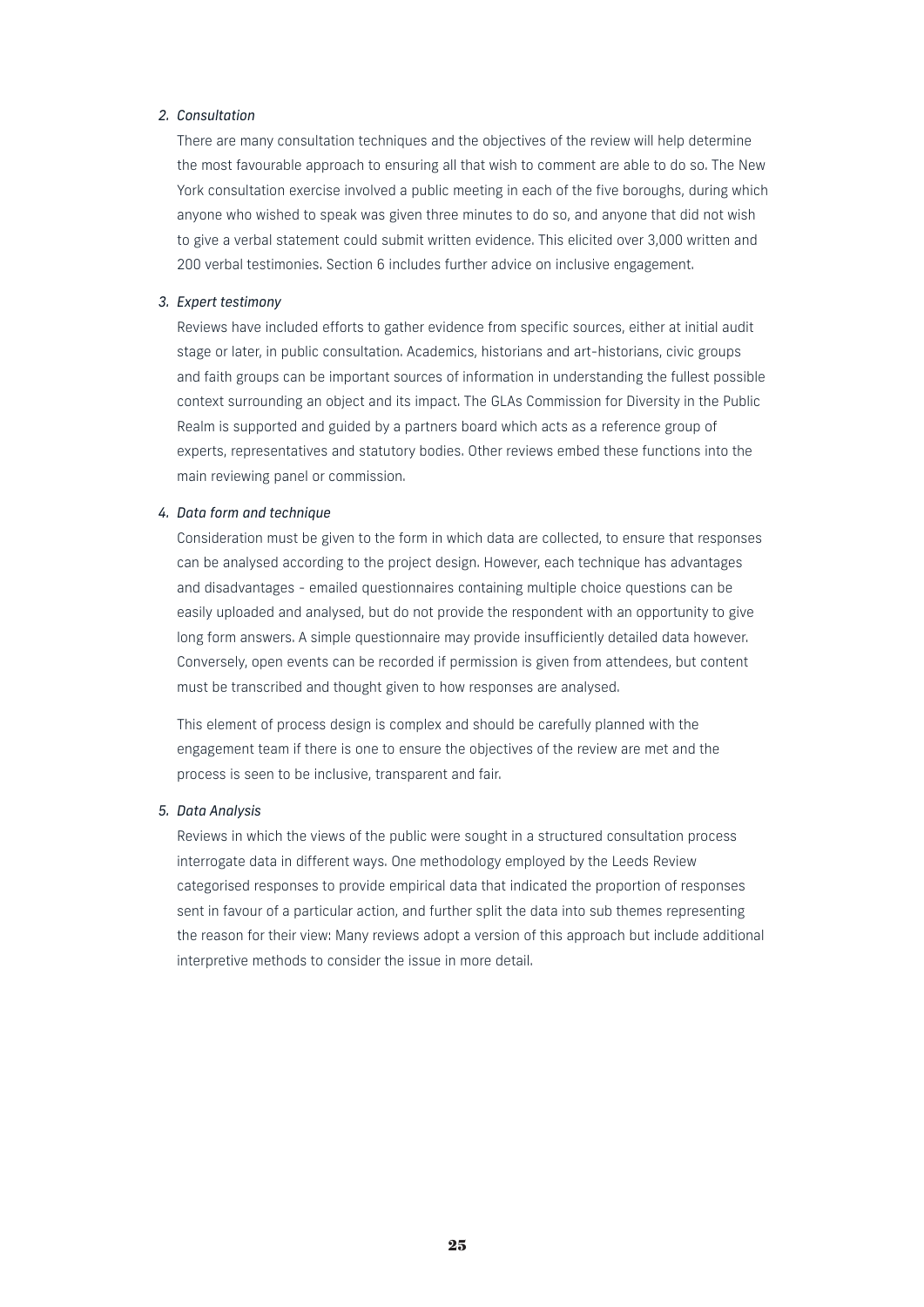| <b>Overarching Theme</b>                                | Count | as $%$ | <b>Sub Theme</b>                 | <b>Sub Theme</b><br>as $%$ | Count | % of total |
|---------------------------------------------------------|-------|--------|----------------------------------|----------------------------|-------|------------|
| Against removal or<br>review                            | 692   | 55%    | It is part of our history        | 52%                        | 362   | 29%        |
|                                                         |       |        | Pandering to BLM/Protesters      | 29%                        | 199   | 16%        |
|                                                         |       |        | Leave them alone (not specific)  | 10%                        | 66    | 5%         |
|                                                         |       |        | Waste of LCC money               | 7%                         | 49    | 4%         |
|                                                         |       |        | Retain a specific statue         | 2%                         | 16    | 1%         |
| Suggestions for future<br>statues/installations/<br>art | 425   | 34%    | More diverse statues required    | 33%                        | 139   | 11%        |
|                                                         |       |        | Specific person mentioned        | 24%                        | 102   | 8%         |
|                                                         |       |        | General feedback                 | 22%                        | 95    | 8%         |
|                                                         |       |        | Need plaques/explain the history | 21%                        | 89    | 7%         |
| Support removal or<br>review as a whole                 | 123   | 10%    | Generally support the review     | 65%                        | 80    | 6%         |
|                                                         |       |        | Remove specific statue           | 35%                        | 43    | 3%         |
| Contains abuse/hate                                     | 22    | 2%     | Contains abuse/insults/hate      | 2%                         | 22    | 2%         |
| <b>TOTALS</b>                                           | 1262  | 100%   |                                  |                            | 1262  | 100%       |

A review of statues in Leeds in response to Black Lives Matter (2021) <sup>19</sup>

### **Deliberation**

There must be a clear connection between the data collected, how they are analysed and how this analysis leads to a decision. A participatory, transparent engagement process falls at the final hurdle if analysis occurs behind closed doors and decisions are made without any justification. Processes must be fair and seen to be fair in order for the outcome to be supportable. There are a number of ways reviews that have already taken place approach the analysis of the data. These are described below, from least to most consultative.

# *1. Internal review or audit*

 A number of local authorities and other public bodies conducted reviews internally, or a combination of an initial internal audit followed by a planned second phase of public consultation and review. The National Trust <sup>20</sup> and the Welsh Assembly <sup>21</sup> are examples of this latter approach.

 Where local authorities took decisions to immediately obscure or remove memorials in the days following the events in Bristol, these decisions were often reported in local press as being for the protection of public safety. A decision to remove a statue of Lord Baden Powell from Poole Harbour after being confirmed by Dorset Police as a 'potential target' is an example of this. Although the Local Authority acted on the intelligence it had been supplied, this decision led to public protest and a petition in support of the retention of the statue received 15,000 signatures, according to a BBC report of 11 June.<sup>22</sup> The statue was instead temporarily boarded up to prevent damage and is now back on display.

 Since public bodies are subject to Freedom of Information requests, regardless of whether audits or reviews are carried out publicly, records of all processes should be kept, since public bodies may be called upon to justify any decisions. In most cases, it is now a legal obligation to ensure that any decisions which result in changes to heritage assets or street names are subject to public consultation first.<sup>23</sup>

- 20 https://www.nationaltrust.org.uk/features/addressing-the-histories-of-slavery-and-colonialism-at-the-national-trust?fbclid=IwAR1z-cN\_ q6QKce\_k1JPSnHZEYkUuV4K3mdxOkfSwZLdEuv80FD6pI12lblg
- 21 https://gov.wales/over-200-welsh-statues-streets-and-buildings-connected-slave-trade-listed-nationwide-audit

<sup>19</sup> https://democracy.leeds.gov.uk/ieDecisionDetails.aspx?Id=52455

<sup>22</sup> https://www.bbc.co.uk/news/uk-england-dorset-53004638

<sup>23</sup> https://www.gov.uk/government/news/new-legal-protection-for-england-s-heritage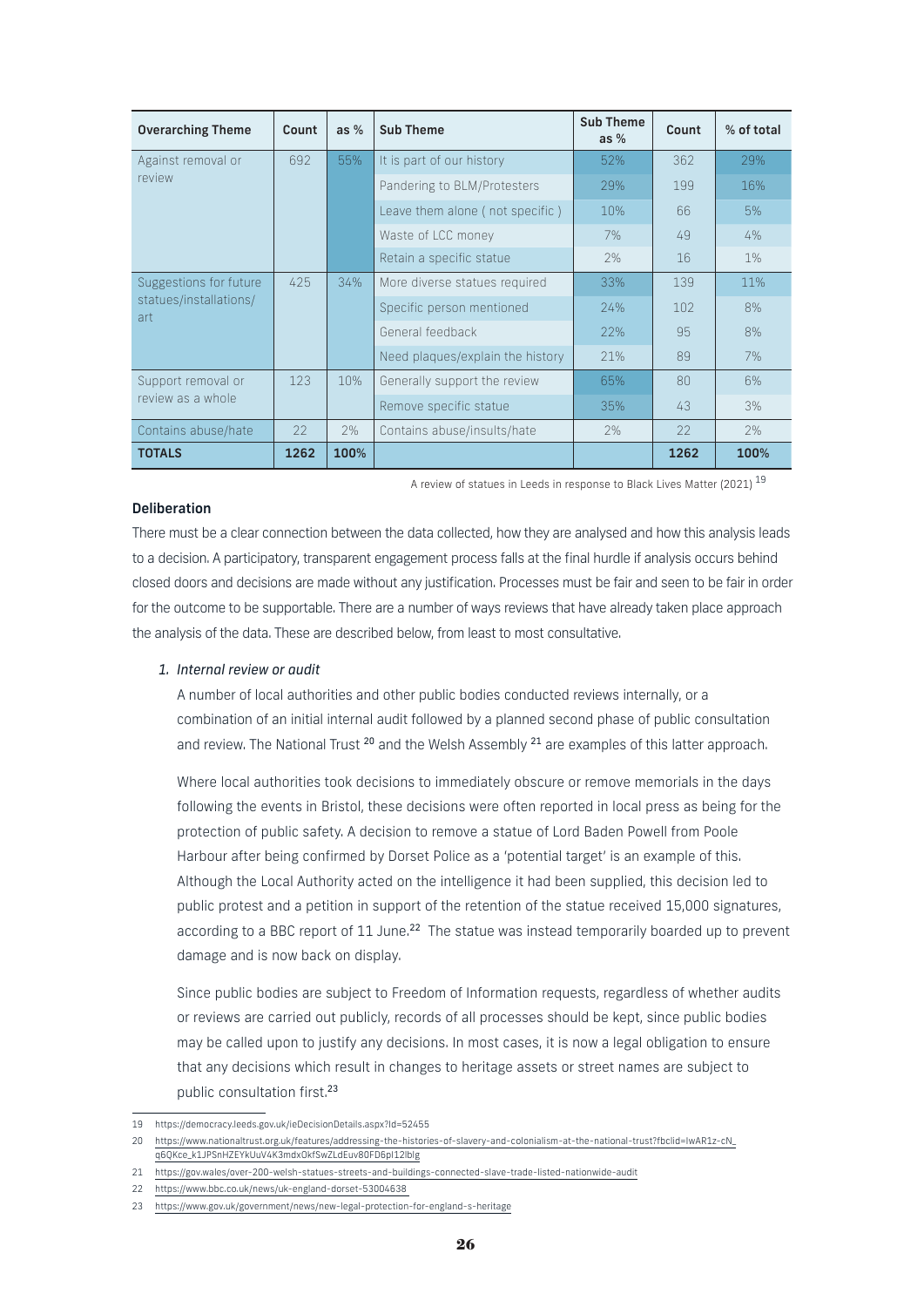# *2. Specialist panel*

Local Government Association guidance provides the following guidance:

- *• Involving historians or cultural academics can assist in producing an approach that can be defended as objective. There is a wealth of expertise and experience available around relevant projects*
- *• Historians may also be useful in making a distinction between history, heritage and 'the past'*
- *• Academics may be able to help establish disputed facts and explore nuanced interpretations.*

 The specialist panel approach is regularly used in reviews, and the demonstration of objectivity and particularly of separation from the public body is important. Careful consideration must be given to the membership of the panel, the way the panel is recruited (for instance by invitation or by application) and the terms of reference that directs their deliberation.

 Working with independent academics is one approach, but local context may point to the involvement of a panel of community representatives instead. In Bristol, academics and councillors were invited individually by the Mayor and worked together to clarify terms of reference. In London, there was an open application process with an extensive document for applicants, explaining the purpose and nature of the commission.

 Consideration should be given to the following questions when appointing a panel to review the evidence. There is no single approach: past reviews have adopted a range of positions in relation to these points, based on the objectives of the review and local conditions.

- 1. What qualifications should panel members have? What specialisms should they represent?
- 2. Should the panel include community representatives, politicians, randomly selected members of the public or campaigning groups?
- 3. Should efforts be made to ensure the views of the public are reflected in the panel?
- 4. How will the panel be administered and reported?
- 5. What training might the panel need?

 Given the democratic implications of an appointed panel which reports into a local authority, panels are often given an advisory role, rather than the power to direct that certain actions are carried out. Public bodies subject to democratic processes may determine that any final decisions should be carried out by a senior elected figure, such as the Leader of the Council or relevant cabinet member.

 Panel members are usually publicly identified and should be prepared through training to manage media attention, public scrutiny and the impact of potential negative public comments.

# *3. Participative democratic method*

 Deliberative democracy is a broad term which describes processes that put decision making in the hands of local people, rather than representative democracy, in which local people vote for representatives to make decisions on their behalf. It is an involved process that takes time and can take many forms. In the UK, places are experimenting with Citizen Juries, Citizens Panels or Citizens Assemblies<sup>24</sup> that involve a randomly selected cross section of the community to make decisions on a range of issues. In Appendix 1, we recommend a model for deciding on whether to change or keep a street name, which combines a Citizens Panel with street-level voting.

<sup>24</sup> https://www.local.gov.uk/topics/devolution/engaging-citizens-devolution/approaches-civic-and-democratic-engagement/citizens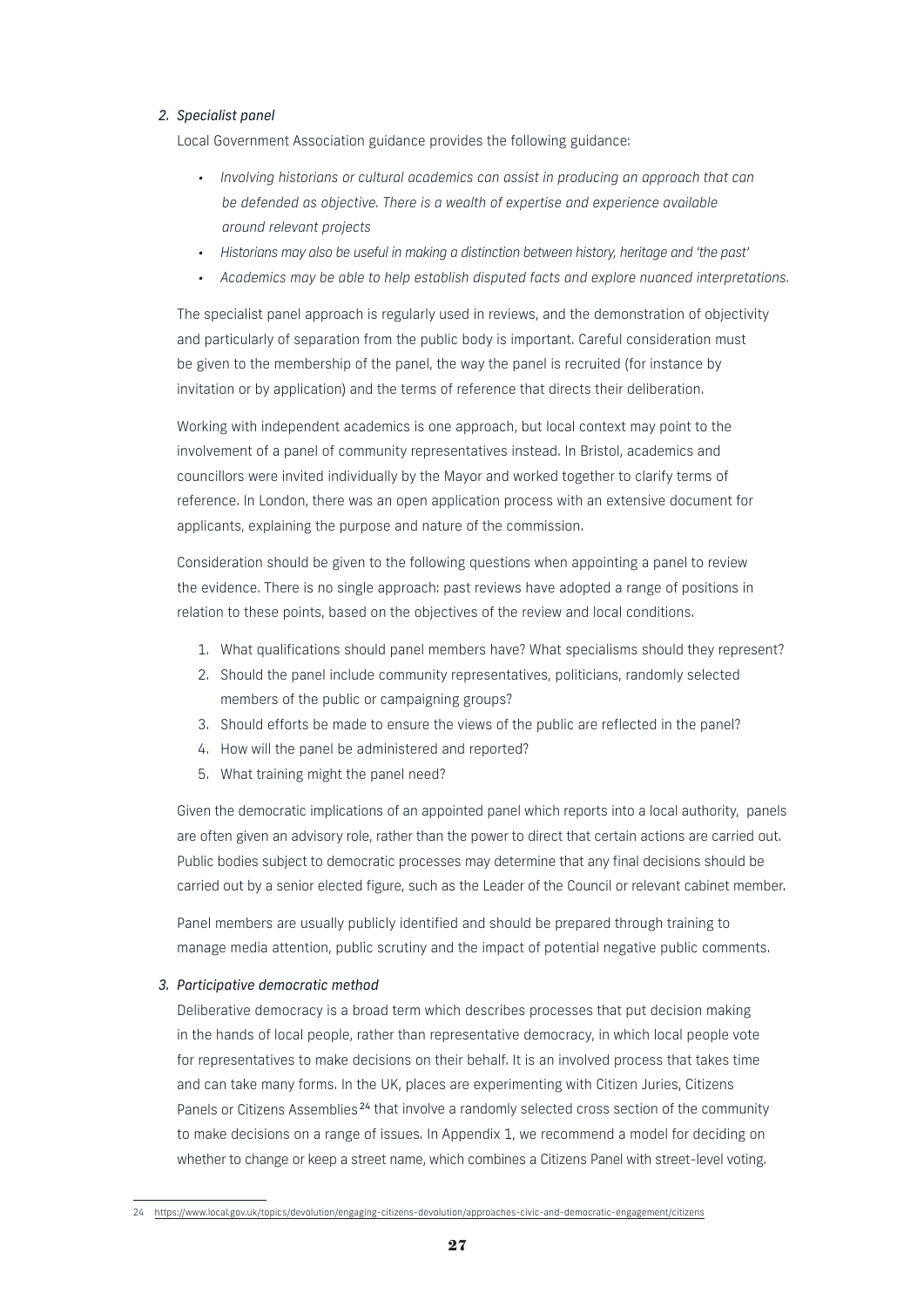The six principles of deliberative engagement, according to specialists MosaicLab<sup>25</sup> are :

- *1. The group responds to a clear remit a plain English question that goes to the heart of the dilemma being shared.*
- *2. Participants will have access to the information they need to have an in-depth conversation and information will be neutral, balanced and from a range of different sources.*
- *3. The process is representative. Participants are selected randomly via a random, stratified selection process.*
- *4. Participants are given the time they need to deliberate, which allows them to consider complex information, grapple with trade-offs and impacts and weigh up options and ideas*
- *5. The deliberative group is given a high level of influence over outcomes or decisions.*
- *6. The group starts with a 'blank page' report detailing their own thinking and developing their recommendations 'from scratch'.*

 The benefit of employing a deliberative approach is that there is then no necessity for separation between the data collection and determination elements of the review. The public body would provide the support and information needed for a Citizens Panel to deliberate and determine the outcome. The process could be further supported with specialist input if necessary.

 This approach has not yet been adopted in UK reviews, but a public body could take the view that an element of deliberative democracy could be introduced into the process. Alternatively, it may be decided that the public debate is so polarised that it would be inappropriate to employ this method.

# Determination, communication and follow-through

In 2020/21, many reviewing bodies provided recommendations, in the case of local authorities, to the elected leadership.

A report detailing the following is advised to ensure public transparency:

- a/ Outcome of any audit / identification of controversial monuments
- b/ Establishment of oversight body, structure and person responsible for final decision
- c/ Process and results of consultation
- d/ Legal implications
- e/ Process of deliberation with underpinning principles
- f/ Recommendations and next steps

Legislative changes announced by the Communities Secretary are likely to necessitate a second formal consultation on any recommendation to remove or alter statues, monuments or place names, through the planning process.

Communication with the public throughout the process is vital. The next section looks at methods for public engagement.

<sup>25</sup> https://www.mosaiclab.com.au/what-is-deliberative-democracy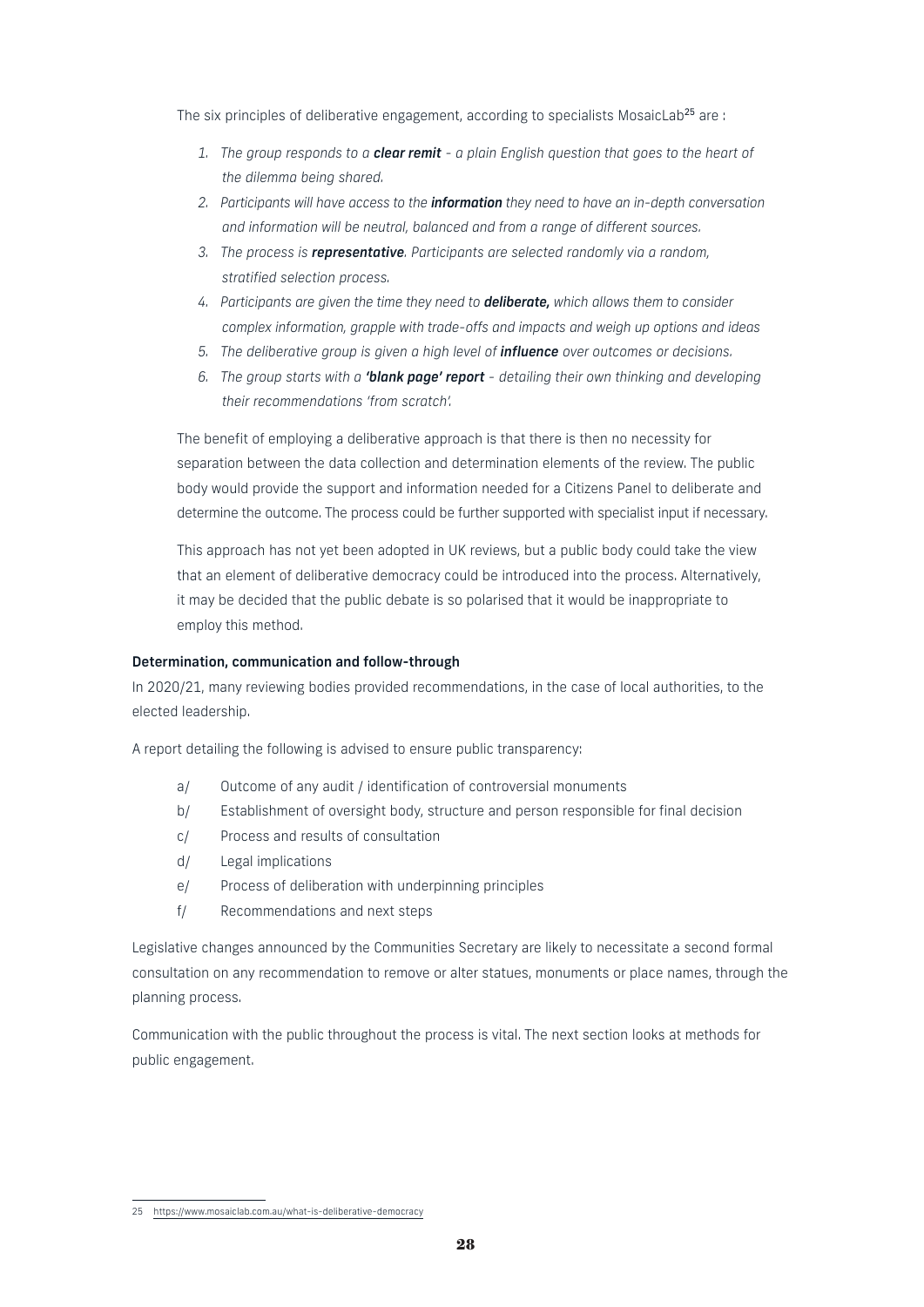# 7 / Inclusive community engagement

When communicating with communities that do not traditionally participate in consultations, it is important to give due consideration not only to the What? How? When? Where? but also the language we use (what we say). Any consultation process should have the core principle that there are no 'hard to reach groups', just groups that have not yet been reached.

Many public bodies are moving towards public engagement methods that focus on interaction and dialogue, often across a longer timescale and over a variety of settings. This is part of a broader commitment to participation which is an important consideration in reviews of this nature, which aim to understand the impact of public decisions on some of the more marginalised groups in society.

Inevitably, reaching many communities requires creative thinking, greater effort and potentially a larger budget. Language or cultural practices may be a barrier to engagement. There may be a mistrust of those perceived to hold positions of power or disaffection with authority in general. Previous engagement processes may have left communities with a sense that they achieve little in the way of change.

While particular effort may be required to reach key stakeholding communities, this should not reduce the opportunity for other sections of the community to contribute. To ensure maximum involvement, it is crucial to meet people where they are. Examples may include places of worship, community centres, schools and other education venues, youth clubs, libraries, museums, places of entertainment and shopping centres. Networks are important allies in terms of engagement and access. However, they may not reflect all the views and positions of the communities they represent.

# *Examples of inclusive engagement approaches*

*1. Community Groups and Network Mapping*

Public bodies should identify and map the range of networks and groups with an interest in the issue. This will help to segment stakeholder groups in order to have a more detailed understanding of their interests and that of the community they represent as well as engage and communicate with them in a meaningful way. Emerging networks are not necessarily evident on the internet or social media.

*2. Citizens Panel*

The citizens panel is a method of deliberation among a group of people who are representative of the demographics of an area, with debate focused on a specific area under review. Appendix 1 contains an example of a citizens panel approach to addressing a proposed change to a street name.

# *3. Focus Group*

A focus group is a facilitated conversation between around 6-10 people to explore experience, perspectives and ideas on a specific area under review. The Front Page Dialogues process has been developed by the International Coalition of Sites of Conscience (ICSC),<sup>26</sup> an organisation that brings together the curators of museums, historic sites and memorials connected with large scale trauma. The Coalition develops tools to bring communities together for healing and reconciliation and the Front Page Dialogues are a rapid response tool, used in situations where the trauma connected with sites of conscience is re-emerging or reignited in a community. The process is designed to encourage empathic dialogue and can be delivered either digitally or in person.

<sup>26</sup> https://www.sitesofconscience.org/en/resources/frontpagedialogues/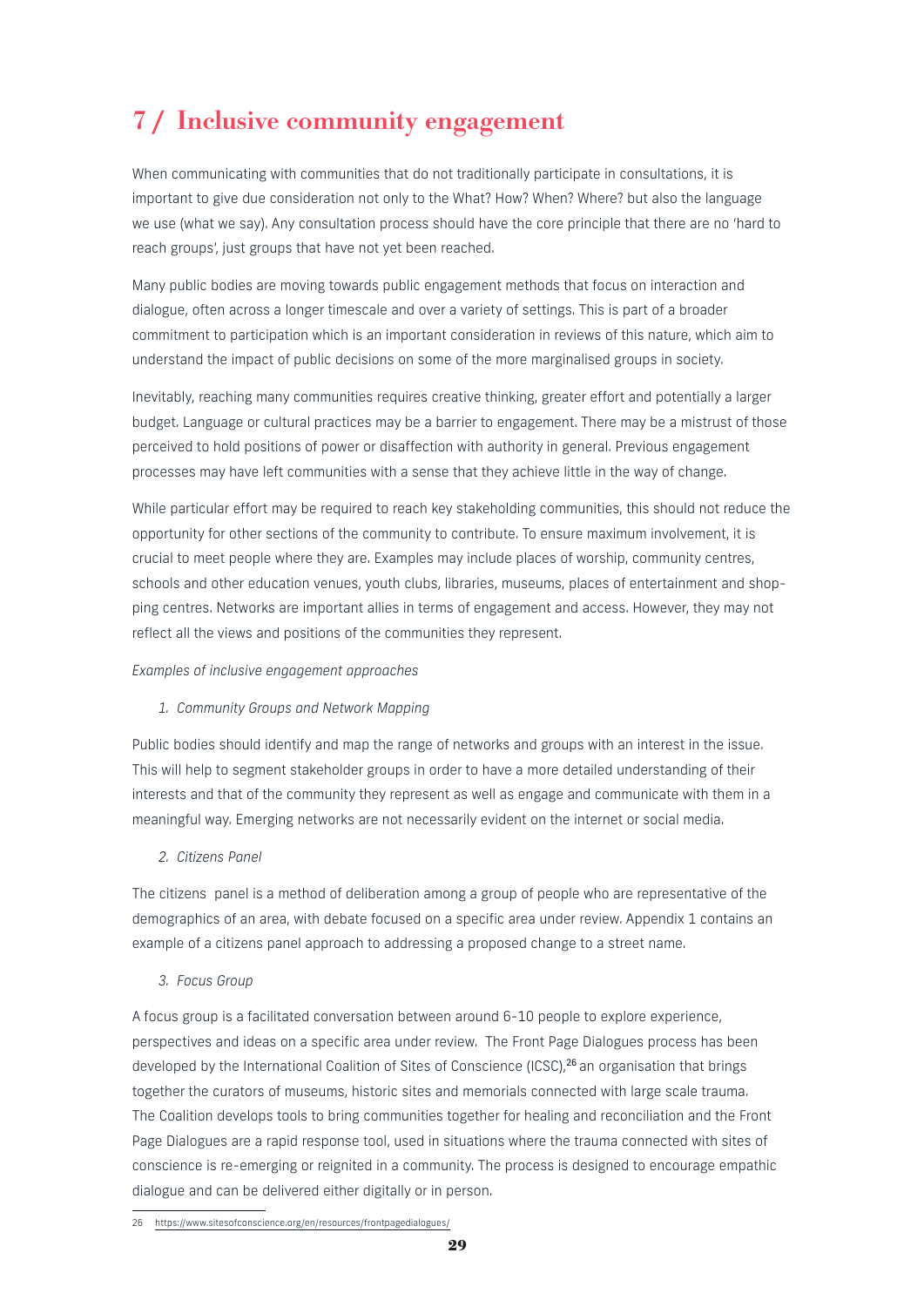Appendix 2 includes materials based on the Front Page Dialogues methodology. This is not an official publication of the ICSC. Public bodies should arrange small events of no more than 20 people, volunteers who can bring different, sometimes opposing perspectives to the process but who agree to abide by the ground rules.

# *4. Online survey*

Online consultation can contribute much to the process of review as a tool with reach. Although such methods preclude the possibility of dialogue, online surveys may present the only opportunity for some to participate. This can be for multiple reasons including language barriers, childcare issues, confidence and ability to travel. Online processes must be carefully planned therefore, to ensure the following errors are avoided:

- i / Distribution Avoid 'passive' distribution: network mapping and cascading (e.g. through faith groups, social media and special interest groups) can increase reach into communities, Promotion via a range of media is important.
- ii / Design Leading questions, inbuilt bias and lack of clarity are common mistakes. Specialist consultants and publications can provide pointers, but participatory design with local communities is vital.
- iii / Categorisation and data analysis Where the above errors exist, the data set is already flawed. However, if a representative sample of responses is achieved mistakes can also be made when considering how to categorise and analyse them.

# CASE STUDY: St Stephen's Church, Bristol

St Stephen's Church is situated in the centre of Bristol, yards from the Edward Colston statue. The churchyard is also the burial place for Edward Colston and features a monument to Colston. Over some years, members of the Church of England in Bristol have been considering ways in which the legacy of the institution and its buildings can be turned to the process of reconciliation.

Tim Higgins, City Canon of Bristol Cathedral and artist Graeme Mortimer Evelyn led a process of development centred around the commissioning of a 'reconciliation reredos' and 5 community learning events which brought together individuals from diverse communities and demographics in Bristol, leading to a model of exchange - the 'reconciliation laboratory'. The community learning events were participatory and hands on, based around a series of activities, including gospel singing, stone carving and drawing. Further works was undertaken to develop connections with the city's institutions, schools and business community.

The Reconciliation Laboratory is described as a 'one-off or short series of facilitated listening circles modelling the power of non-violence, between people with different perspectives caught in city-wide conflicts or 'fault-lines'. The facilitator emphasises listening over debate, speaking as 'I' over generalising. The themes relate to the legacy of the slave trade's impact on the city. Particular outcomes vary but in general individuals experience being heard and come to empathise with others in the circle. Perceptions of what's at stake may shift and go deeper. The event takes place mostly in front of the iconic contemporary artwork in Saint Stephen's, the Reconciliation Reredos.'

Following this process and others, the Church of England has announced a comprehensive guide to its members on addressing issues relating to contested heritage in its buildings and estates.<sup>27</sup>

<sup>27</sup> https://www.churchofengland.org/sites/default/files/2021-05/Contested\_Heritage\_in\_Cathedrals\_and\_Churches.pdf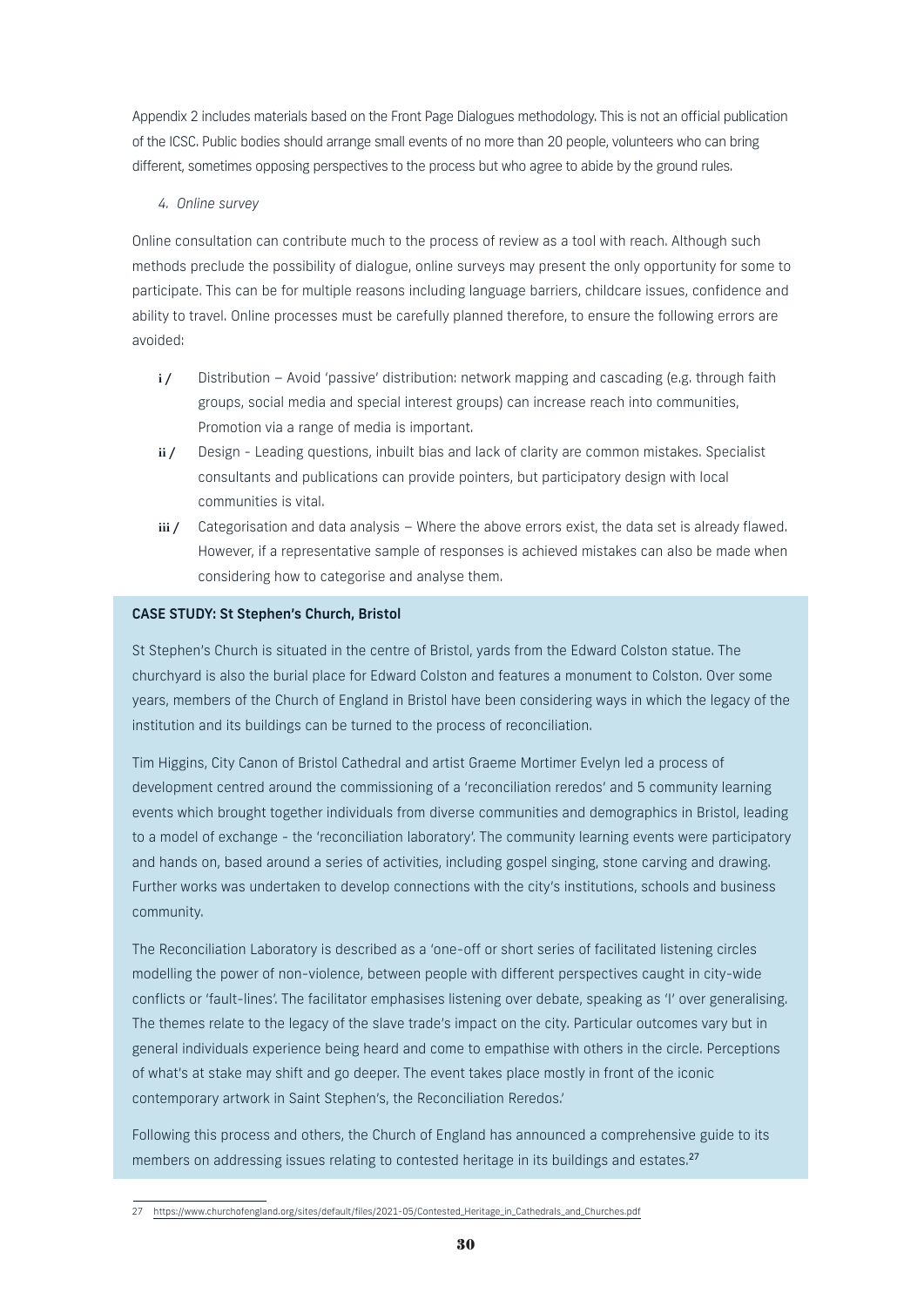# 8 / Some possible courses of action

As of 2021, the current government's position is that statues should be 'retained and explained'. Local decisions made through the planning system to remove monuments are subject to the 'call-in' of the Secretary of State for Communities who can in principle overturn them and the government has stated that such proposals will be approved only in exceptional circumstances. However, a public body wishing to put forward such a proposal following a review may find it helpful to think in terms of the following range of options. These are categorised under 'five R's': Retention, Recontextualisation, Removal, Replacement and Relocation.

- A. Retention, preserving unaltered
- B. Recontextualisation
	- a. Reinterpretation, e.g. adding or amending information on plaque
	- b. Artistic alteration of the statue itself either temporary or permanent
		- i. Official, e.g. commission an artist each year to work with a local school to create a new intervention
		- ii. Hybrid unofficial and official, e.g. policy of allowing 'guerrilla' interventions to remain in place for a period of time
	- c. Counter-memorials, i.e. artistic works that are placed nearby that directly aim to re-signify the original statue, or shift focus away from original statue.
	- d. Adding new memorials or artwork elsewhere to rebalance the memorial landscape.
	- e. Reclaiming, e.g. turning the monument into a site for teach-ins or other activities.
- C. Removal
	- a. With disposal / storage of all elements of original
	- b. With reuse of some elements of original, e.g. reuse of plinth.
- D. Replacement
	- a. Commissioning of new artwork with removal of original object
	- b. Commissioning of new artwork with retention of elements of the original
- E. Relocation to e.g. a museum, sculpture park or cemetery
	- a. With additional contextualisation
	- b. Without additional contextualisation

Note that while the official definition of 'retain' is clear - ie, that monuments should remain in situ wherever possible - our understanding of the process of 'explaining' monuments is likely to differ substantially. Past examples have demonstrated that attempts to contextualise existing monuments with further explanation can be an equally divisive exercise, falling prey to the same fault lines that characterise the debate over whether to remove monuments.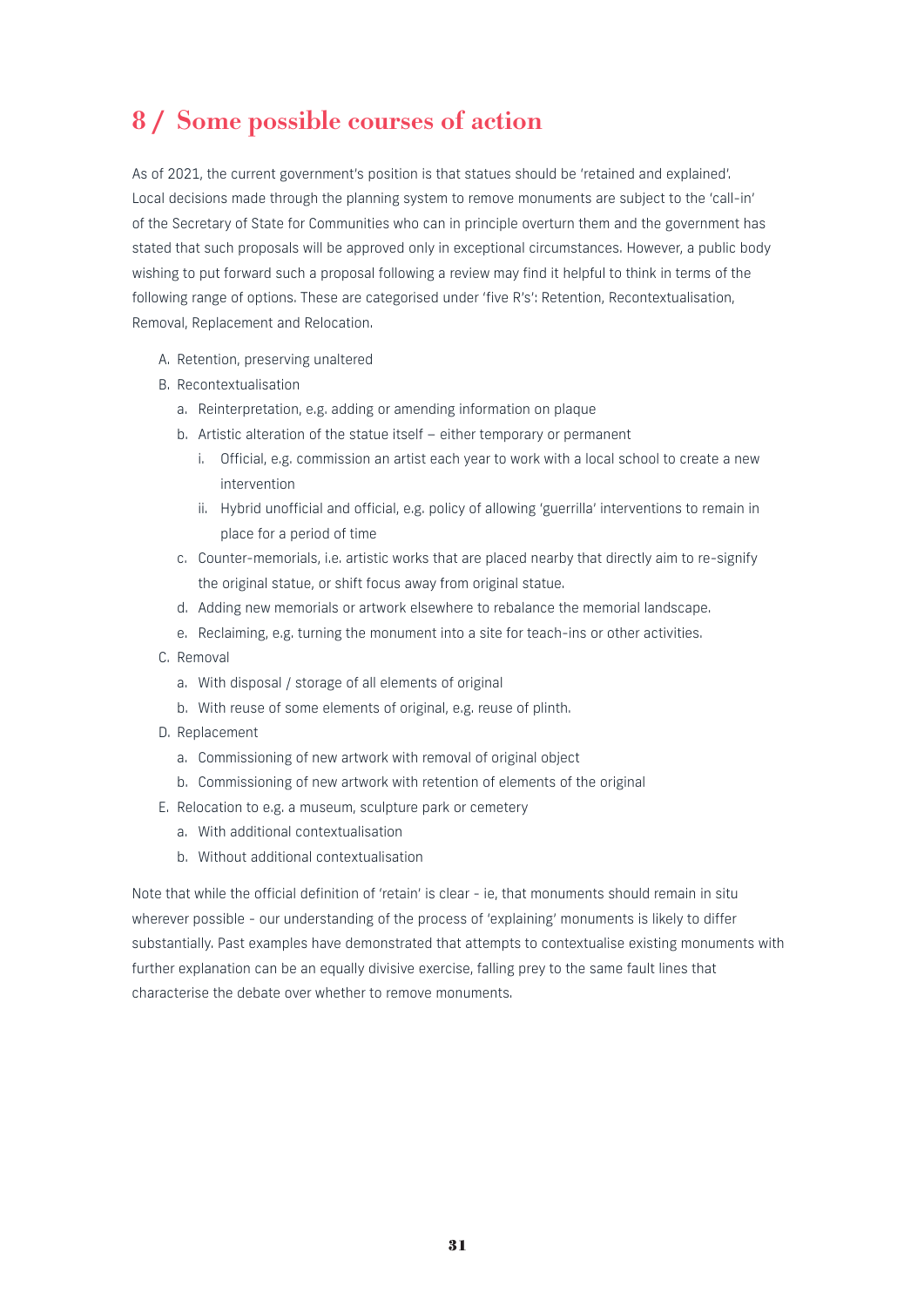# 9 / What to expect

The process of undertaking reviews, particularly where they involve public consultation, is sensitive and complex. Lessons can be drawn from those who have experienced the process.

#### Implications of announcing a review

It is important to be prepared for the public announcement of the review, whether it is conducted internally or via open consultation. The messaging should be positive and conciliatory, rather than partisan or political, since one of the aims of review must be social cohesion. News of a review is likely to be reported by local press, with potential for national coverage, and may be reported negatively. Negative news reports can focus on the cost of reviews, the perceived divisiveness, or the erasure of heritage. News reports may also pre-empt the review by either identifying memorials and campaigning to either remove or protect them or making erroneous assumptions about the review's scope. Reports on the result of a review will often be accompanied by a public comments section, which can become the focus of debate.

#### Responding to public protest

Monuments associated with significant contestation can act as a physical focus for protest, direct action and intervention. For example, the Colston statue in Bristol was the subject of several decades of animated protest. The statue had paint thrown on it, was 'yarn bombed' with knitted manacles, was graffitied several times and was the site of other temporary statues, from Jimmy Savile to Jen Reid, placed without permission and intended to provide additional context to the Colston story. As the custodian of the memorial, the local authority was subject to letters, petitions, campaigns and press attention, which magnified the debate in the public consciousness. The Council was criticised for inaction in the years running up to the events of 7 June 2020 and afterwards for permitting the removal.

Where public protest reaches a significant level, public bodies should enter into a process of public dialogue,<sup>28</sup> potentially with expert support. Public bodies should not respond defensively or react with internal decisions. A transparent, public conversation, though challenging, is important for social cohesion.

# Requirement to support those leading reviews

The Health and Safety at Work Act (1992) and the Equality Act (2010) include duties on employers to take measures to protect the mental health of employees, and it is incumbent on employers to protect staff from bullying or harassment, either from colleagues or third parties. A clear plan should be put in place to ensure any individuals identified publicly or internally as responsible for carrying out reviews are trained and supported throughout the process, with clear reporting lines for them to raise concerns.

Past reviews have shown that preparation of this type is advisable, though it is not inevitable that staff, and also in the case of local authorities, councillors, will be subject to harassment from the public. It is likely however that public comments will be directed at the institution and potentially individuals conducting the review which may cause staff some offence, including those using racist or discriminatory language. Past reviews have nominated a single point of contact for correspondence, consultation returns and social media to ensure any personally directed correspondence is 'screened' from the intended recipient. The steering group overseeing the process may wish to agree a protocol for determining what can be included for consideration among the consultation responses.

<sup>28</sup> Other triggers for a process of public engagement may include an internal audit of the local memorial landscape, emerging knowledge of the legacy of a memorialised individual or event, or social tension around an issue that may be memorialised.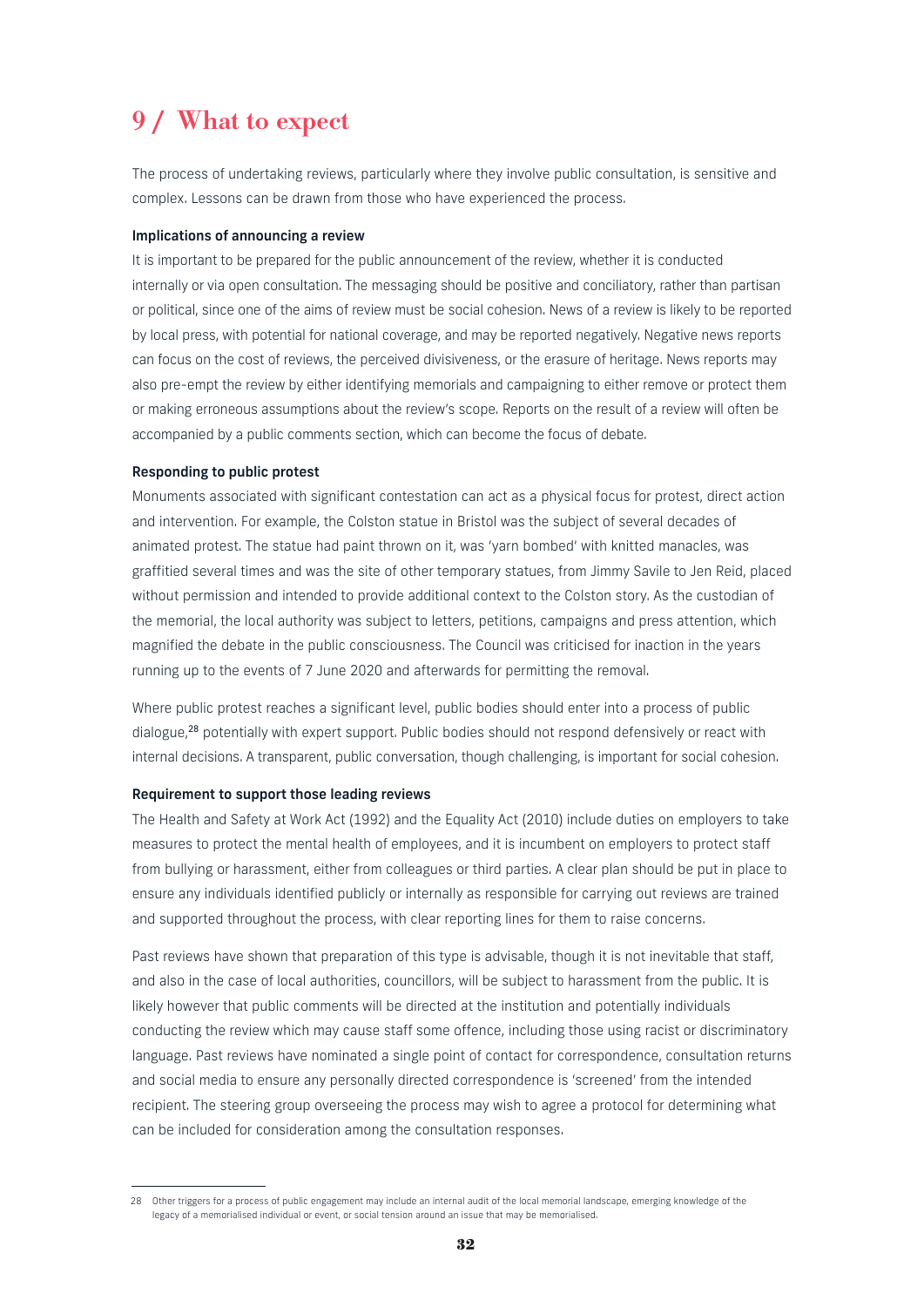One public institution received negative correspondence at several stages of their review – first at the announcement of their name change, where staff were unprepared for the volume of messages they would receive from those opposing the move, secondly after the toppling of the Colston statue, received from those on the other side of the debate criticising them for not having implemented the name change fast enough, and then a third time when the new name was announced.<sup>29</sup>

### Resource planning

The results of any public consultation or engagement exercise are unpredictable and different reviews yield varying results and response levels. This can make resource planning problematic. In 2020, one London borough received 80 responses to a consultation on memorials. Another review carried out in the UK in 2021 received over 7000.

#### The body should take steps to ensure staff are in place to manage all aspects of the review, including:

- a/ Planning and logistics
- b/ Governance (i.e. steering group and liaison with political leadership)
- c/ Expert guidance and regulation (e.g. conservation team, legal, public safety)
- d/ Communications and press/PR
- e/ Data collection and analysis
- f/ Training

### The implications of actions

Past reviews have demonstrated that even the most robust and inclusive processes are often met with dissatisfaction at the outcome. If audits or reviews conclude that no action is to be taken, the body can be criticised for wasting funds, or retreating from important action to remove offensive memorials. Recontextualization or removal may lead to objections from members of the community defending the responsibilities of non-erasure or concerned about fairness to the contested figure. The public body must have a clear plan to communicate actions positively and justify the decisions without defensiveness.

<sup>29</sup> Detailed interviews of individuals leading reviews were collected by the Cambridge Heritage Research Centre and can be found here: https://www.heritage.arch.cam.ac.uk/research-projects/uk-statues-project/uk-statues-project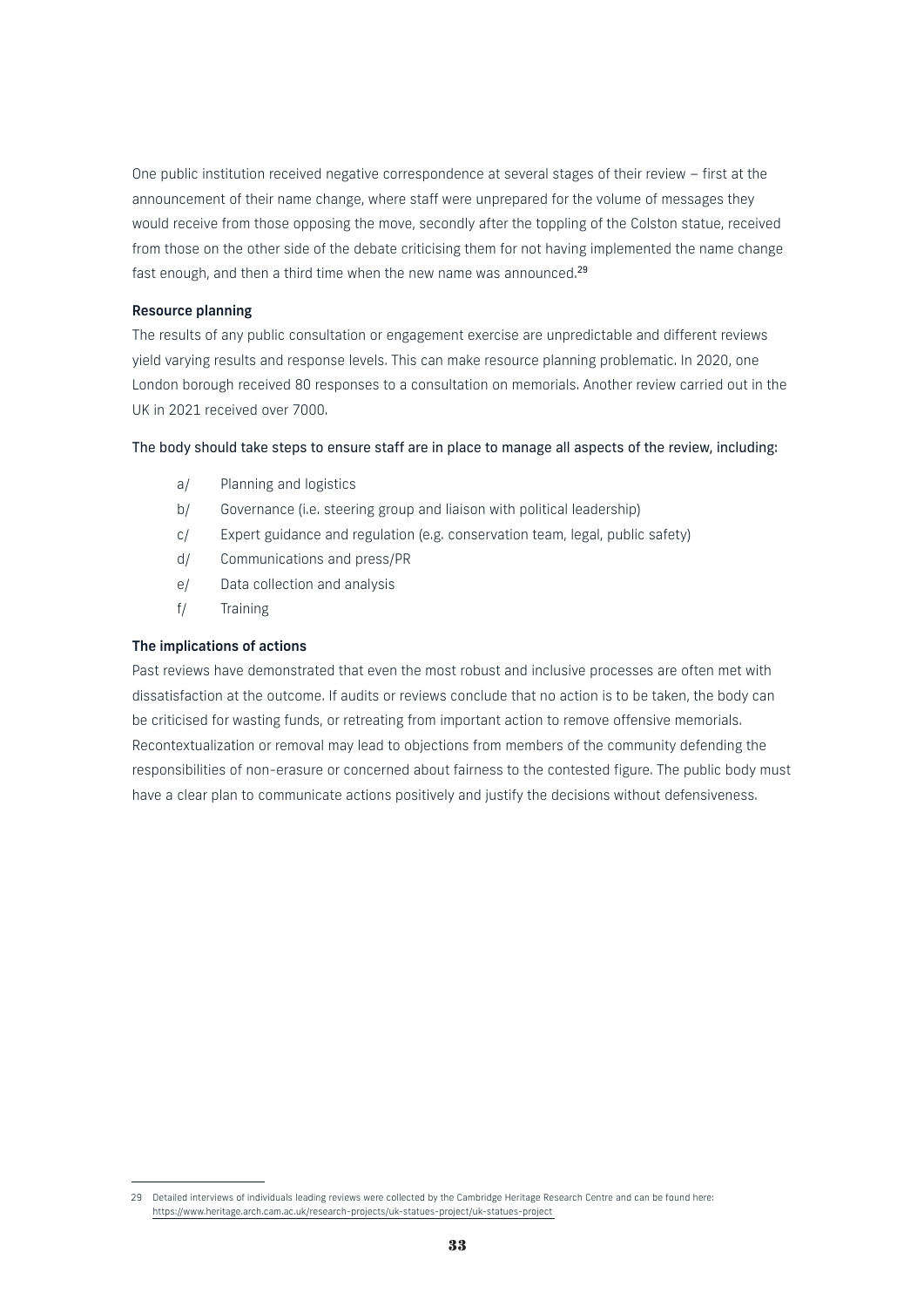# 10 / Checklist, process chart and general recommendations

The recommendations below reflect some of the lessons that have been learned from past reviews, best practice and evidence collected from inclusion and participation experts. Î

### Checklist for public bodies conducting reviews of contested heritage

#### A / Pre-review process design and governance

- 1. Have you decided whether to have a named officer leading the process?
- 2. Have you agreed the principles that will underpin the review?
- 3. Do you have a webpage setting out the process including contact details of lead?
- 4. Have you developed a governance structure to manage the process?
- 5. Is there a Terms of Reference for the governance body?
- 6. Have you developed the process using an inclusive and participatory methodology?
- 7. Are the individuals leading the process adequately trained and supported?
- 8. Have you agreed realistic timescales for the review with the leadership?
- 9. Have you carried out an expert audit of contested heritage within your area of responsibility?
- 10. If not, can you commission an advisory group with the requisite skills to write one?
- 11. If so, is the audit published on the web page?
- 12. Have you decided on an individual, landscape or holistic model?
- 13. Have you comprehensively mapped local groups and networks?
- 14. Have private landowners hosting contested heritage been engaged with?
- 15. Do you have a database of local leaders to contact?
- 16. If so, have you met with as many local leaders as possible to discuss the review?
- 17. Do you have an agreed communications strategy including for launch?

#### B / Review

- 18. Are all figures associated with leading the review well briefed and on message?
- 19. Are responses indicating that you are achieving a wide reach?
- 20. If not, do you need to revise the engagement strategy to achieve wider reach?
- 21. Are processes in place to manage any division / loss of social cohesion?
- 22. Are processes in place to shield individuals connected to review from hate speech?
- 23. Is the review integrated into statutory processes?
- 24. Are any legal issues / challenges being dealt with?

#### C / Deliberation / recommendation

- 25. Are all the data received analysed according to pre-agreed methodology?
- 26. Are the processes used to consider the responses participatory and inclusive?
- 27. Does the process of deliberation make use of expert evidence?
- 28. Are recommendations made according to the principles of the review?
- 29. Are recommendations legally compliant?
- 30. Has an impact assessment been carried out on recommendations?

#### D / Actions

- 31. Have recommendations been accepted and justification made where they have not?
- 32. Have decisions been communicated widely and among affected communities?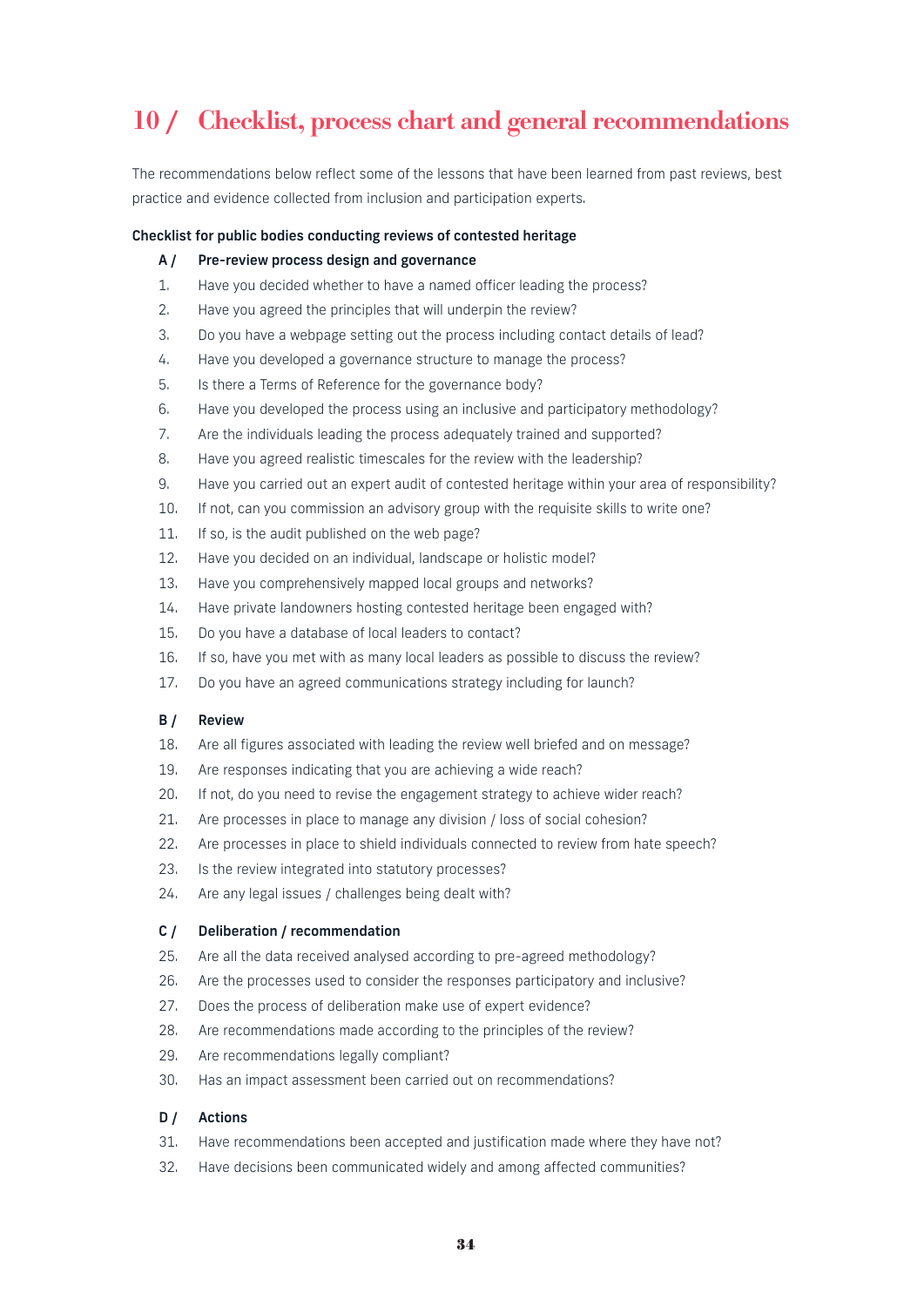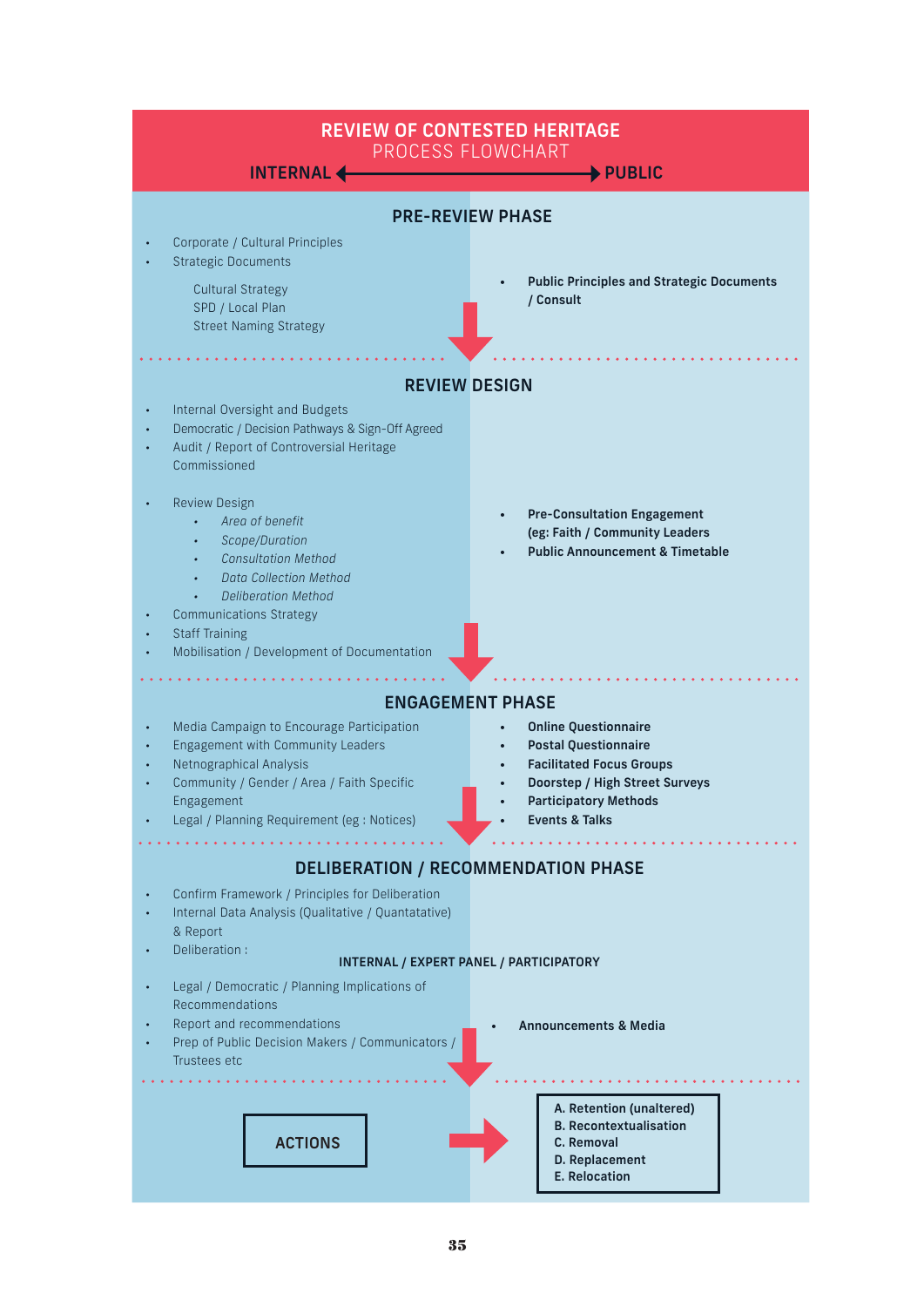#### General Recommendations

- Design consultation processes that are simple, accessible, interactive. Involve key stakeholder groups early.
- Let people know what you're doing. Get the message pitch-perfect, and then be loud. Communicate a simple, positive message that can draw agreement from many perspectives. Repeat the message, broadcast it repeatedly and across many fora.
- Don't be defensive. Respond to criticism by speaking to the truth and building constructively on it.
- Before speaking to the public, become skilful in understanding the 'gestalt shift' between different viewpoints. This is necessary if you are to avoid caricaturing an opposing view. Caricaturing the opposing view will backfire by alienating them and generating hostility and resentment.
- Beware of attributing irrational or immoral motivations to the view you are going against. Express understanding of the strongest version of the opposing argument, while explaining your own commitments in terms that demonstrate respect for the opposing side's core values.
- Recognize that whatever decision is taken, there is a responsibility to ensure that the decision does not have the effect of obscuring the history.
- Use the opportunity to motivate important work on contemporary legacies of the injustice in question.
- Don't build straw-men. Ask whether each side would recognize your depiction of their view, or would accept your description. If not, your description may potentially help reveal an unconscious implication of their view, and thus be valuable. On the other hand, it may show that you have misunderstood their intentions or reveal a biased view.
- Ask whether the language you are using could be insulting or inflammatory. For instance, phrases like 'erasing history' and 'sanitizing the past' are insulting, because few people would see this as amongst their aims. Avoid mud-slinging, name-calling or insults, even if other participants are using this kind of language.
- Prepare staff for negative publicity and social media by providing training and ongoing support.
- Adopt the view that there are 'many paths to virtue'. There are many good ways to handle contested heritage. Be open to different strategies.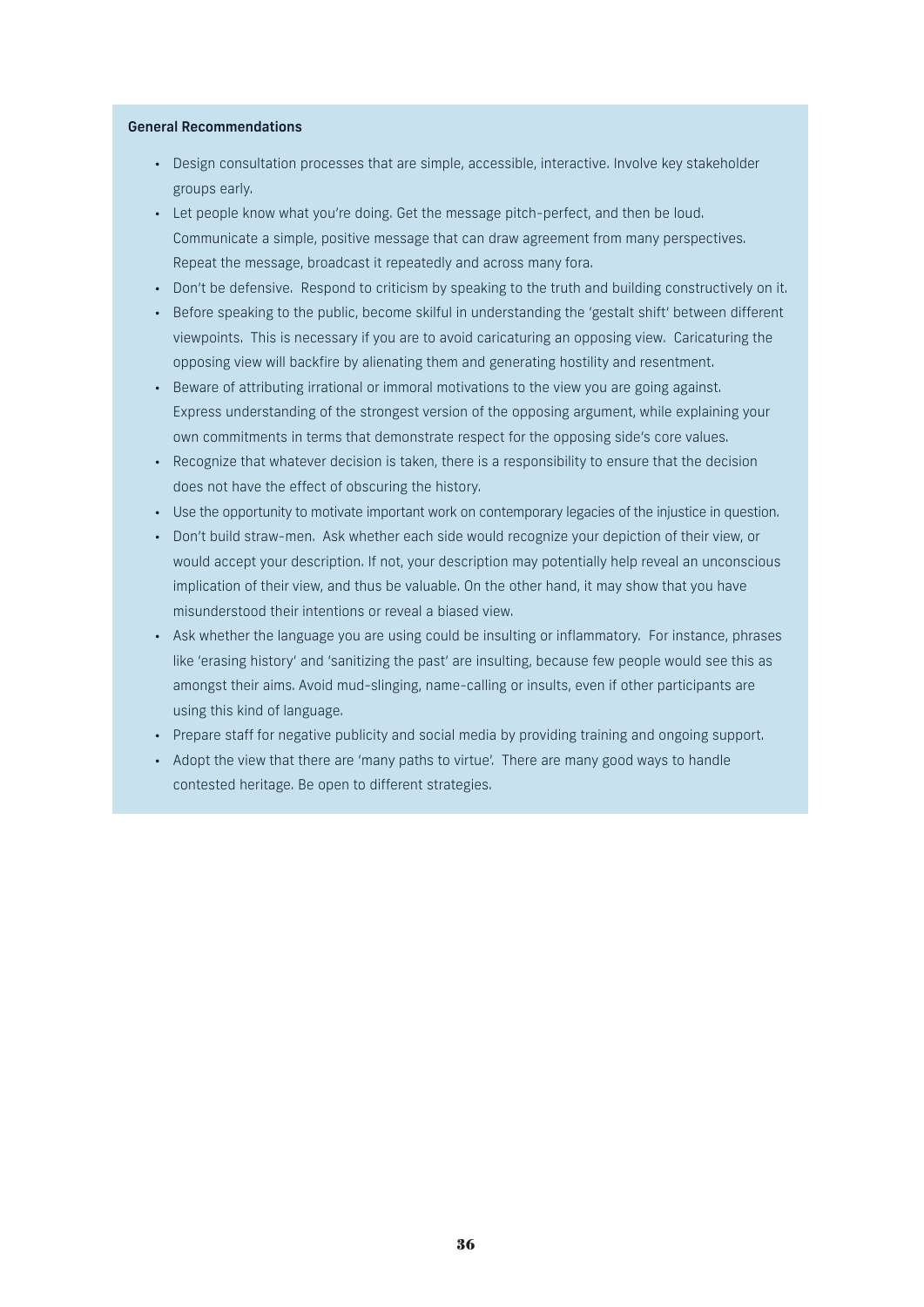#### Managing communications

- Carry out well-structured consultation.
- Invest in a well-run media campaign.
	- A media campaign of this kind should follow principles like:
	- Convey a simple and attractive message
	- Be succinct and accessible, e.g. create a very short film and still advertisements with visually catchy imagery to support a simple positive message.
	- Broadcast across all different media platforms at once, to generate a buzz.
- Consider announcing a new name sooner rather than later.
	- Waiting for a long time to announce a new name gives more time for people to focus on resentment and negative feelings. It also makes it difficult to run a positive media campaign. Announcing a new name which allows people to feel included will give people something positive to focus on.
- Stand by the decision.
	- Show leadership with a positive public story that presents the decision in an enthusiastic and inclusive way.
- Share the story.
	- Often, organizations run a plethora of public consultation and engagement events, many of which may be complicated and take a lot of effort to deliver. However, often relatively few members of the public are aware that these consultations are taking place. Make the message of the events simple, positive, and inclusive, and share the story widely. Build in resources for press around consultation events.
- Have a media strategy that protects individual staff.
	- Give training. Help staff prepare for backlash, by not putting individual's contact details in the public domain and by providing training and support on how to handle negative publicity.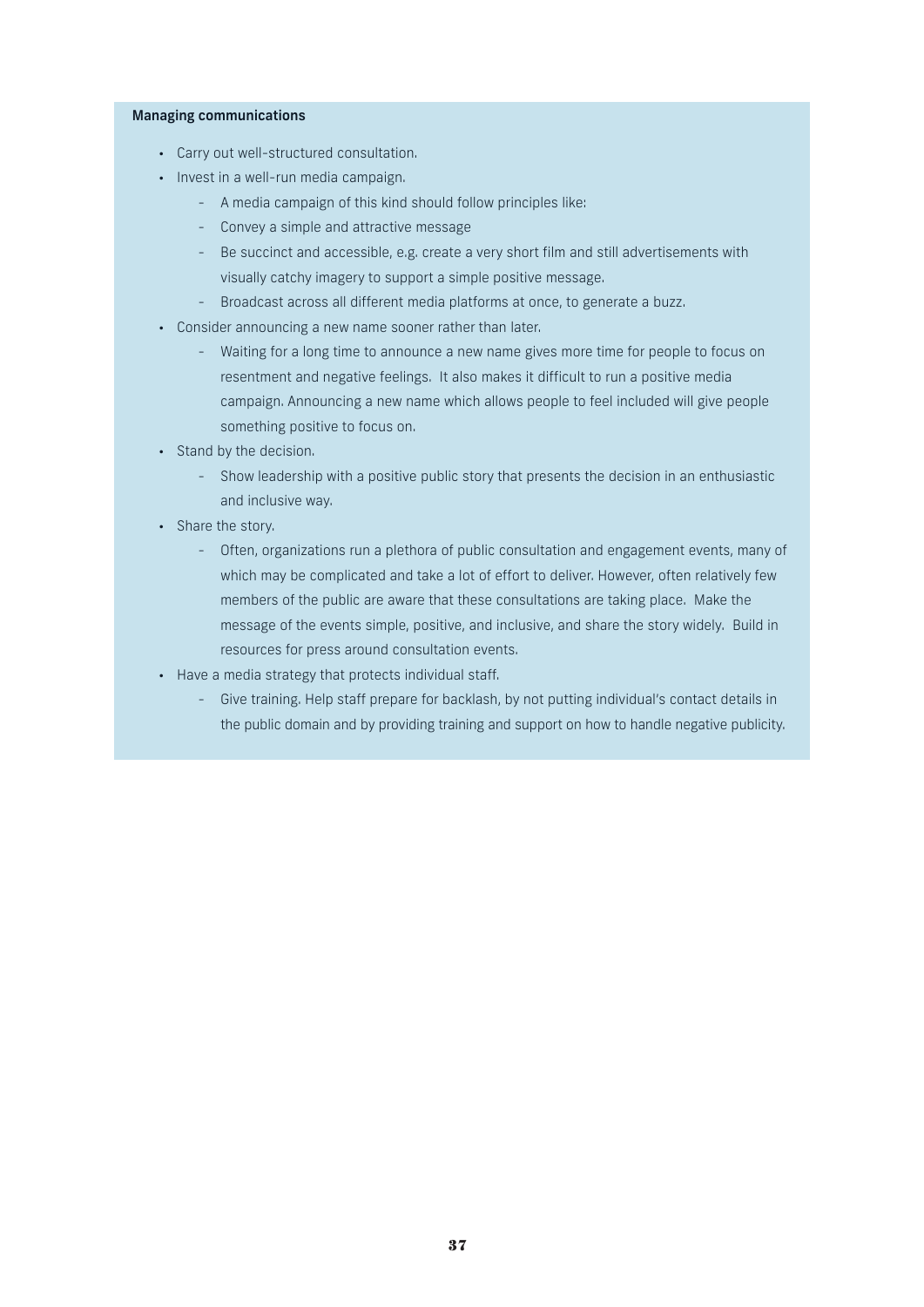# Appendix 1 :

# Using Citizen Panels + street-level voting: A model for democratic decision-making

This appendix outlines one model for democratic decision-making on contested heritage. The example here uses a combination of Citizens Panels and street-level voting, but the model can be experimented with and adapted.

- 1 / A petition is brought forward to rename a street.
- 2 / The Council assembles a Citizen Panel through a non-mandatory selection process similar to that of a jury. It is important that the panel have socioeconomic diversity, geographical diversity and that it be diverse with respect to protected characteristics (race, ethnicity, gender, sexual orientation etc). The make-up of the panel should be looked at carefully to ensure that it includes multiple representatives from key stakeholder groups.
- 3 / Optional: The Citizen Panel and street residents get to know each other using a structured dialogue (See Appendix 2).
- 4 / Optional: The Citizen Panel and street residents have a chance to discuss 'Understanding and evaluating common arguments about contested heritage' (see Appendix 3)
- 5 / The Citizen Panel and street residents:
	- a. Hear arguments both for and against the proposed change. It is important that both sides are represented, so it should be somebody's job to lead representation for each side.
	- b. Hear expert testimony. Experts might testify on the contested figure's life history and principal legacies, wider history, artistic significance (in case of a statue), circumstances of memorialization, demographic balance of commemorations in the area, practicalities and costs to the street or taxpayer, etc.
	- c. Receive written or oral evidence from the public (e.g. street residents).
	- d. Receive results from any preliminary inclusive consultation findings (see section on Inclusion, above.)
- 6 / The Citizen Panel deliberate behind closed doors to ensure that members can speak freely. The panel come to a recommendation about the proposed change. They are supported to write up their recommendation in a 1- to 2-page report.
- 7 / Their recommendation is shared with the street residents.
- 8 / The street residents then get the final vote, with a super-majority of 75% required to change the name of a street.
- 9 / An appeals process provides a chance for the decision to be reconsidered.

If the proposed change was to a council-owned statue or other object, instead of a street, then the final decision would rest with the Council. In that case, the presumption would be that they would accept the panel suggestion, and if they went with an alternative then they would need to justify the decision on clear public grounds.

The panel could hear evidence on a group of objects instead of a single one, if several objects are being examined at once. The duties of a panel member could be time limited to a single review. Discussion would be governed by the Chatham House rule, meaning that ideas can be reported but not attributed to individuals. The views and opinions of individuals on the citizen's panel would be protected by confidentiality and any breach could lead to expulsion from the panel.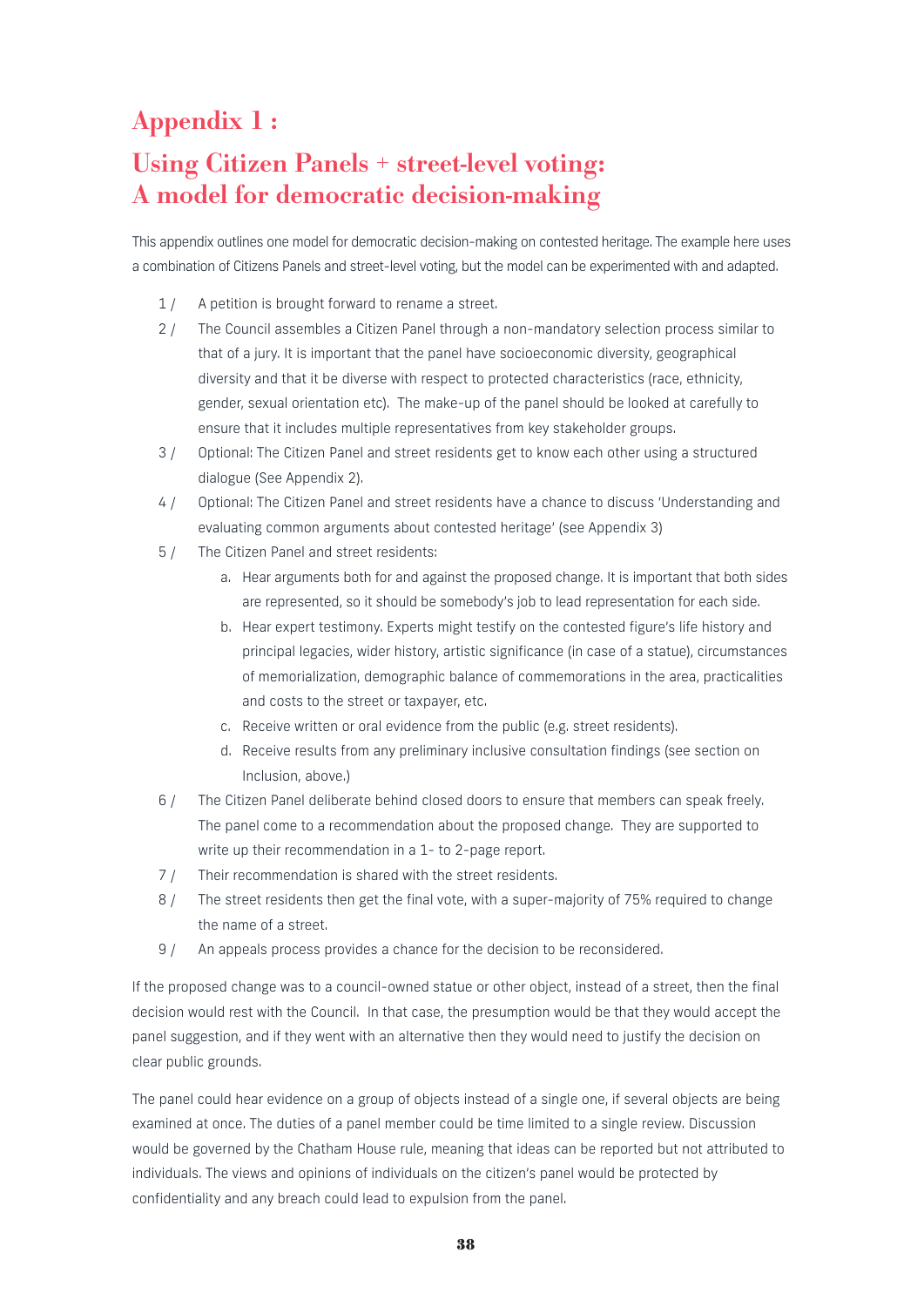An alternative model would have the street residents acting as the panel. However, this has several downsides in terms of achieving democratic legitimacy, as explained in the rationale below.

Another alternative would change step 6 by allowing street residents to listen in on the Citizen Panel discussion (aka a 'fishbowl' model). This would give them more of a chance to understand how their decision might be seen by a wider public.

The size of the panel might vary depending on resources. One model would have a small panel of 10 - 12 individuals. In someplace like Bristol, the process might instead use the city's long-running citizen panel, which has around 1400 members.

#### The role of the public body

The panel would be convened and administered by the public body and regulated by a Terms of Reference written by the public body and agreed by the panel. The local authority or other public body would be responsible for administering the panel and if they were owners of the object would be responsible for taking the final decision, subject to appeals and the call-in powers of the Secretary of State. Where the decision of the public body deviated from the recommendations of the citizens panel, it would be incumbent on the public body to justify this deviation, according to a set of pre-defined criteria (e.g. carrying out the recommendation would be unlawful, negative impact on social cohesion etc).

The panel could be adapted to encompass a broader scope. As a city-wide 'citizens panel for culture', the group could make recommendations on new public art commissions, comment on grant awards and deliberate on other cultural matters.

#### Rationale

Citizens Assembly, Citizen Juries and Citizen Panels are now being used in many contexts where public bodies need to make decisions on a) topics that are contentious, and b) topics that may affect different stakeholders in very different ways. A Citizen-based model increases the chance the diverse social impacts are taken into account. It also increases democratic legitimacy and protects against the objection that decisions are being made by a distant elite. It gives fellow citizens greater confidence that their views have been taken into account, making people more likely to trust the fairness of the outcome. It may also function as a barometer for whether a community is ready for a given change.

Many reviews of contested heritage in the UK to date have been guided by the principle that decisions are best made by small panels of experts, such as a group of academics. However, findings from democratic theory suggest that when problems are hard and involve a large amount of socially distributed knowledge, then diverse groups of non-experts working in medium-sized groups tend to arrive at better solutions than a homogenous group of experts (Anderson, 2006).<sup>30</sup> This is because such problems often involve a great deal of situated knowledge. For instance, statues and place names mean different things to different people, and meanings can be very local.

<sup>30</sup> Elizabeth Anderson 'The Epistomology of Democracy' Episteme: A Journal of Social Epistemology, Volume 3, Issue 1-2, 2006, pp. 8-22 (Article) Edinburgh University Press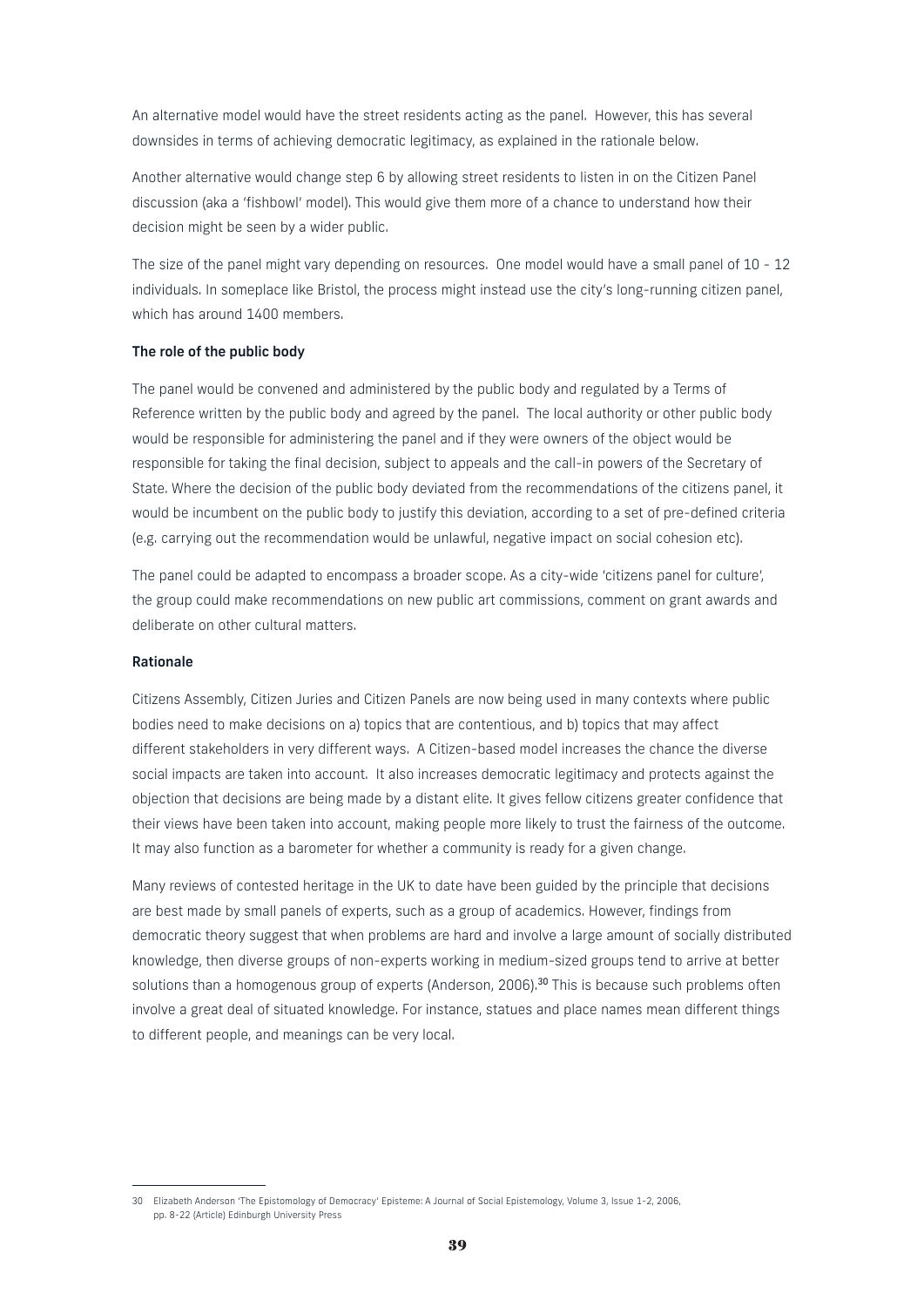At the same time, it may be appropriate for ultimate decision-making to rest with the group of stakeholders most affected. In the case of street names, residents have a clear stake in outcomes so it may be appropriate for them to have a final say. It might be objected that the street residents should simply vote without the extra layer of the Citizen Panel. However, street residents are not the only stakeholders on these issues, which are highly political. Other people across the city have a legitimate interest in the decisions to keep or rename streets where this is being done for reasons of justice or values. Having input from the Citizens Panel will help street residents appreciate the perspective of the city, and understand how their decision may affect the wider community.

In summary, incorporating the use of Citizens Panels,<sup>31</sup> pioneered in Bristol and elsewhere, can strengthen the link between the engagement, deliberation, and decision-making stages of an inclusive reviews process. Bringing different perspectives together for the purposes of democratic deliberation is beneficial in that it helps develop respectful civic discourse, leading to decisions that can be owned by the community.

<sup>31</sup> An example structure for a general citizen's panel (used to regularly consult on council services) can be found here: https://www.involve.org.uk/resources/methods/citizens-panel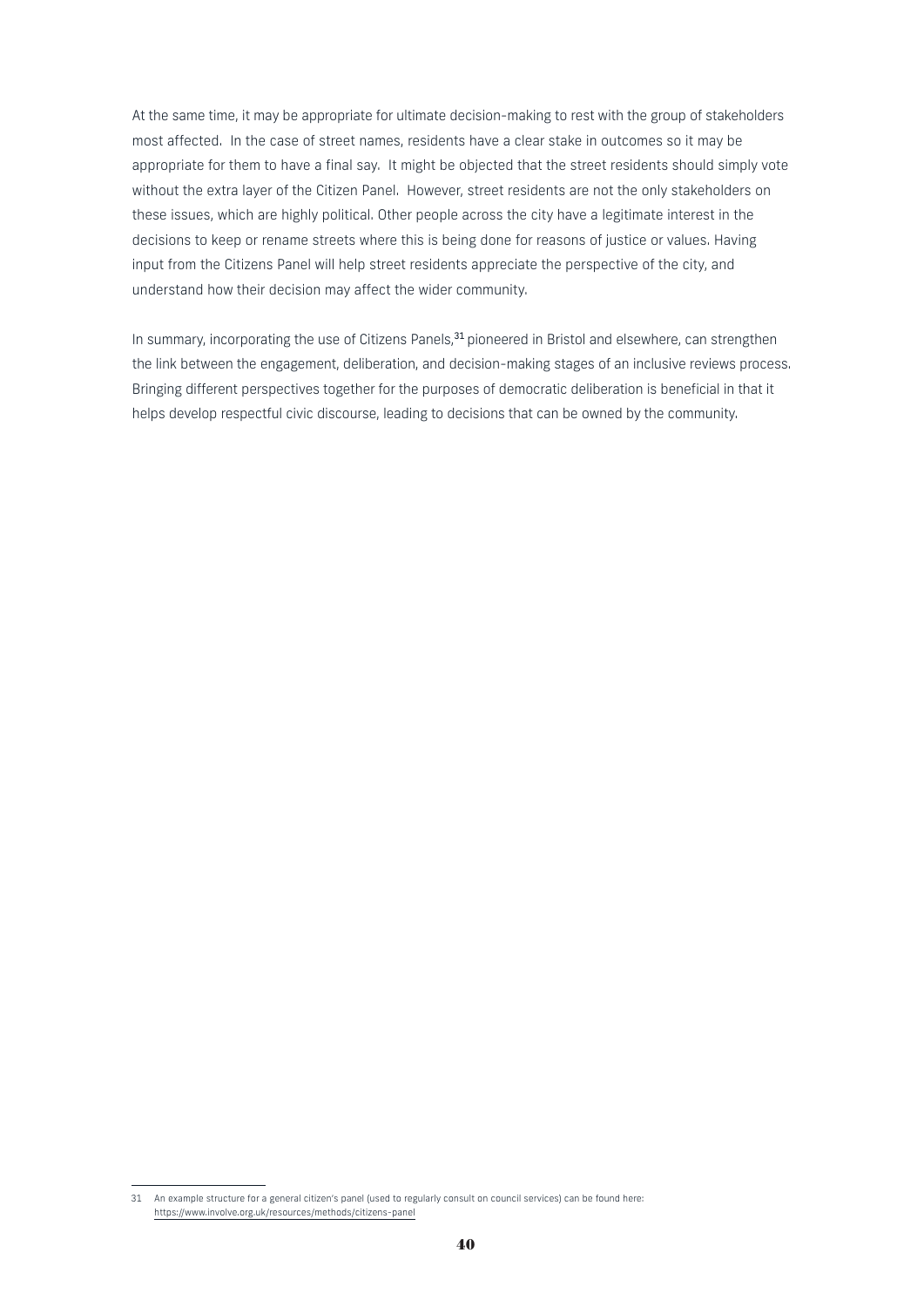# Appendix 2 :

# Structured dialogue. Mediating community conversations about contested monuments

# (Based on the front page Dialogues methodology)

This guide is for organisations undertaking reviews of contested heritage, monuments and place names, to organise events aimed at bringing the community together to discuss the issues and how they are affected by them. The materials are developed using the International Coalition on Sites of Conscience (ICSC) methodology known as Front Page Dialogues. It is not an ICSC document.

On 7 June 2020 in Bristol, during the first coronavirus lockdown, a Black Lives Matter protest was held in solidarity with demonstrators taking place in the US, following the killing of George Floyd in police custody.

During the event, protesters toppled a statue commemorating prominent 17th century businessman Edward Colston from its plinth in the centre of the city. One protester knelt on the neck of the statue for eight minutes, in a symbolic gesture reflecting the cause of Floyd's death; then others defaced it with graffiti, dragged it to the harbourside and tipped it into the water. The event was widely filmed and reported internationally.

These events sparked a national debate about our heritage that illustrated significant differences of opinion in the community about how our history it is represented in our heritage assets, covering issues of identity, collective memory and erasure.

Public bodies can support communities at this time by facilitating constructive conversation on this ongoing crisis, addressing a range of topics related to heritage, race, protest, slavery, allyship, justice movements, and many others. Below is the ICSC's model for engaging communities in dialogue on contested heritage which we encourage you to adapt and ground in the unique place history that your organisation works to preserve and share.

# How to use this model

Rather than using all the model questions suggested under each phase, facilitators may select questions that reflect the evolving conversation of the group they are guiding in the dialogue. We also anticipate that you will develop new questions ahead of time or during the dialogue to draw on the strengths of your particular place, organization or community, or to respond to the needs of participants.

This particular dialogue is intended to be facilitated digitally. While digital spaces often compel us to move quickly, these conversations take time, just as they would in person. Take the time you need to build trust and a sense of community early in the dialogue. Video, preferably where everyone can see others simultaneously, is suggested for digital dialogues.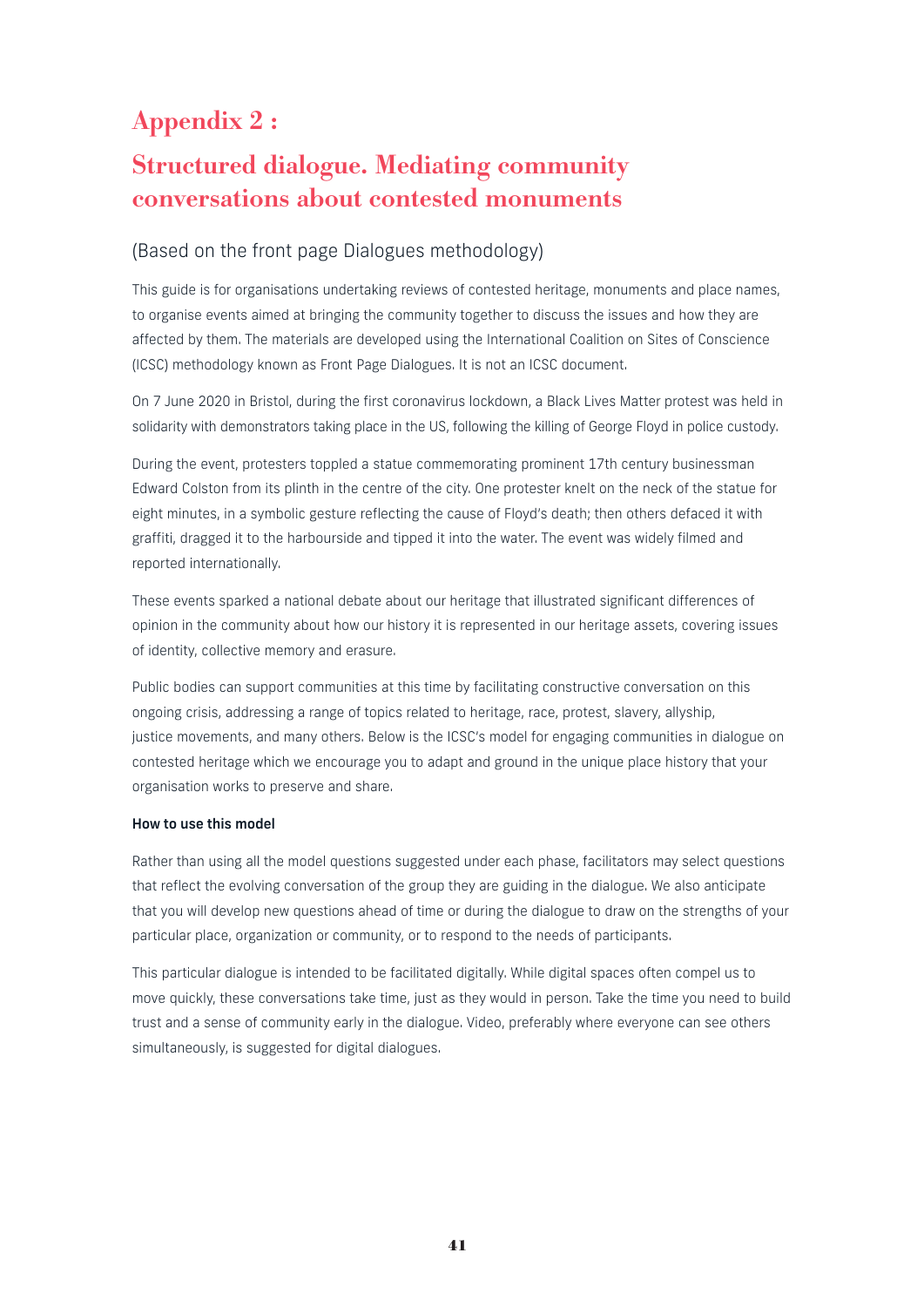# Guidelines

What are the group agreements or guidelines for the dialogue that help us establish the "container" that the dialogue occurs within? Here are some sample agreements:

- 1/ Use "I" statements
- 2 / Leave room for everyone to speak
- 3 / Engage with care

# PHASE I – Community Building

Questions in Phase I help build the "learning community" by allowing participants to share information about themselves.

Facilitators should welcome the group, introduce themselves, explain their role and the purpose of the dialogue. Facilitators should also ask for agreement on the guidelines established for the group. Community building, agreeing to guidelines, and taking time to get to know one another are as important if not more important in digital versus in-person dialogues. Facilitators should take care not to rush through these early questions but give participants plenty of time to get to know and trust each other.



#### PHASE II - Sharing our own experiences conditing our

Questions in Phase II help participants recognize how their experiences are alike and different and why. Having a shared experience or engagement with content is helpful for deepening conversation. and when content is neiph

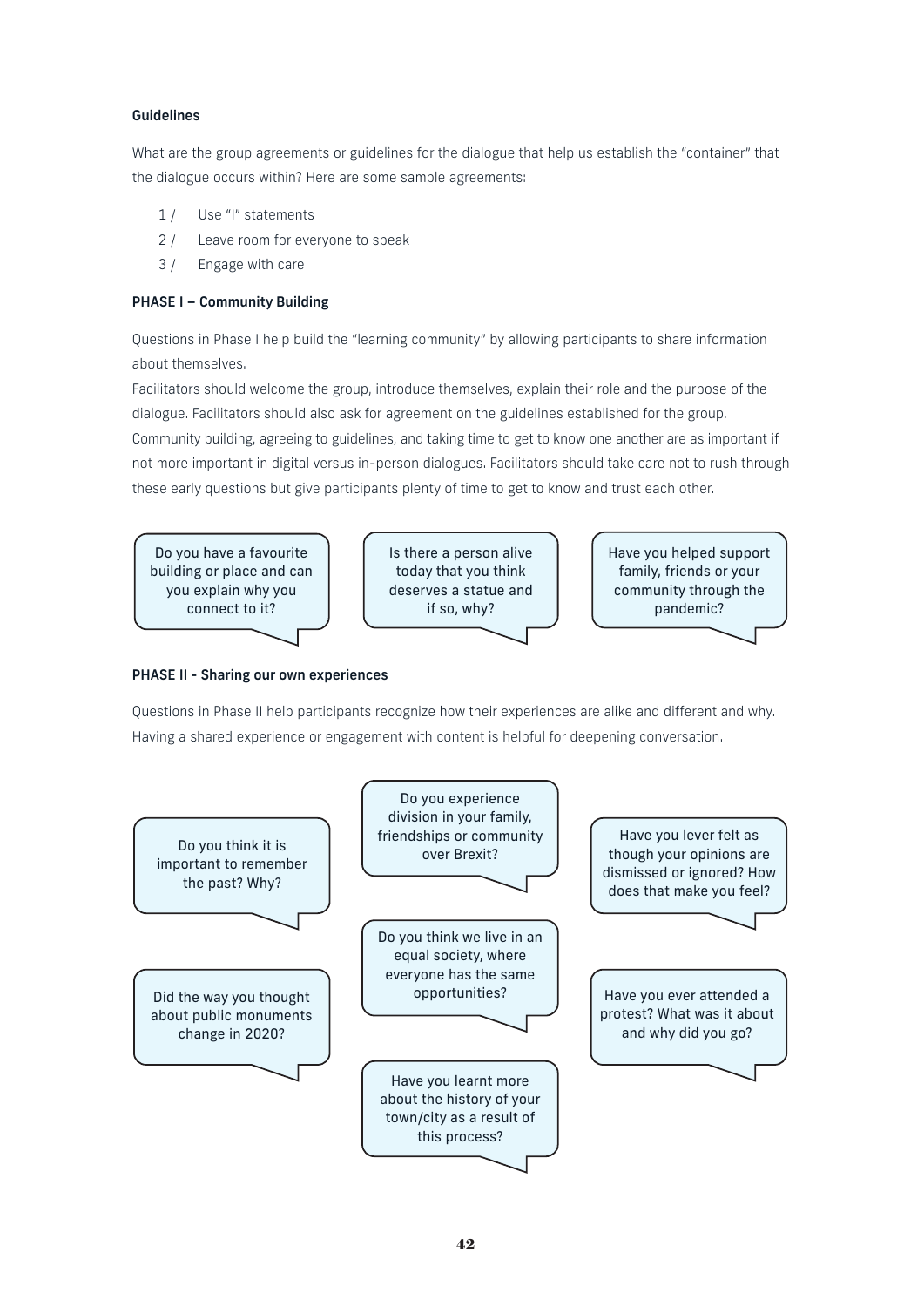# PHASE III – Exploring beyond ourselves

Questions in Phase III help participants engage in inquiry and exploration about the dialogue topic in an effort to learn with and from one another. Phase III can present a challenge in digital conversations. Being able to see people and engaging in early trust-building increases our chances of being able to engage here productively, continuing to learn from each other and about ourselves. engage in inquiry and explor to see people and engaging in early trust-building increases our chances of being able to engage every in carrier contraction of the same of the same of the same of the same of the same of the same of the sa



# PHASE IV - Synthesizing the experience

Questions in Phase IV help the group to reflect on the dialogue and what they learned. Phase IV is crucial in all dialogues, but particularly when people feel overwhelmed or powerless. This is where dialogue turns our reflection and learning into future action. Even if the group did not fully explore Phase III due to the digital nature of the dialogue, facilitators should still encourage Phase IV. uestions in Phase IV help th to reflect on the dialogue and what they learned. Phase I IV help the group to reflect on the dialogue and what they learned. Phase IV is the empty place. This is made a **Collection** is why